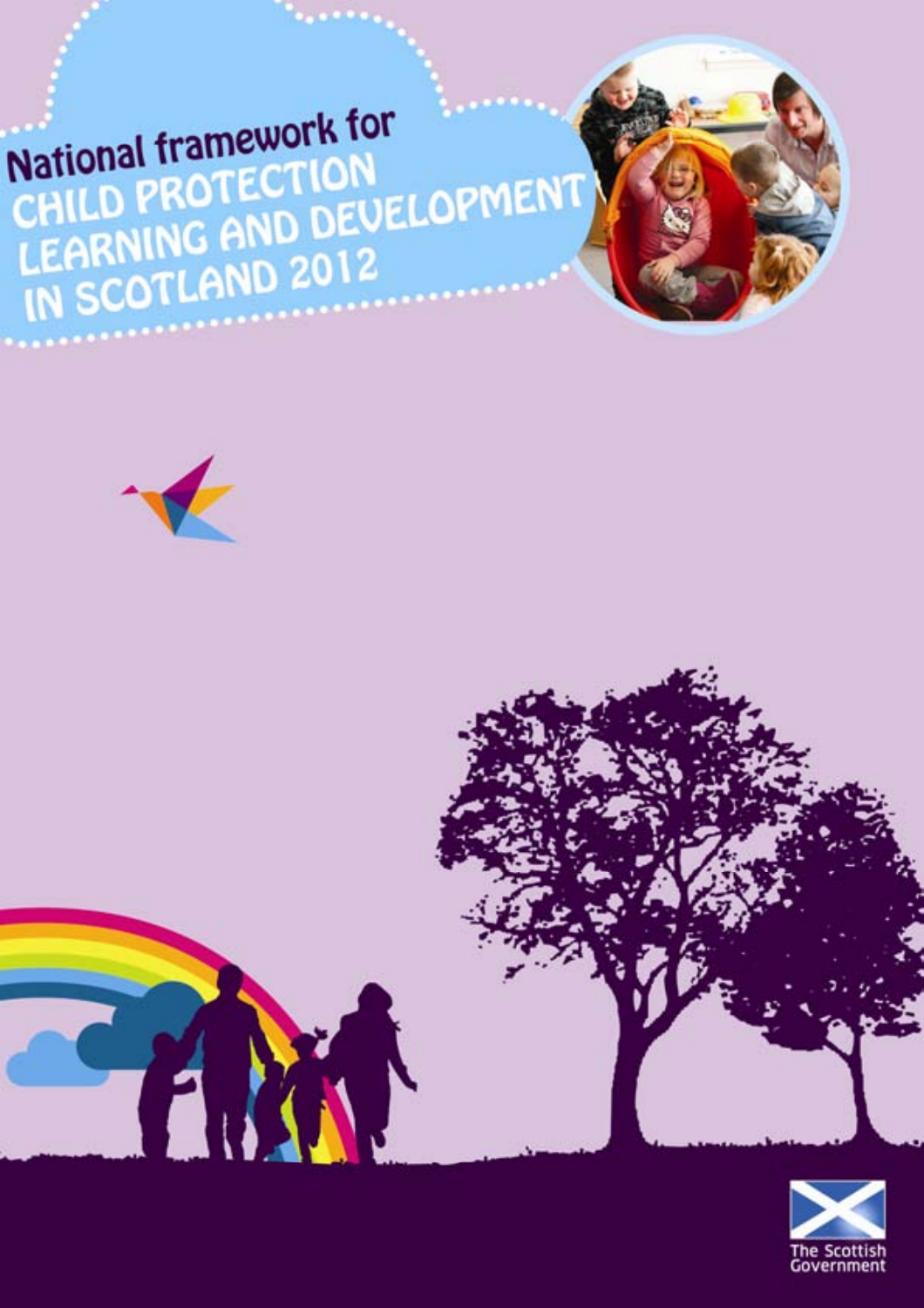



# **National Framework for Child Protection learning & development in Scotland 2012**

**Scottish Government 2012** 

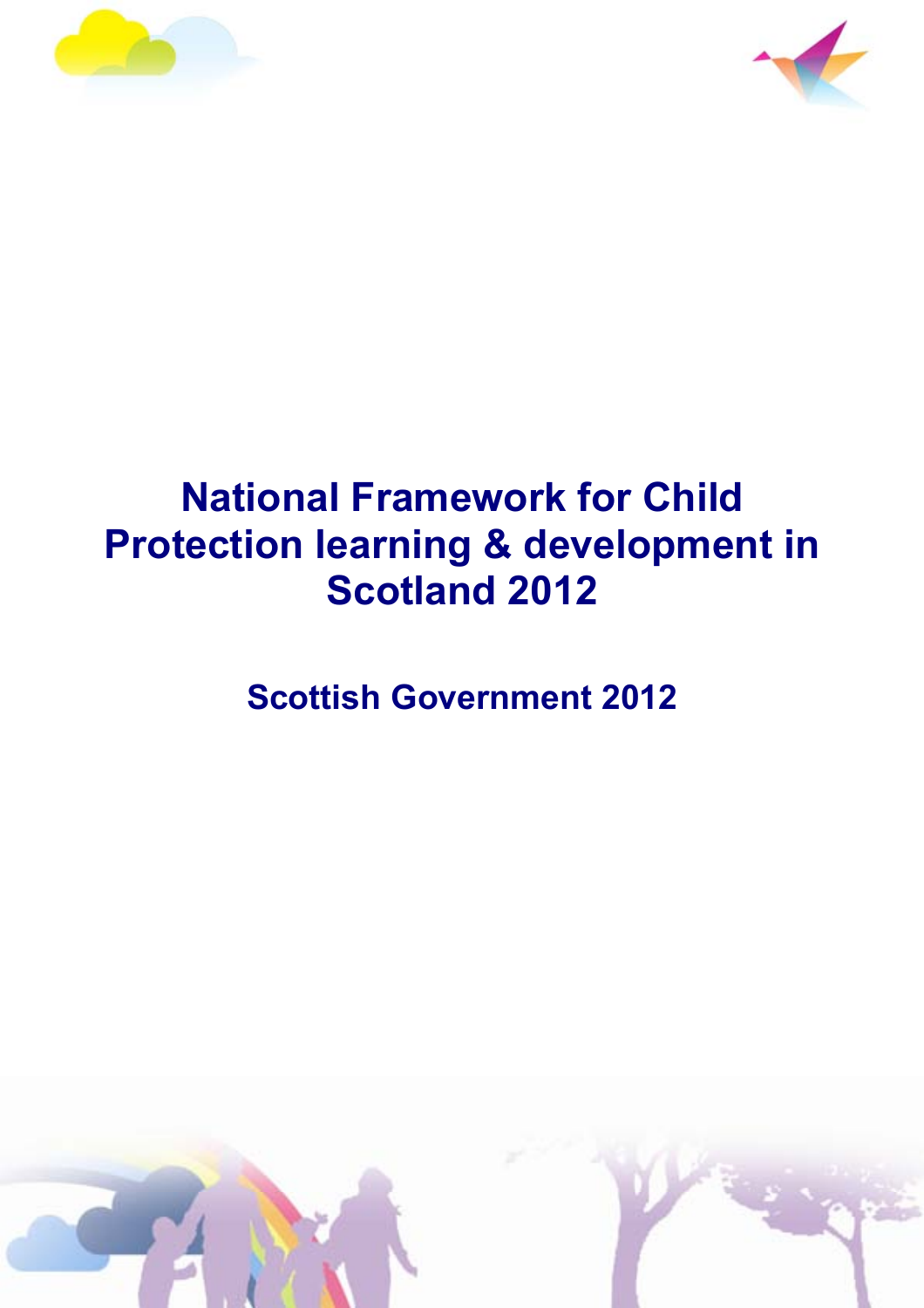# **Contents**



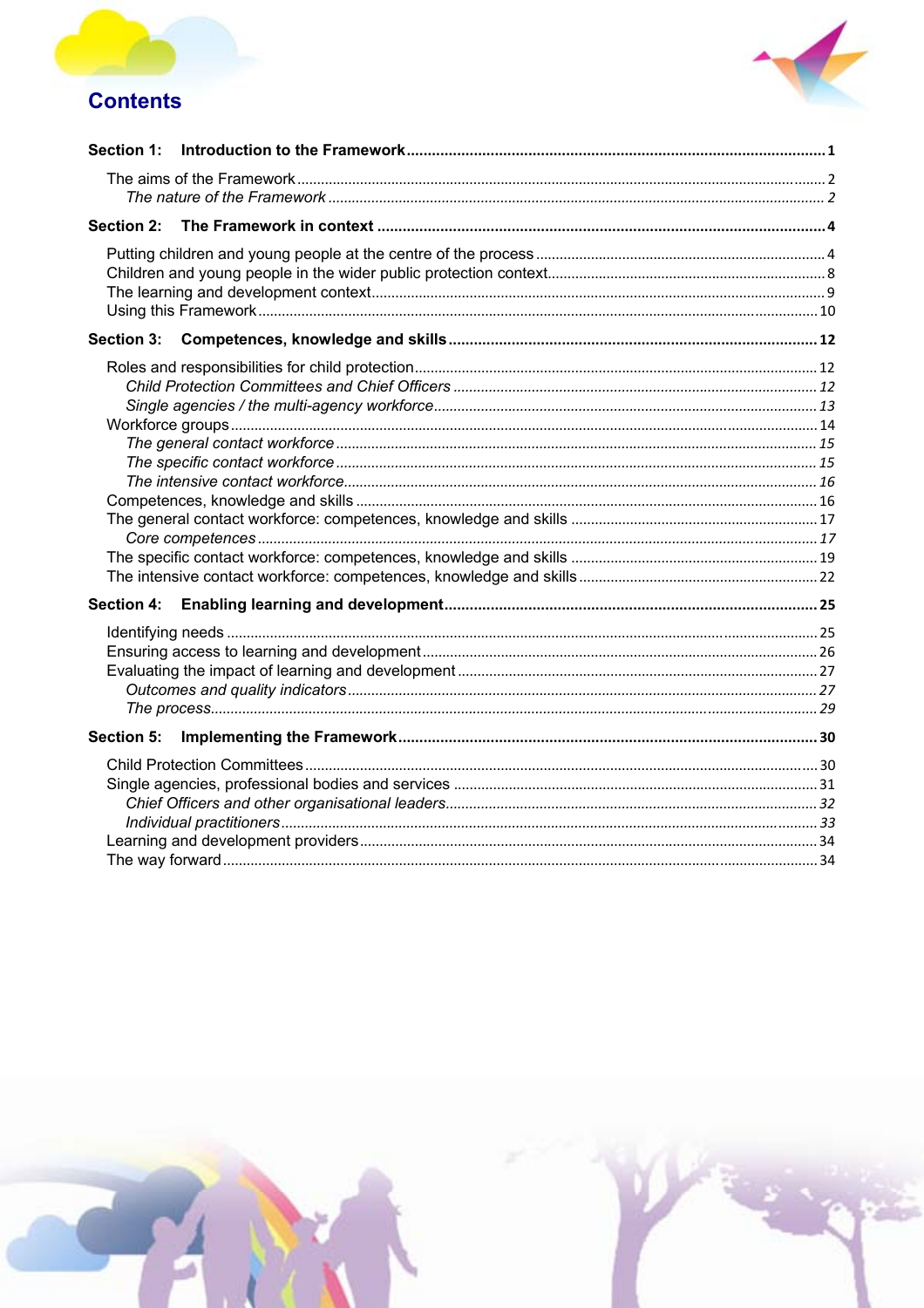#### **Ministerial Foreword**

All children and young people have the right to be cared for and protected from harm, and to grow up in a safe environment in which their rights and needs are respected. The National Guidance for Child Protection in Scotland, which was published in December 2010, provides a clear definition of what abuse is as well as expectations for all those working with children and young people regarding identifying and acting on child protection concerns. My vision is for a Scotland, which is the best place in the world for children to grow up and become responsible citizens, successful learners, confident individuals and effective contributors to society.



The well-being and safety of children relies on the competences, knowledge and skills of the multi-agency workforce. Working together requires the interaction of all services, the public, children and families. For the system to work effectively, it is essential that everyone understands the contribution they can make and how these contributions work together to provide the best outcomes for children. Social workers, health professionals, police, housing and educational staff, third and private sector, all those working in adult protection and anyone else who works with children and families, should be aware that they require particular skills to protect children and young people from harm. We must not forget that the well-being and safety of children is everyone's responsibility.

Since the publication of "Protecting Scotland's Children and Young People Training Framework" in 2005, the child protection landscape in Scotland has developed considerably. New legislation, new areas of practice and new approaches have shaped activity at both national and local level. Child sexual exploitation, child trafficking and the protection of children affected by parental alcohol and/or drug misuse are some of the specific issues that have become the focus of our attention in recent years. A major development in Scotland has been an approach that puts the interests of children and young people at the centre of every process. The "Getting It Right For Every Child" (GIRFEC) approach is a national programme to improve outcomes for all children and young people.

The National Framework for Child Protection Learning and Development reflects this changed and changing landscape. It also reflects the Scottish Government's distinctive and strong commitment to working in partnership with practitioners across the child protection sector to best support local practice at national level. I am proud to say that this Framework is a product of that approach.

I would like to thank all those who have been involved in developing the Framework with the ultimate aim of improving services for children and young people across the country.

**Aileen Campbell Minister for Children and Young People**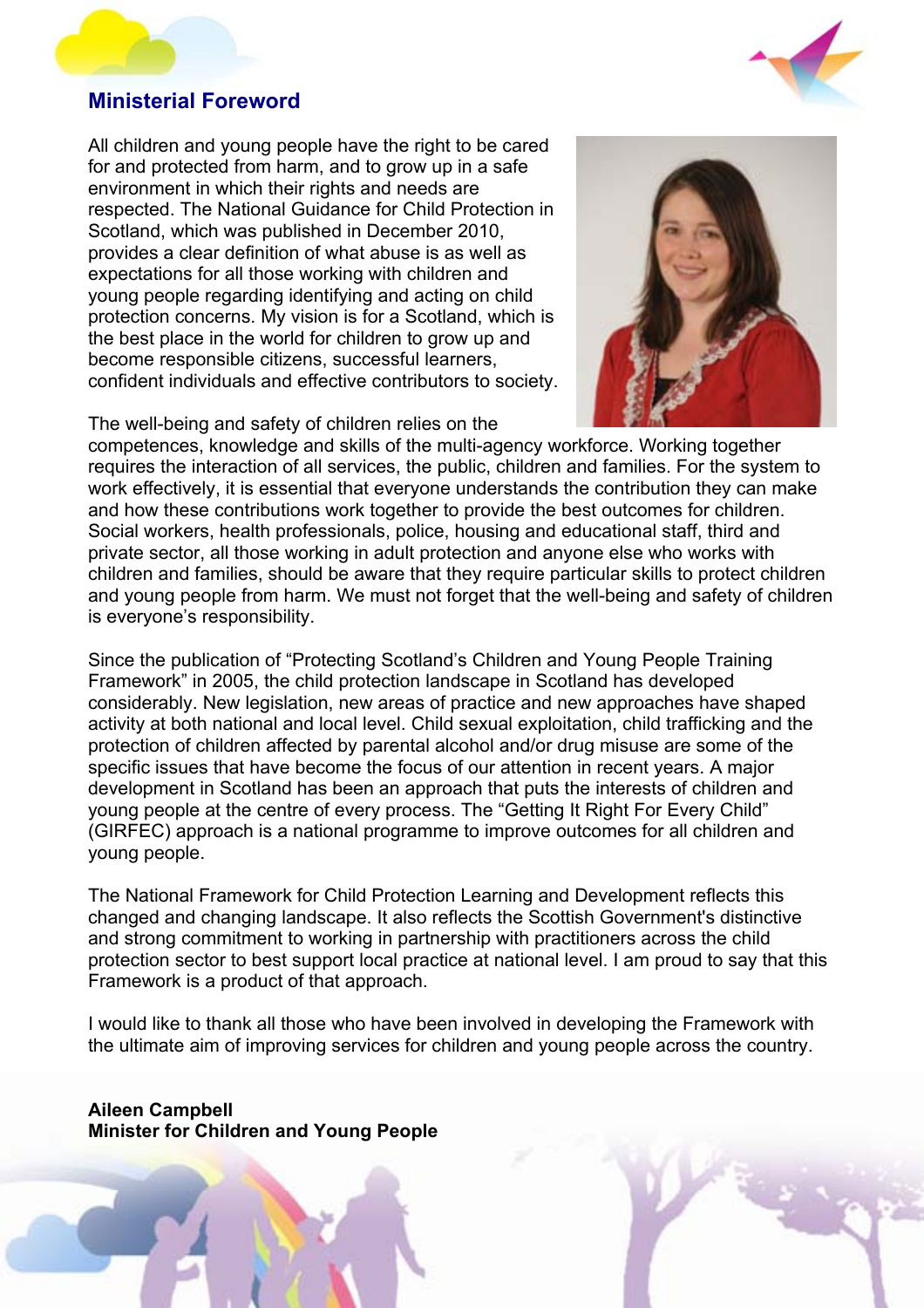<span id="page-4-0"></span>



# **Section 1: Introduction to the Framework**

- 1.1 The well-being and safety of children and young people in Scotland is paramount. They have the right to be cared for and protected from harm, and to grow up in a safe environment in which their well-being, rights and needs are respected.
- 1.2 A child's network of support will almost always have at its heart their parents, carers and family. It will also include the universal services of health and education. Some statutory agencies have legal duties towards children and young people, but everyone who comes into direct or indirect contact with them has a fundamental duty of care. The "Getting It Right For Every Child" (GIRFEC) approach is multi-agency and puts the well-being of the child and young person at the centre of how services for them are designed, planned and delivered. It is based on early intervention as soon as a concern is identified.
- 1.3 Agencies like health and education, the police and social work, and a range of other statutory third sector and private sector agencies need to recognise the risks children and young people face, and take appropriate action. Every adult in Scotland has a role to play in ensuring our children and young people live safely and can reach their full potential.
- 1.4 All of those in the multi-agency workforce involved with children, young people and their families need to work together to achieve the best outcomes. That includes: paid and unpaid workers / volunteers; those working in a variety of roles that support children, young people and adults; those working directly and indirectly with children and young people (including young people over the age of 16 who are still subject to a supervision requirement by a Children's Hearing and those who still need intervention to protect them); and those working with other family members such as parents / carers (including through a range of services which may be working with these adults). They need to be able to meet the individual needs of children and young people, respecting the different strengths each agency brings. They must have the learning and development they require to ensure they have the knowledge, skills and values they need to work effectively.
- 1.5 This National Framework for Child Protection Learning & Development in Scotland 20[1](#page-4-1)2<sup>1</sup> is designed to complement existing material. It is aimed particularly at those responsible for meeting the learning and development needs of the multiagency workforce (those who commission, develop, purchase, and deliver learning and development). However, it will also help all of those who are part of the multiagency workforce to recognise the importance to them of child protection learning and development, and to identify their own needs.

<span id="page-4-1"></span><sup>1</sup> Referred to throughout as "The Framework".

 $\overline{a}$ 

**National Framework for Child Protection Learning & Development in Scotland 2012**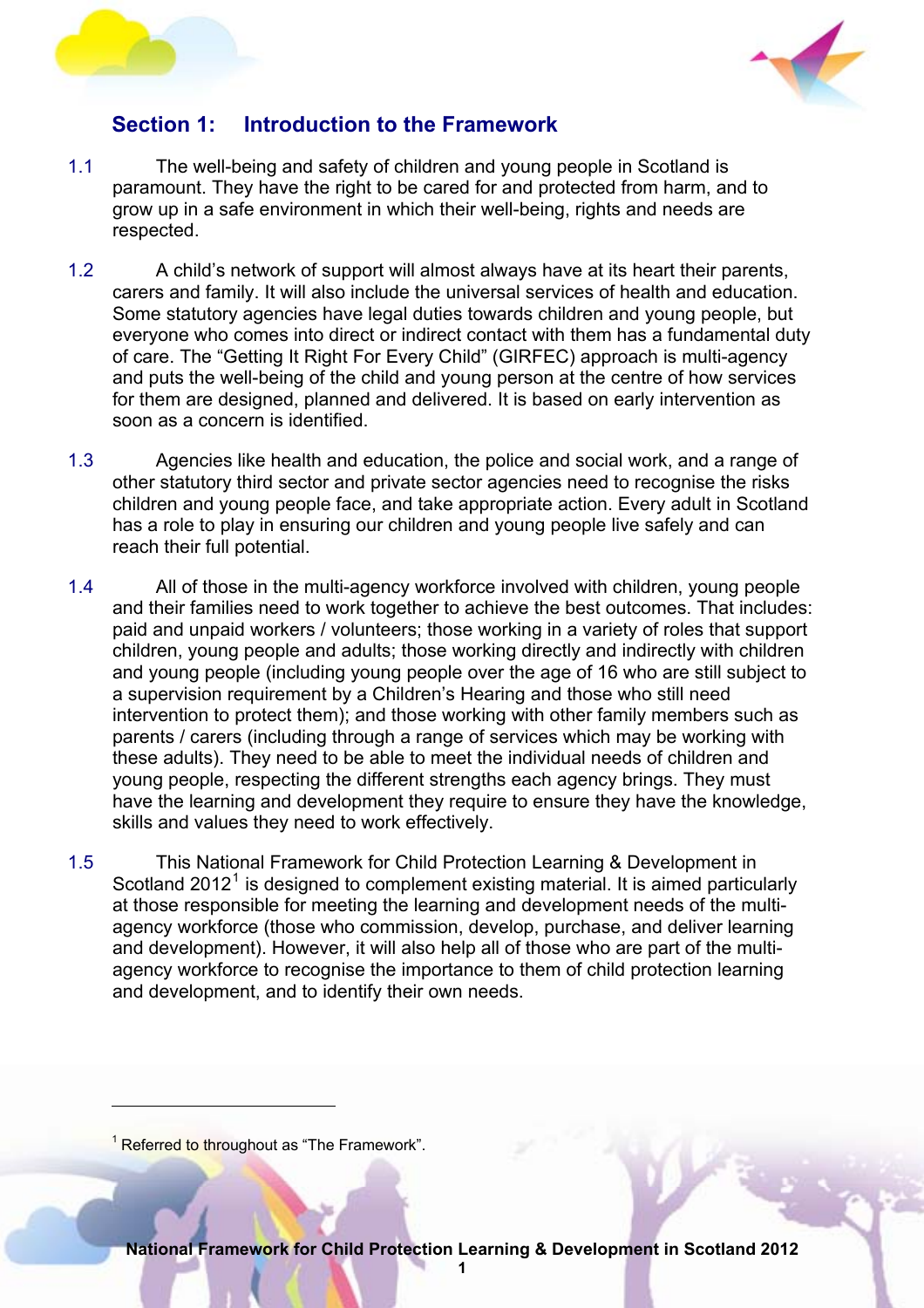<span id="page-5-0"></span>



#### **The aims of the Framework**

- 1.6 The overall aims of the Framework are to:
	- Contribute to developing a competent and confident workforce to promote the well-being of children and young people, protect them from harm and improve outcomes for them.
	- Ensure that all workers who come into direct or indirect contact with children and young people and other family members have the knowledge, skills and values they need to:
		- o Be aware of their roles and responsibilities relating to the well-being and protection of children and young people.
		- o Contribute effectively to the multi-agency task of assessing, managing and minimising the risks they face.
		- o Deliver a consistently high standard of support to children and young people in Scotland.
	- Provide a tool to assist in identifying learning and development needs, and help those who are responsible for meeting these needs to establish, implement and evaluate inter-agency child protection learning and development, and promote collaborative working.

#### *The nature of the Framework*

- 1.7 In order to achieve these aims, the Framework:
	- Establishes a set of competences to help identify the knowledge and skills required by different elements of the multi-agency workforce who are likely to encounter children and young people in need of support and protection, or other members of their families, in their work.
	- Sets out the importance of learning together on a multi-agency basis.
	- Provides a framework for agencies to develop their local learning and development strategies and evaluate their performance.
	- Places a responsibility on organisational leaders to encourage different methods of learning and development.
- 1.8 The Framework recognises the importance of early intervention and prevention, high quality service provision, leadership and a professional workforce. It is underpinned by a commitment to recognising diversity and promoting equality (for the workforce, children and young people and other family members).
- 1.9 The Framework was written specifically for the Scottish context. It was developed by the Multidisciplinary Child Protection Learning and Development Group and the Child Protection Learning and Development Sub-group. It was enhanced by the involvement of a range of stakeholders, including: Training Coordinators; Child Protection Lead Officers; third sector agencies, CoSLA and NHS Education for Scotland. The draft was subject to a consultation carried out by the Scottish Government.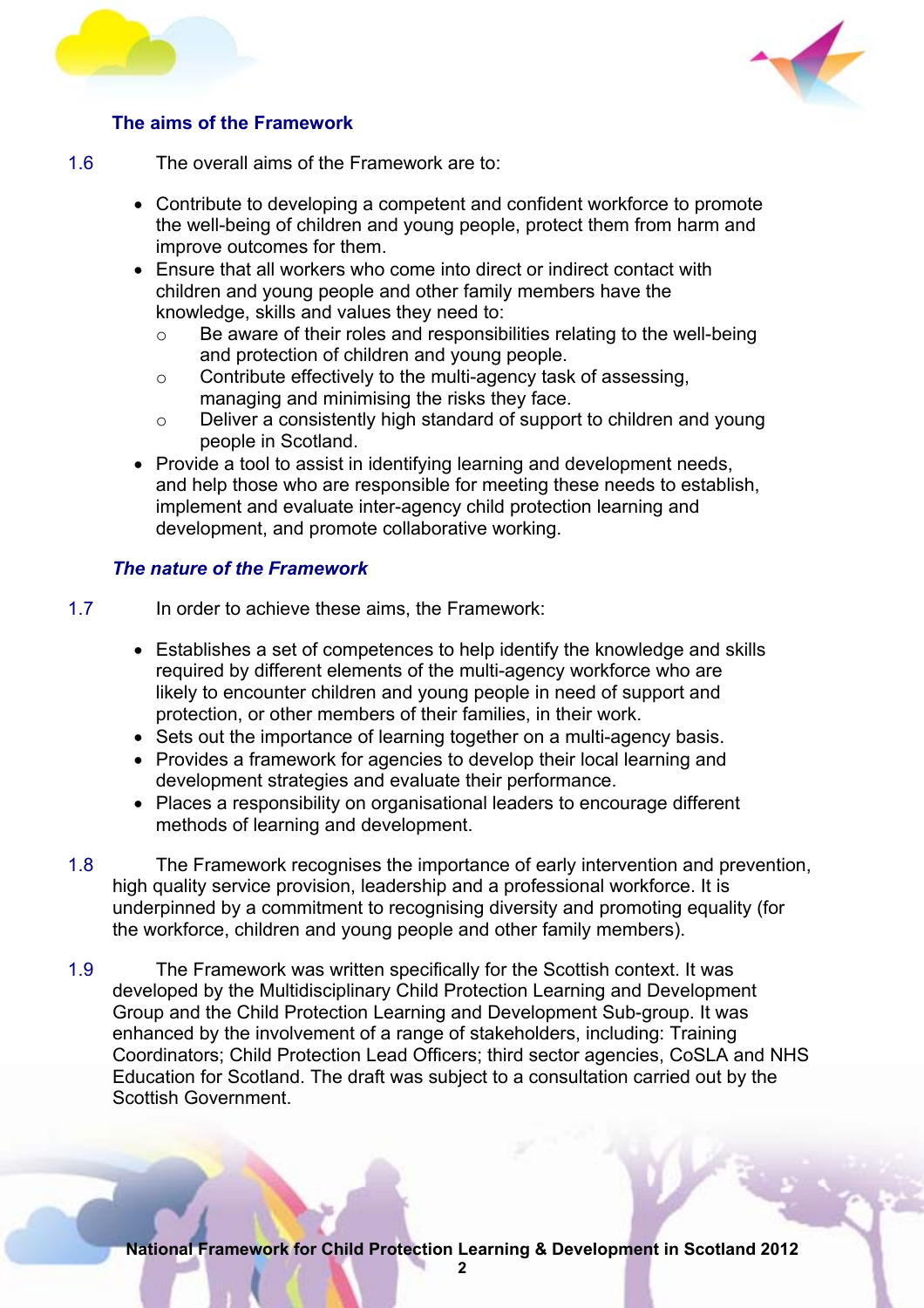



- 1.10 This section has provided an introduction to the aims, nature and development of the Framework. The rest of the Framework covers the following:
	- Section 2 sets the Framework in its wider context.
	- Section 3 identifies overall roles and responsibilities in protecting children and young people, and highlights the core competences, knowledge and skills required by different workforce groups.
	- Section 4 summarises the processes of identifying learning and development needs, enabling and evaluating provision.
	- Section 5 identifies roles and responsibilities in ensuring learning and development.
- 1.11 Annexes contain a glossary of terms (Annex 1); resources and references (Annex 2); and a model of evaluation (Annex 3).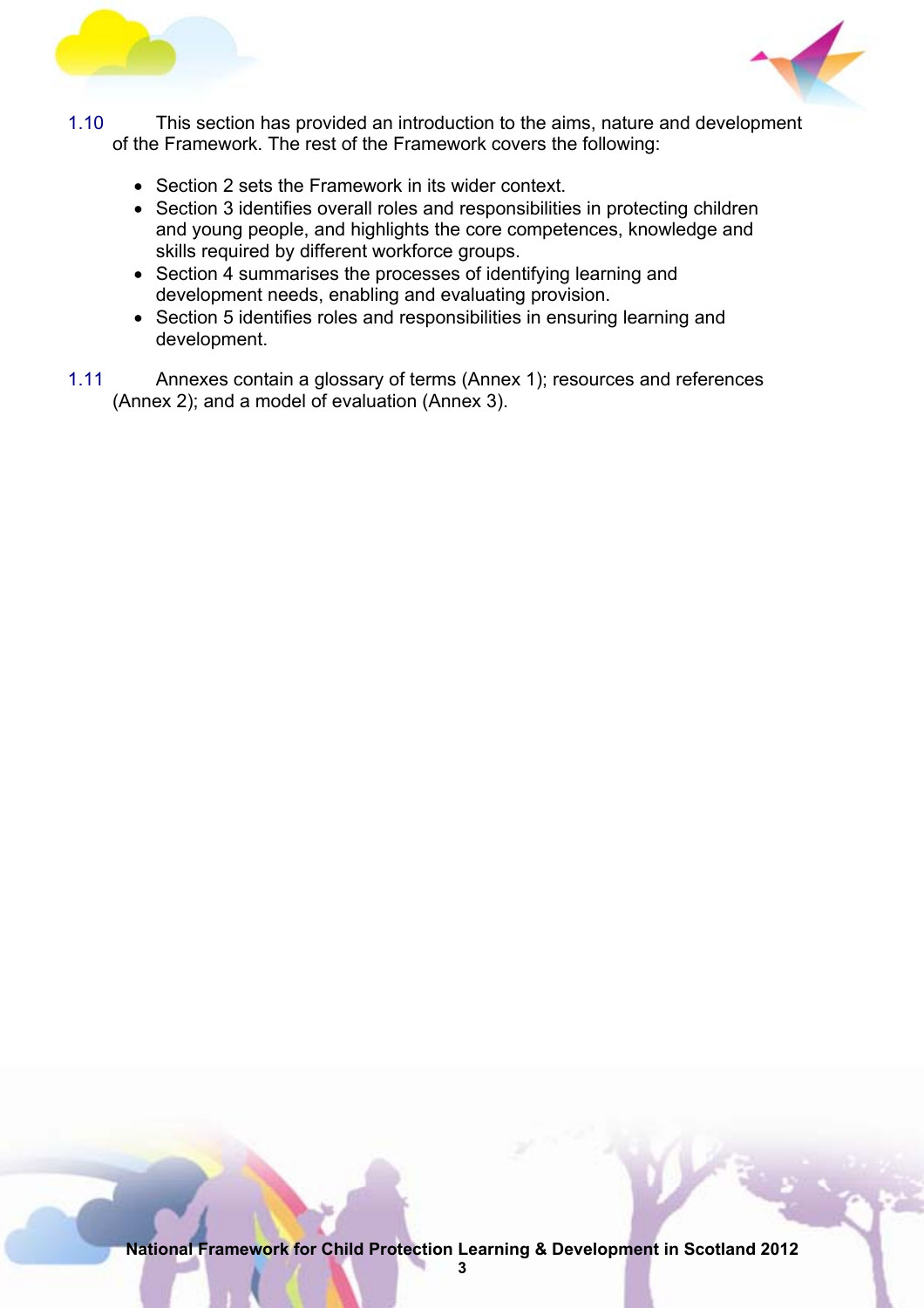<span id="page-7-0"></span>

 $\overline{a}$ 



# **Section 2: The Framework in context**

- 2.1 The significant work that has already been done relating to child protection learning and development in Scotland is acknowledged. This Framework aims to enhance and support the work being carried out by all of those represented on Child Protection Committees (CPCs). It also builds on a previous document: "Protecting Scotland's Children and Young People Training Framework (2005)", known to many as "Version 12". The Framework reflects many of the competences established in Version 12, but moves away from the notion of "levels", to take account of the complex nature of work carried out when protecting children and young people and working with families, and the range of roles that may be involved.
- [2](#page-7-0).2 The Framework is closely aligned to three key areas<sup>2</sup>:
	- The Scottish Government's commitment to delivering the best possible outcomes for children, young people and families.
	- The five Strategic Objectives (to make Scotland: wealthier and fairer; smarter; healthier; safer and stronger; and greener).
	- The Care Inspectorate's Quality Indicators for training, learning and development.
- 2.3 Within this overall context, there is a range of relevant work at international, national and local level, including legislation, policy and strategy, as well as work relating to continuing professional development (CPD). While it is impossible to identify all of the relevant developments here, key aspects of the context are highlighted below<sup>[3](#page-7-0)</sup>, and Annex 2 provides some additional references.

#### **Putting children and young people at the centre of the process**

have been designed to address any issue affecting a child or young person. 2.4 A major development in Scotland has been an approach that puts the interests of children and young people at the centre of every process. The "Getting It Right For Every Child" (GIRFEC) approach (mentioned earlier) is a national programme to improve outcomes for all children and young people. The Scottish Government has set out a vision that all Scotland's children and young people will be: successful learners; confident individuals; effective contributors; and responsible citizens. GIRFEC promotes action to improve the well-being of all children and young people, with eight "well-being indicators" identified. These are that children and young people need to be: safe; healthy; active; nurtured; achieving; respected; responsible; and included<sup>[4](#page-7-0)</sup>. The GIRFEC approach (and the associated National Practice Model)

 $2$  Links to documents and resources associated with issues explored in this and later chapters are provided at Annex 2.<br><sup>3</sup> Wherever neesible

Wherever possible, the language used reflects or reproduces that of the original source document. <sup>4</sup> These are sometimes referred to as "SHANARRI".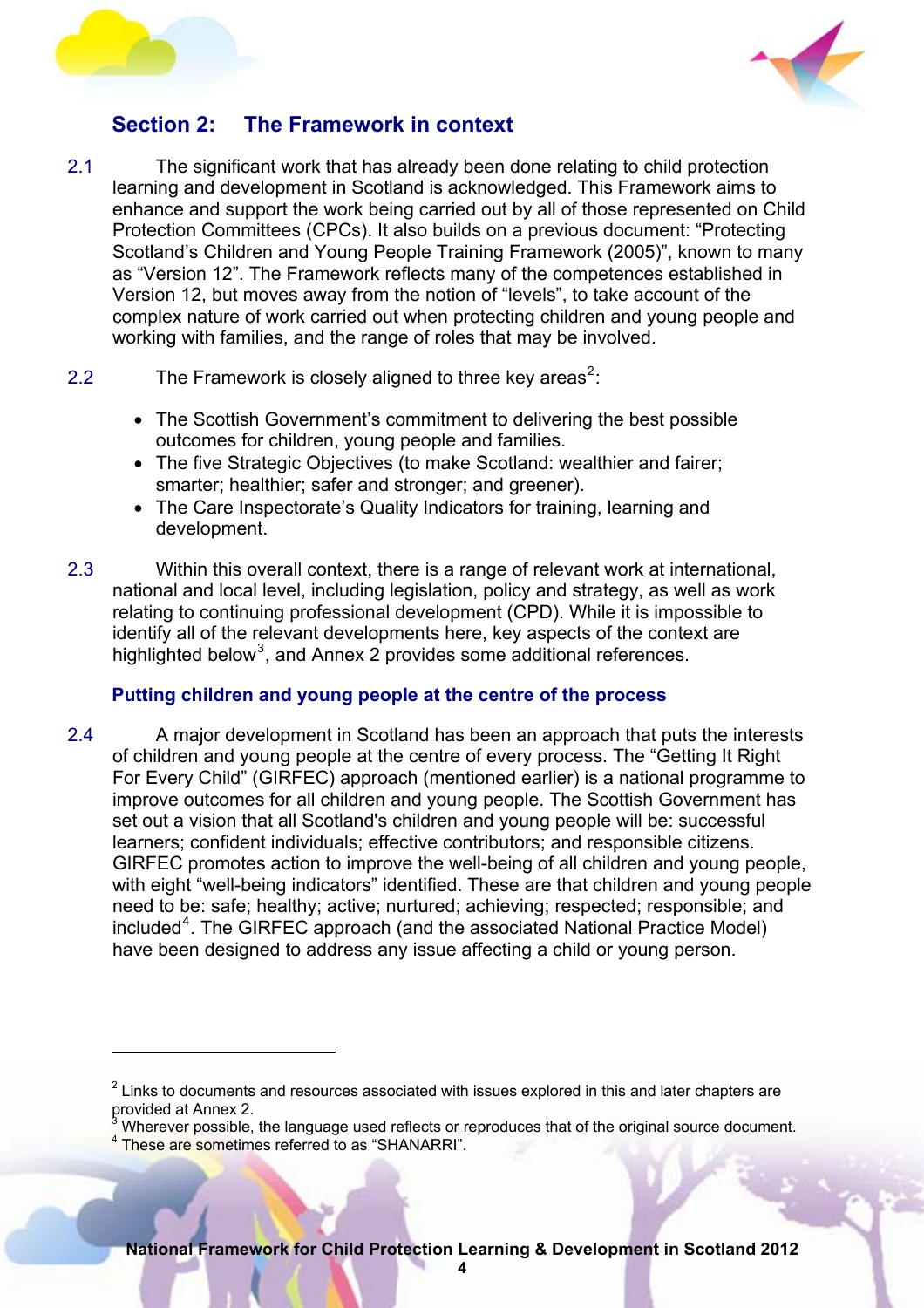



- 2.5 This Framework is underpinned by the values, principles and National Practice Model of the GIRFEC approach. The GIRFEC values and principles are:
	- Promoting the well-being of individual children and young people.
	- Keeping children and young people safe.
	- Putting the child at the centre.
	- Taking a whole child approach.
	- Building on strengths and promoting resilience.
	- Promoting opportunities and valuing diversity.
	- Providing additional help that is appropriate, proportionate and timely.
	- Supporting informed choice.
	- Working in partnership with families.
	- Respecting confidentiality and sharing information.
	- Promoting the same values across all working relationships.
	- Making the most of bringing together each worker's expertise.
	- Co-ordinating help.
	- Building a competent workforce to promote children and young people's well-being.
- 2.6 The National Practice Model is as follows:



**National Framework for Child Protection Learning & Development in Scotland 2012**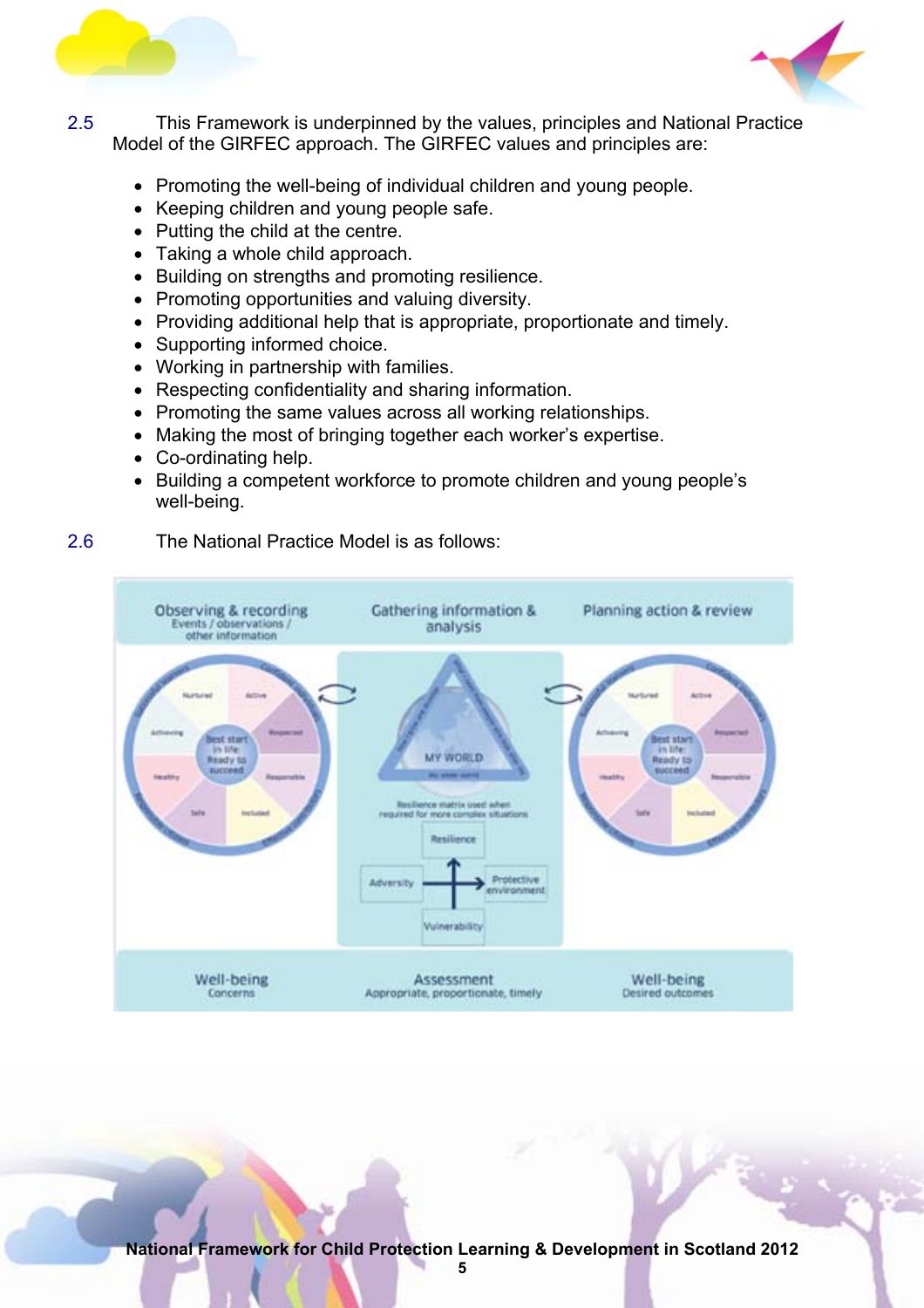<span id="page-9-0"></span>

 $\overline{a}$ 



#### 2.7 GIRFEC has a number of key components<sup>[5](#page-9-0)</sup>:

- A focus on improving outcomes for children, young people and their families based on a shared understanding of well-being.
- A common approach to gaining consent and sharing information where appropriate.
- An integral role for children, young people and families in assessment, planning and intervention.
- A co-ordinated and unified approach to identifying concerns, assessing needs, agreeing actions and outcomes, based on the well-being indicators.
- Streamlined planning, assessment and decision-making processes that result in children, young people and their families getting the right help at the right time.
- Consistent high standards of co-operation, joint working and communication, locally and across Scotland.
- A Named Person in universal services for each child and a Lead Professional to co-ordinate and monitor multi-agency activity where necessary.
- Maximising the skilled workforce within universal services to address needs and risks as early as possible.
- A confident and competent workforce across all services for children, young people and their families.
- The capacity to share demographic, assessment and planning information electronically within and across agency boundaries.
- 2.8 The Scottish Government's revised National Guidance for Child Protection in Scotland (2010)<sup>[6](#page-9-0)</sup> sets out these components, providing a national framework within which local agencies and workers can understand and agree processes for working together to safeguard and promote the well-being of children and young people. It makes clear how agencies should respond early and effectively to concerns about children and young people, ensuring that practice is consistent and of a high quality.
- 2.9 Through the Children and Young People Bill, Ministers intend placing key elements of GIRFEC on a statutory basis, including the Named Person, the Child's Plan and a duty to co-operate. Formal consultation on the Bill has now finished (September 2012) and the Bill is expected to be introduced to Parliament next year (2013).

<sup>5</sup> Taken from the Scottish Government (2010) *National Guidance for Child Protection in Scotland* 6 The 2010 guidance replaces the previous version, *Protecting Children - A Shared Responsibility: Guidance on Inter-agency Co-operation*, which was published in 1998, and incorporates the Scottish Government guidance, *Protecting Children and Young People: Child Protection Committees* (2005).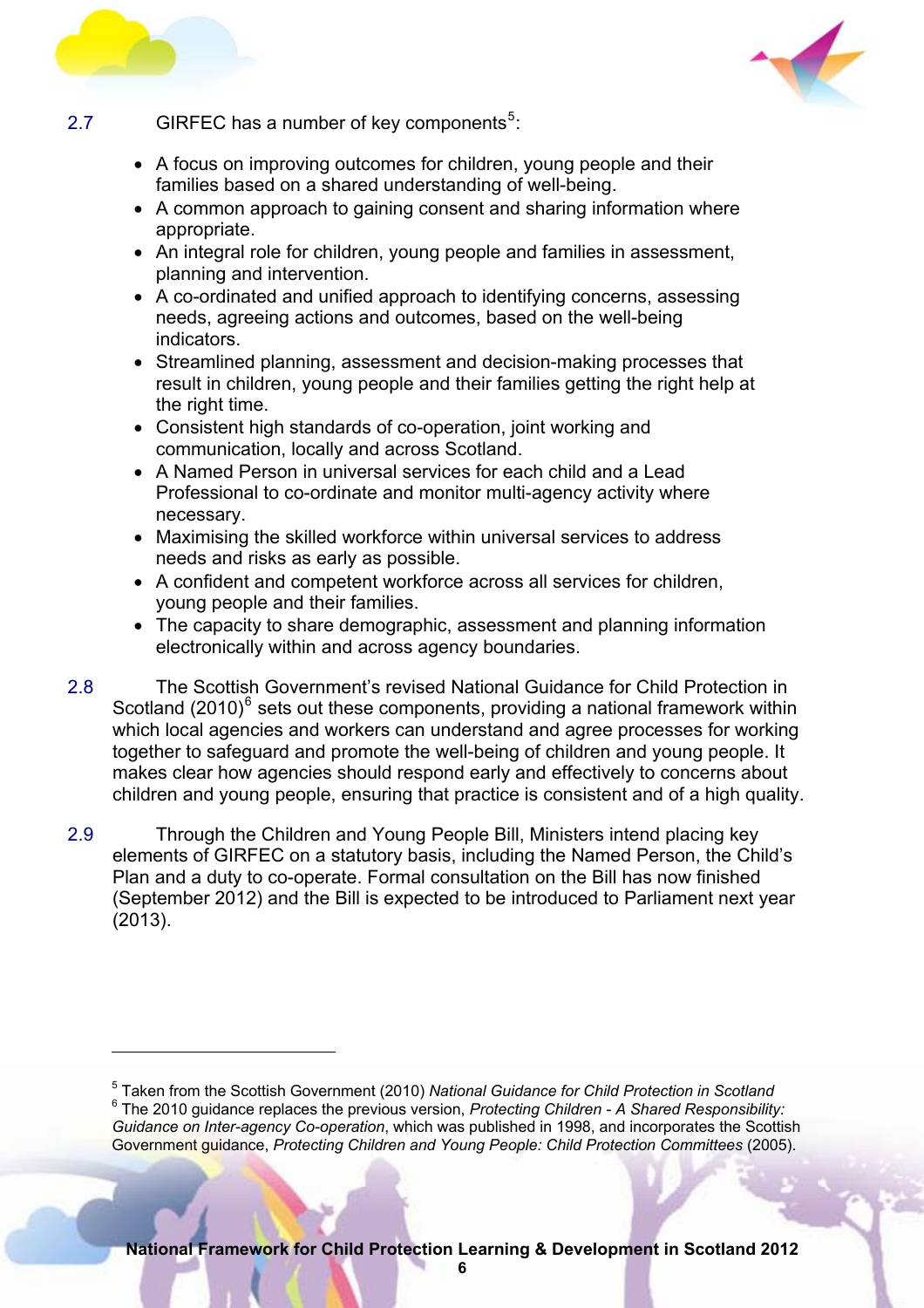



2.10 Scotland's policy and legislative agenda is also influenced by a wider focus on the rights of children and young people, consistent with the GIRFEC approach. The United Nations Convention on the Rights of the Child 1989 (UNCRC) is a human rights treaty setting out the rights of children. The Children's Charter (2004) reflects what children and young people have a right to expect, and a Framework for Standards (2004) provides a means of translating the Charter's commitments into practice, setting out what they can expect from workers and agencies to ensure that they are adequately protected and their needs met. It also sets out what parents or other adults can expect if they report abuse and neglect. The Children (Scotland) Act 1995 also reflects the UN Convention's key principles, in particular the principle of best interests and the right of the child to express those views freely in all matters affecting the child.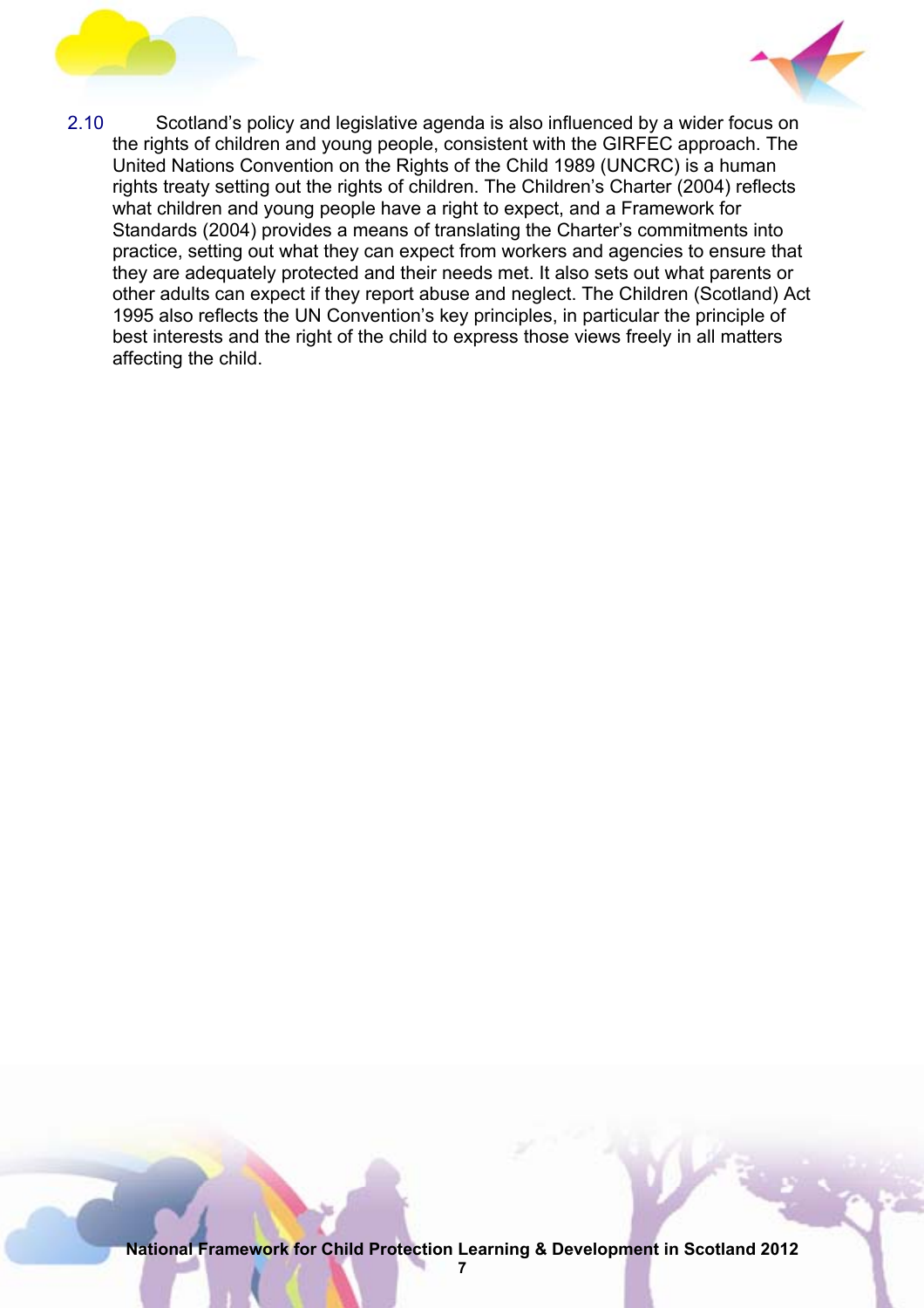<span id="page-11-0"></span>



#### **Children and young people in the wider public protection context**

2.11 Protecting children and young people takes place in the wider context of public protection. Public protection aims to reduce the harm to children, young people and adults at risk, and covers work relating to: child protection; Multi-Agency Public Protection Arrangements (MAPPA) and offender management; adult support and protection (e.g. adults at risk because of an aspect of their mental or physical health or disability); domestic abuse; and alcohol and drug misuse. There are partnership arrangements in place in all of these areas of work, and public protection work takes place with both victims and perpetrators.



(Diagram 1.2) Source: National Guidance for Child Protection in Scotland 2010<sup>[7](#page-11-0)</sup>

- 2.12 Public protection requires agencies to co-ordinate an effective response that gives at-risk individuals the support they need to reduce the risk in their lives. The work is usually done on a multi-agency basis, making it important that each agency is clear about its own roles and responsibilities and those of other agencies involved. Such co-ordinated planning and intervention needs to be supported by learning and development opportunities to ensure best practice.
- 2.13 The National Guidance for Child Protection in Scotland identifies a range of issues linked to other aspects of public protection. It highlights particular issues that may have an adverse impact on children and young people, which include:
	- Indicators of risk (e.g. domestic abuse; parental alcohol and drug misuse; disability; non-engaging families; mental health problems; harmful or problematic sexual behaviour; female genital mutilation; honour-based violence and forced marriage; child sexual exploitation; fabricated or induced illness; sudden unexpected death in infants and children).
	- Harm outside the home or in specific circumstances (e.g. complex child abuse investigations; child trafficking; historical allegations of abuse; children who are looked after away from home; online and mobile phone child safety; children and young people who place themselves at risk; children and young people who are missing; underage sexual activity; and bullying).

<sup>7</sup> [www.scotland.gov.uk/Publications/2010/12/09134441](http://www.scotland.gov.uk/Publications/2010/12/09134441)

 $\overline{a}$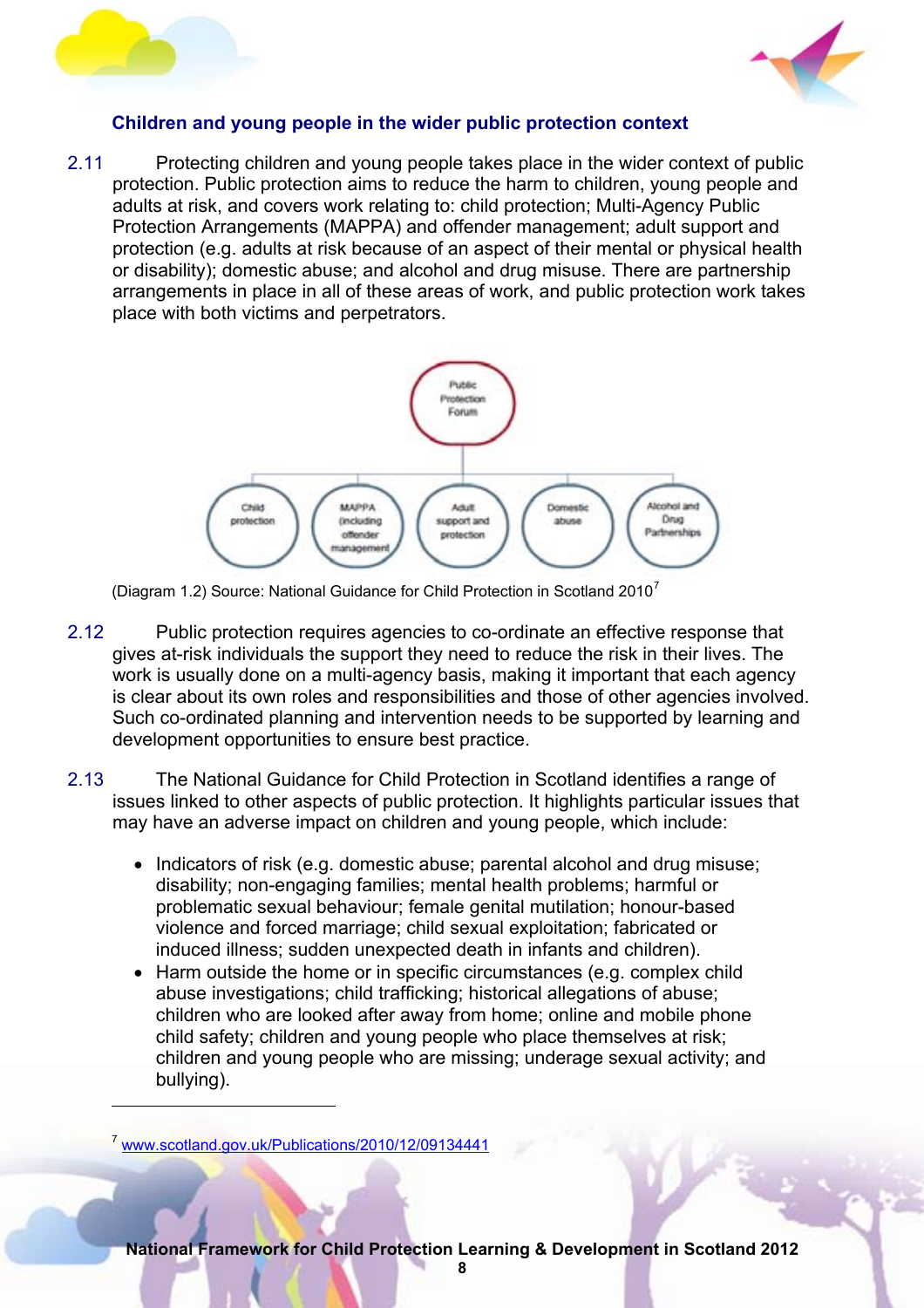<span id="page-12-0"></span>



#### **The learning and development context**

- 2.14 This Framework also acknowledges the importance of the multi-agency learning and development environments that already exist, and the support provided to these by local Child Protection Committees and others. A number of documents make specific reference to learning and development and CPD which are relevant to this Framework.
- 2.15 The National Guidance, for example, states that child protection can be a complex and demanding area for paid staff and volunteers at all levels, and requires sound professional judgements to be made. As such, it states that training must be a core consideration. Multi-agency training is identified as an essential component in building common understanding and fostering good working relationships, which are vital to effective child protection. Child Protection Committees are identified as being well-placed to develop and deliver such training. The Guidance also notes that training on both a single and an inter-agency basis can help to develop the core skills needed to support effective inter-disciplinary working on actual cases of abuse, and on prevention and post-abuse programmes.
- 2.16 The Guidance identifies that training should recognise and support the unique contribution that each service has to make to meeting and protecting the needs of children and young people. It also states that multi-agency training should be widely available for local services (including managers and leaders as well as practitioners). It also highlights the need for specific training for those involved in child protection work with children and young people in some of the specific circumstances identified.
- 2.17 A "Common Core of Skills, Knowledge and Understanding and Values for the Children's Workforce In Scotland" (2012), describes the skills, knowledge, understanding and values that everyone (paid or unpaid) working with children, young people and other family members should have, and the "basics" needed to build positive relationships and promote children's rights. The skills, knowledge and understanding ("essential characteristics") are set out in two contexts: relationships with children, young people and families; and relationships between workers. They are cross-referenced to the guiding principles of the UNCRC, and the values are taken from GIRFEC. The Common Core document states that some agencies will add to it, to reflect local circumstances, or elements particular to their own workforce.
- 2.18 There are also local CPD / learning and development frameworks in place (sometimes on a multi-agency basis), some of which relate specifically to child protection. There are also a number of single agency CPD frameworks, such as the NHS Knowledge and Skills Framework (KSF), which identifies the knowledge and skills needed in order to deliver quality services, and is supported by an online tool. There are also other single agency frameworks and practices which support and enable CPD (e.g. for those working in education, social work and justice, including those working with adults). There has also been a range of work in Scotland relating to the development of standards of provision and quality of services.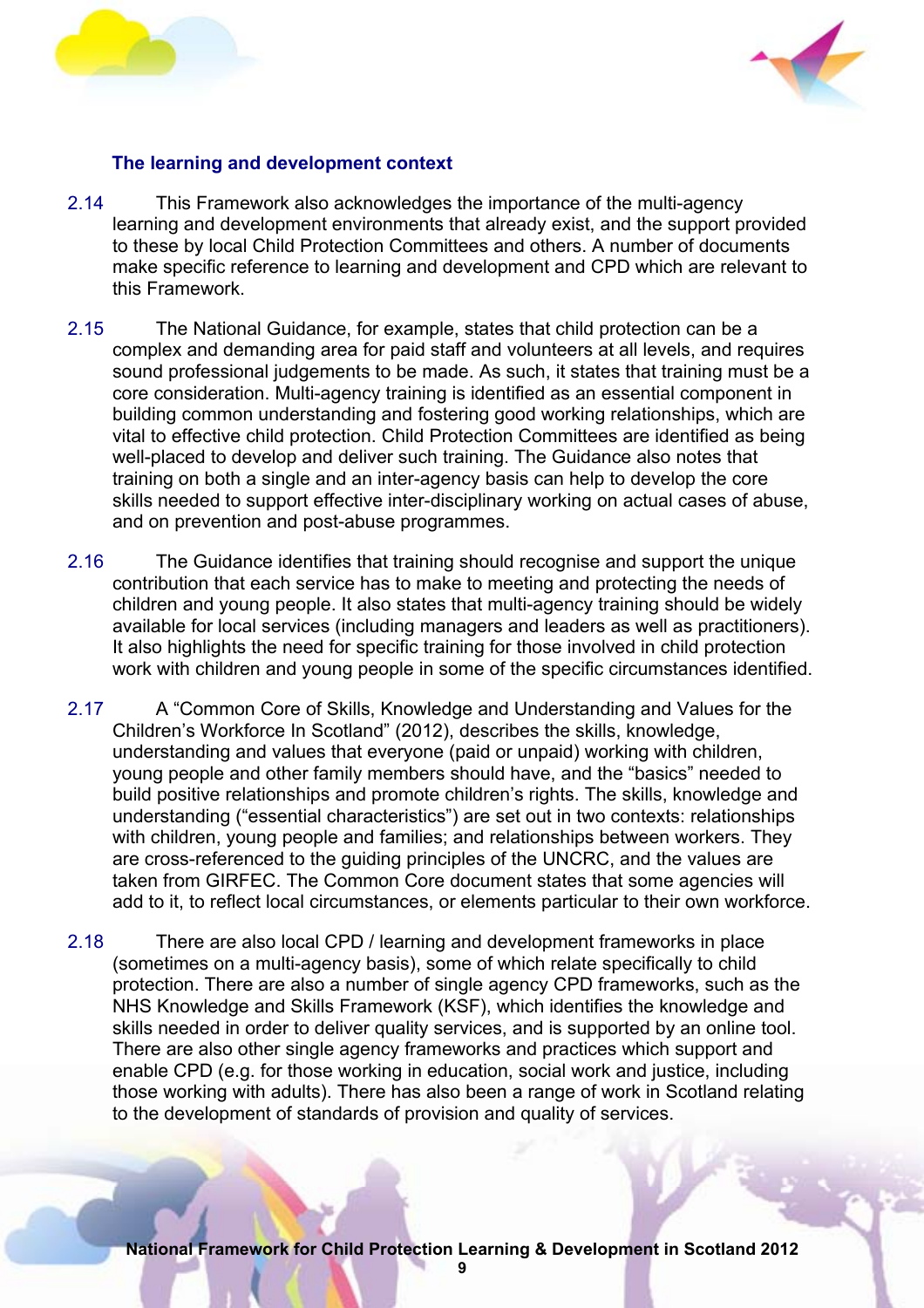<span id="page-13-0"></span>



- 2.19 A number of professional development organisations, regulatory bodies, umbrella bodies and networks also have a role in supporting and promoting CPD. Some focus on particular fields of work (e.g. social work; health; education; police), while some provide support and resources on a multi-agency basis. Details are given at Annex 2. It is also important to note that there are a range of qualifications (including some Scottish Vocational Qualifications, undergraduate, postgraduate and professional qualifications) which are relevant to child protection learning and development, as are National Occupational Standards. There are also pre- and postregistration curricula for some workers.
- 2.20 This Framework recognises that there are variations in requirements across agencies and sectors, and differences in local policies and procedures, as well as in the learning and development opportunities available. While it would be impossible to match this Framework directly to each local area, or each agency's own requirements and provision, the Framework can complement, supplement and strengthen CPD work in relation to child protection.

#### **Using this Framework**

- 2.21 The material in the Framework is designed to be used alongside existing guidance and documents. It can be used to focus specifically on making sure that relevant workers have the competences, knowledge and skills they need to carry out their roles in protecting children and young people from harm. It can also be used to review what the workforce already know and understand, support learning and development needs analysis and identify opportunities for learning and development. It should inform and enhance practice for those who need a particular set of skills, and can be used as a tool when writing job descriptions.
- 2.22 Child protection and workforce development should be seen as an essential part of continuous improvement, and the Framework is designed for use as part of agencies' continuous professional development. The individual learning and development needs of each worker should to be considered and reviewed, and child protection learning and development included, where relevant, in how workers and managers will meet the CPD requirements of particular roles. The competences, knowledge and skills can be "mapped" at an individual level to other forms of learning and development that workers take part in.
- 2.23 Using this Framework is not about every workforce member attending formal training. It is about reflecting on what the workforce is being asked to do to protect children and young people, and identifying what they need to know and understand in order to do it. The Framework should contribute to developing a confident and competent workforce and should support and develop local integrated service frameworks. The competences can inform child protection learning and development, and encourage a standard to build on in Scotland.

**10**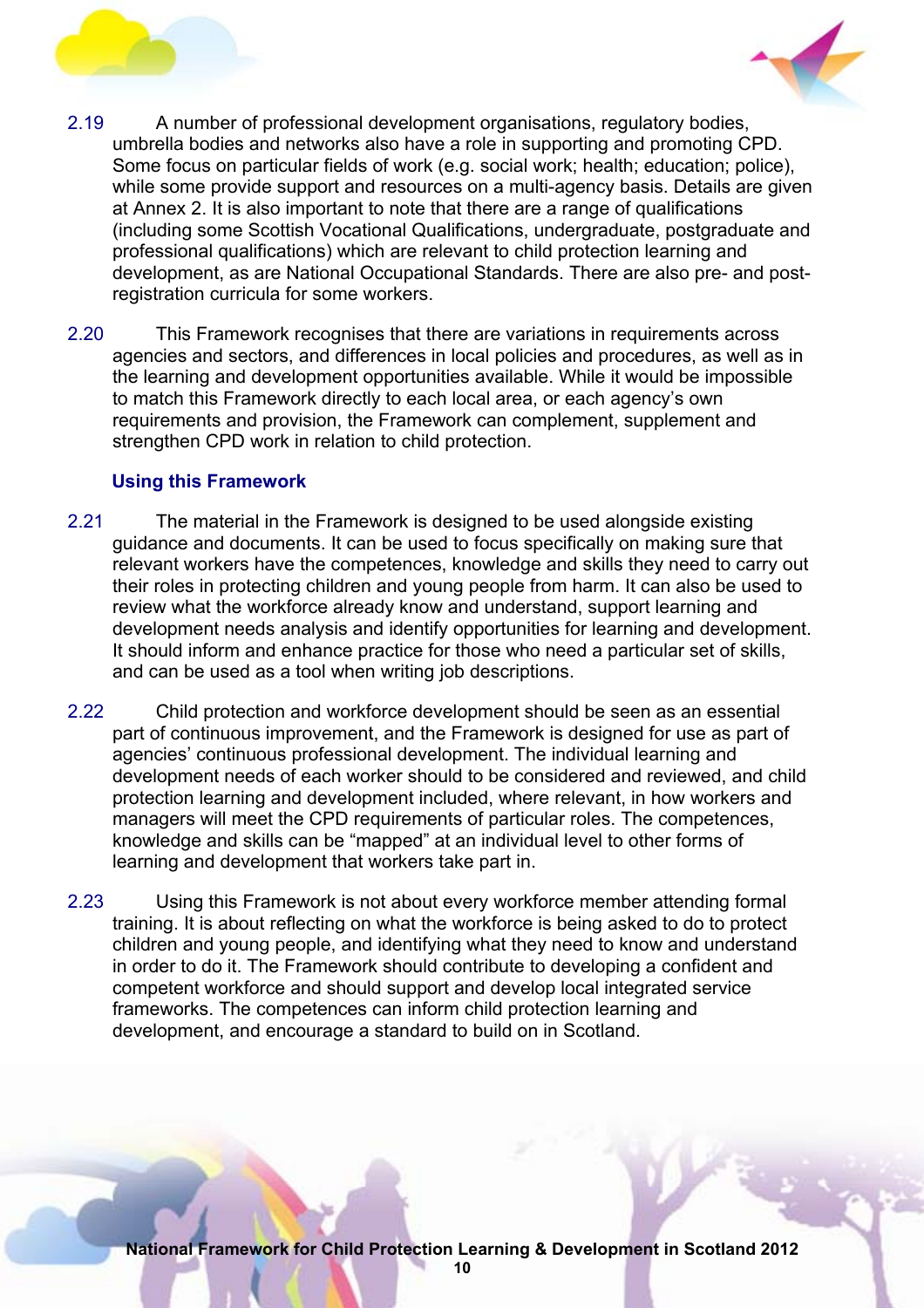



- 2.24 The Framework should not be considered in isolation. It should be read alongside the guidance on GIRFEC; the National Guidance on Child Protection; and the Common Core. The competences and skills should be used alongside the eight well-being indicators which are at the heart of the GIRFEC approach. Child protection training should not replace GIRFEC training, but should be additional to this. The Framework should also be read alongside other legislation, policy, strategy and CPD material that is relevant to specific agencies. It does not replace any local multi-agency or single agency frameworks, but aims to enhance and support them. It should be considered alongside these by each agency, and those responsible for their learning and development needs, and used to reflect local circumstances.
- 2.25 The workforce groupings described in the next section will not necessarily correspond directly to those in other frameworks or documents, but it should be possible for agencies to identify the requirements for particular roles, and to "map" these broadly to other relevant material relating to the requirements of a role.
- 2.26 It is also possible that, in the lifetime of this Framework, the content of other relevant documents may change. Where this is the case, this Framework should always be considered alongside the most up to date version of other material.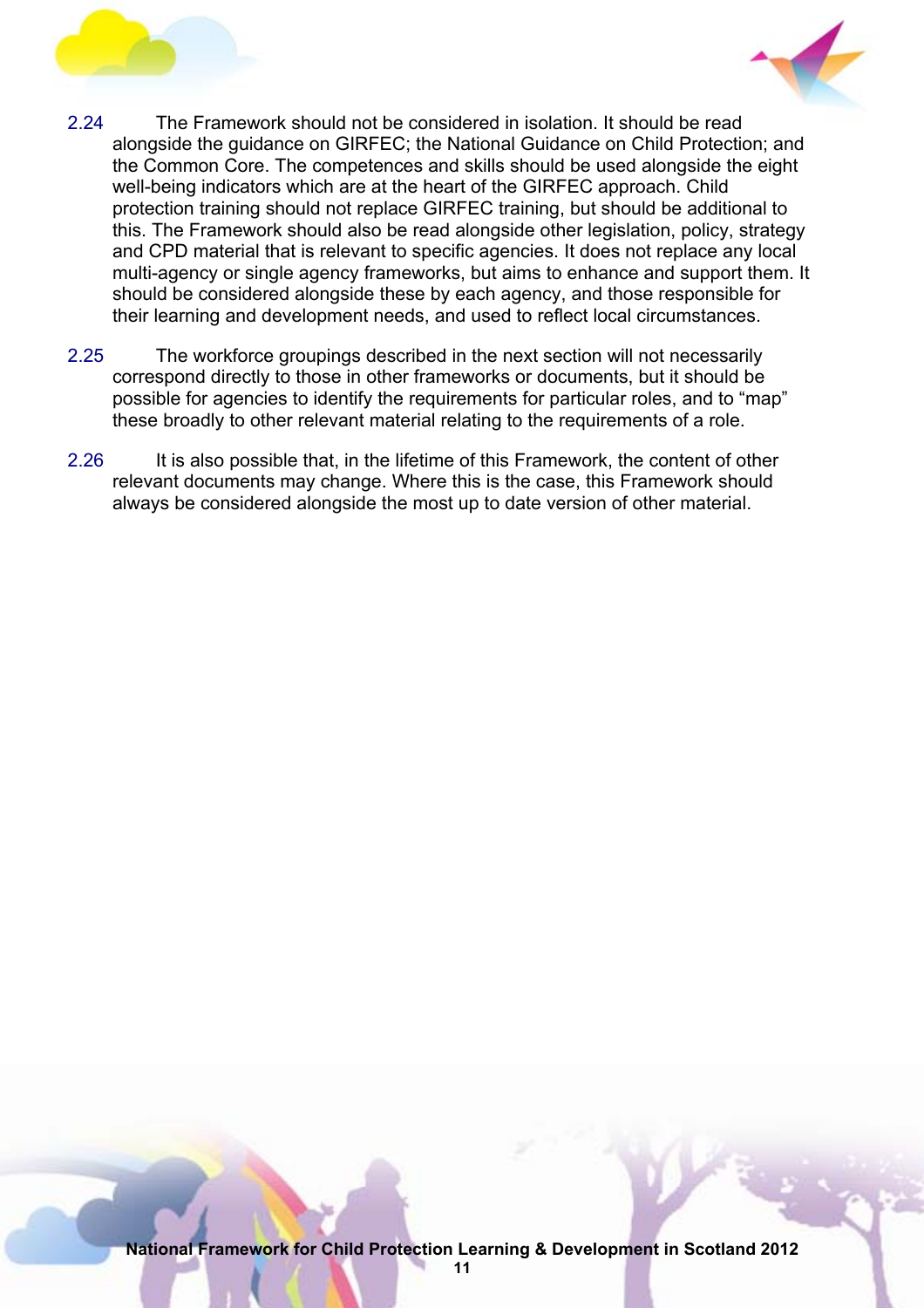<span id="page-15-0"></span>



# **Section 3: Competences, knowledge and skills**

3.1 This section identifies the competences, knowledge and skills needed by different workforce groups relating to their roles within the multi-agency workforce. First, however, key roles and responsibilities in child protection are outlined briefly below. (The National Guidance should be consulted for more detailed material.)

#### **Roles and responsibilities for child protection**

3.2 Although the focus of this Framework is on workforce learning and development, it is important to stress that everyone in Scotland has a role in ensuring the well-being of children and young people, and in protecting them. As well as the multi-agency workforce, this includes those responsible for national and local policy making (including the Scottish Government); other partnerships; local communities; and the general public. However, for the purposes of this Framework, the particular responsibilities of Child Protection Committees, Chief Officers, single agencies and (within these) the multi-agency workforce are outlined briefly below. The competences, knowledge and skills required by the workforce are detailed later in this section.

#### *Child Protection Committees and Chief Officers*

3.3 Child Protection Committees are inter-agency partnerships in each local authority area. The National Guidance sets out that CPCs are responsible for:

> *"the design, development, publication, distribution, dissemination, implementation and evaluation of child protection policy and practice across the public, private and wider third sectors in their locality and in partnership across Scotland".*

- 3.4 Their functions include: continuous improvement (policies, procedures and protocols; self-evaluation, performance management and quality assurance; promoting good practice; training and staff development); strategic planning (communication, collaboration and co-operation; making and maintaining links with other planning fora); and public information and communication (raising public awareness; involving children and young people and their families).
- 3.5 Chief Officers are Chief Constables and the Chief Executives of health boards and local authorities. The National Guidance makes clear that they are responsible for:

*" ensuring that their agencies, individually and collectively work to protect children and young people as effectively as possible. They also have responsibility for maximising the involvement of those agencies not under their direct control, including the Scottish Children's Reporter Administration, the Crown Office and Procurator Fiscal Service and the third sector".* 

3.6 They are individually and collectively responsible for the leadership, direction and scrutiny of their child protection services and their CPCs, and for overseeing the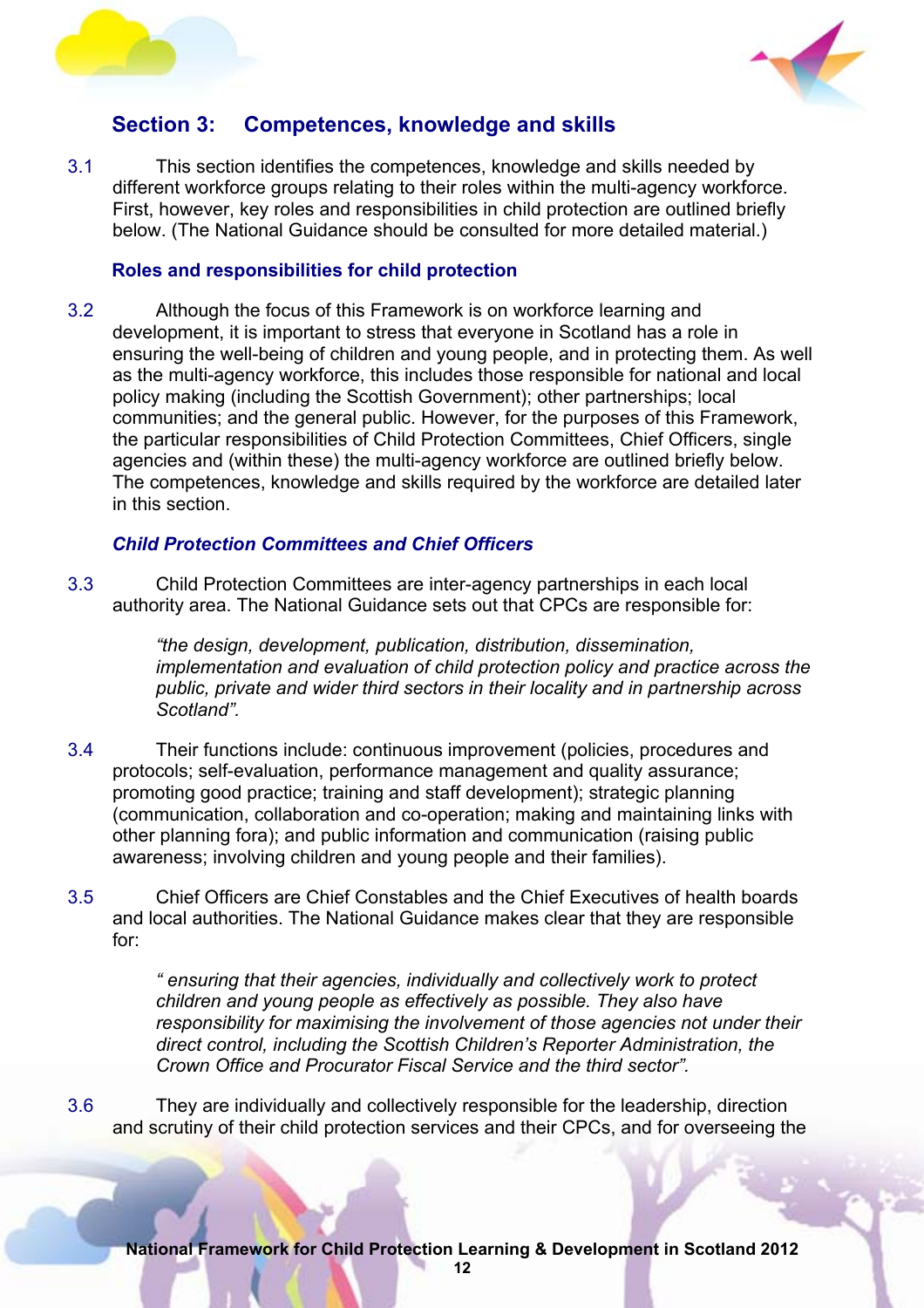<span id="page-16-0"></span>



commissioning of all child protection services. They are individually responsible for promoting child protection across all areas of their individual agencies and services. This responsibility applies equally to the public, private and third sectors.

#### *Single agencies / the multi-agency workforce*

3.7 The multi-agency workforce involved in ensuring child protection includes workers based in a range of single agencies, including statutory, third sector and private sector agencies. The National Guidance specifies that:

> *"all agencies, professional bodies and services that deliver adult and/or child services and work with children and their families, have a responsibility to recognise and actively consider potential risks to a child, irrespective of whether the child is the main focus of the involvement."*

3.8 The Guidance also makes clear that:

*"Each has a different contribution to make to this common task. These include: identifying concerns; sharing relevant information; contributing to risk assessments and Child Protection Plans; and, in some instances, actively contributing to investigations and providing specialist advice or support".* 

- 3.9 All agencies that work with children, young people and other family members have a shared responsibility for protecting children and young people and safeguarding their well-being through the delivery of their core functions. Child protection should be part of these core functions. For example, an abused or neglected child or young person may need the effective treatment that a health provider can offer; or they may need a good educational experience. Multi-agency child protection is not just about everyone having a role in recognising the issues, but everyone having a role in delivering their core services to all children and young people, especially those who may be missing out on services they need, due to abuse or neglect.
- 3.10 At the start of the Framework, it was noted that the multi-agency workforce includes paid and unpaid workers in a variety of roles. It includes people who have contact with children and young people directly and indirectly; and those who have contact with relevant adults, such as parents and carers (including through services which may be working with these adults, such as: addictions services; health and mental health services; domestic abuse services; criminal justice services; housing services; other adult services etc.). Each agency and different parts of the workforce within that agency will be involved in different ways and to a different extent.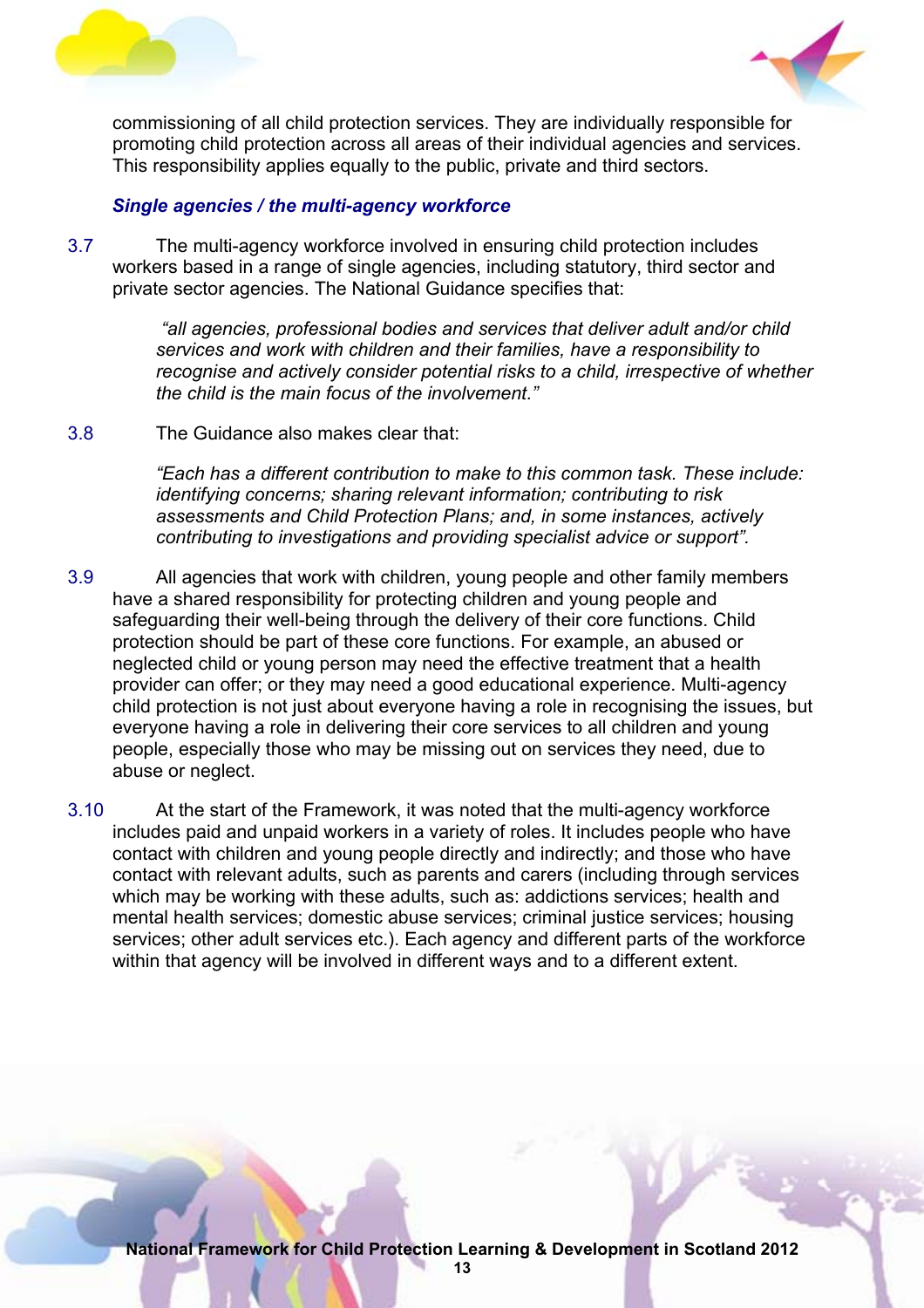<span id="page-17-0"></span>



#### **Workforce groups**

- 3.11 This Framework identifies three workforce groups within the multi-agency workforce, each of which requires different competences, knowledge and skills, based on the nature and extent of their contact (direct or indirect) with children, young people and other family members (and their consequent roles in relation to child protection). These groups are:
	- The "general contact" workforce.
	- The "specific contact" workforce.
	- The "intensive contact" workforce
- 3.12 They are defined below, before a set of competences, knowledge and skills is identified for each group, based on the extent and nature of their relevant contact, and their likely roles. This new way of describing the workforce (rather than using "levels" or a hierarchical approach) should assist those with responsibility for setting out and / or ensuring competences are embedded in practice. It should also help to ensure consistency in practice and understanding.
- 3.13 Each of the three workforce groups will include workers from a range of agencies. A number of agencies (and even parts of agencies) may have workers in more than one, or in each of the three workforce groups, depending on their specific roles. Each workforce group will include workers at a range of different levels of seniority and qualification, and it will include paid and unpaid workers. Each workforce group will include those who work with children and young people (including those over 16 who require additional support), and those who work with adults.
- 3.14 It is important to bear in mind that, although examples are given of some of the broad *types* of workers that might be included in each workforce group, it is possible that some individual workers whose roles have been highlighted will actually fall into other workforce groups because of the nature of their role in particular cases. It is essential to recognise that the competences required in specific circumstances will vary, and it would not be unusual for a worker to move between workforce groups, depending on their particular role at a given time.
- 3.15 For that reason, the examples given for each workforce group should not be seen to be definitive, nor exhaustive, but only to give a general indication of the types of roles that might be covered. They should not exclude workers whose roles are not highlighted, nor restrict particular roles to the workforces they have been identified in below. They are a broad guide only, and CPCs and employers have the flexibility to determine for their own workers who fits within particular workforces (on the basis of local roles) and to identify the requirements for particular roles, and for new workers in relevant roles, is recognised.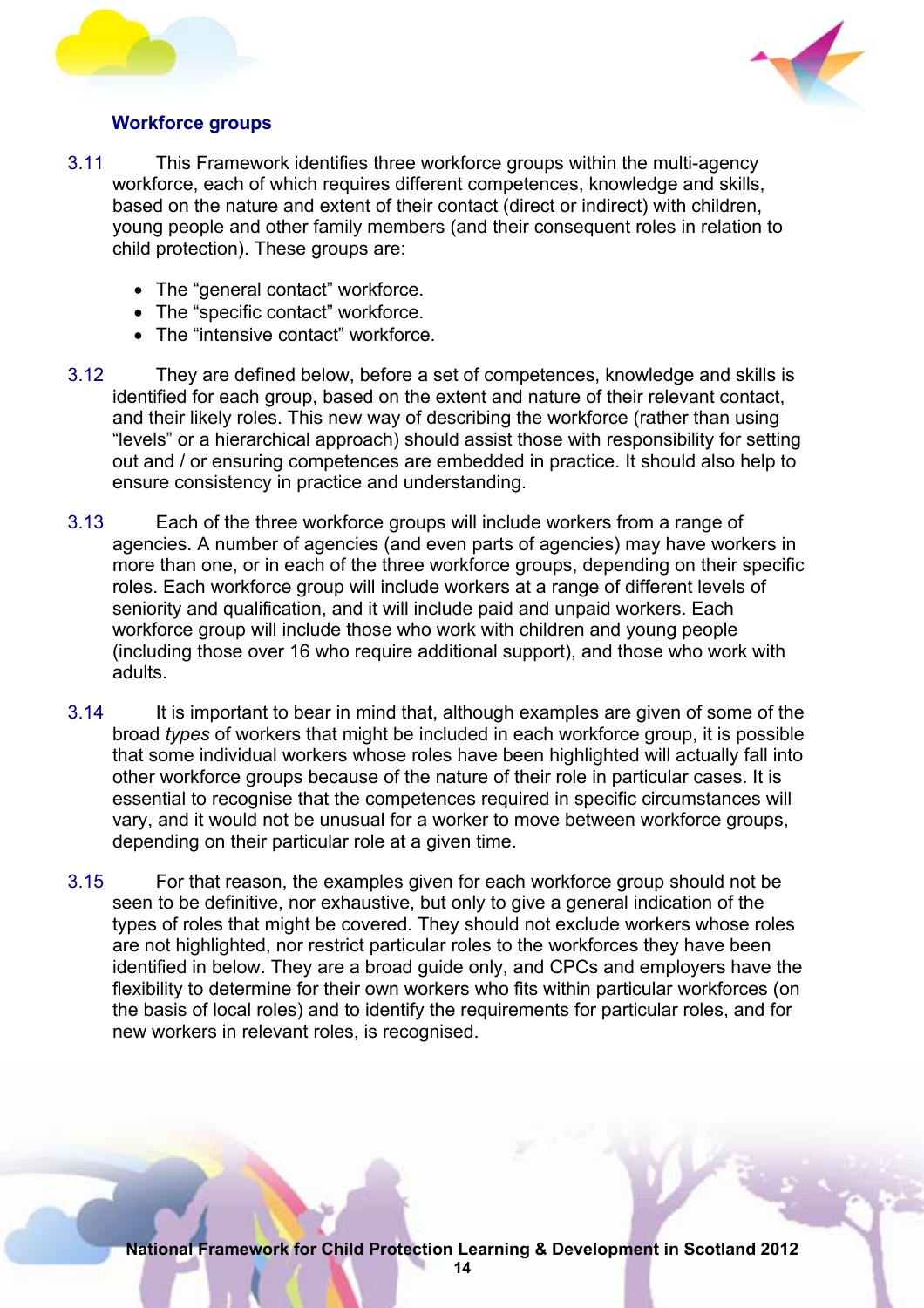<span id="page-18-0"></span>



3.16 However, all workers who have contact with children and young people or other family members as part of their role should have the core competences and key knowledge and skills required by the general contact workforce as a minimum standard. Those in the specific contact workforce will require additional competences, knowledge and skills. Those in the intensive contact workforce will require all of those needed by the general and specific contact workforces, as well as additional competences, knowledge and skills relating to their role.

#### *The general contact workforce*

- 3.17 The general contact workforce is defined in this Framework as those who, as part of their job are likely to come into contact with children, young people and other family members. The frequency of the contact will vary, but these workers will not usually be involved in any in-depth personal work with them. However, these workers need to have the confidence and awareness to recognise when a child or young person may be in need of protection, and how to respond.
- 3.18 Examples of such workers (although not an exhaustive list) might include: some health workers (e.g. in accident and emergency services, NHS 24 workers; hospital porters; community pharmacists; dentists); some police officers (e.g. patrol officers); some workers having contact in education and learning environments while not working directly with children, young people and families: (e.g. school bus drivers; school crossing workers; school dinner workers; some library workers); some housing / maintenance workers (e.g. RSLs; tradespersons); some workers in sport and leisure services (e.g. workers at play facilities, events and attractions). This group would also include a range of other workers who have some contact with children, young people and parents / carers in their day to day work, without working directly with them or having an in-depth knowledge of their circumstances. It should be noted that some workers in this group will not be in posts that require PVG disclosure.
- 3.19 It is possible that some workers of the types identified above would, because of their particular role, be included (at least at times) in the specific contact workforce.

#### *The specific contact workforce*

3.20 The specific contact workforce is defined in this Framework as those who: carry out direct work with children, young people or other family members; and / or form more in-depth relationships with them; and / or provide specific services to them. These workers may carry out regular work with a child, young person or adult (although this will not always be the case). Contact may take place in the home or another setting (e.g. an office, school, community facility etc.). It may involve one to one work, or work in a group. These workers may be asked to contribute to the risk assessment and risk management process and may be involved in providing ongoing support to some children, young people and other family members. These workers require the competences, knowledge and skills associated with the general contact workforce, and some additional competences, knowledge and skills to reflect the nature of their involvement with children, young people and their families.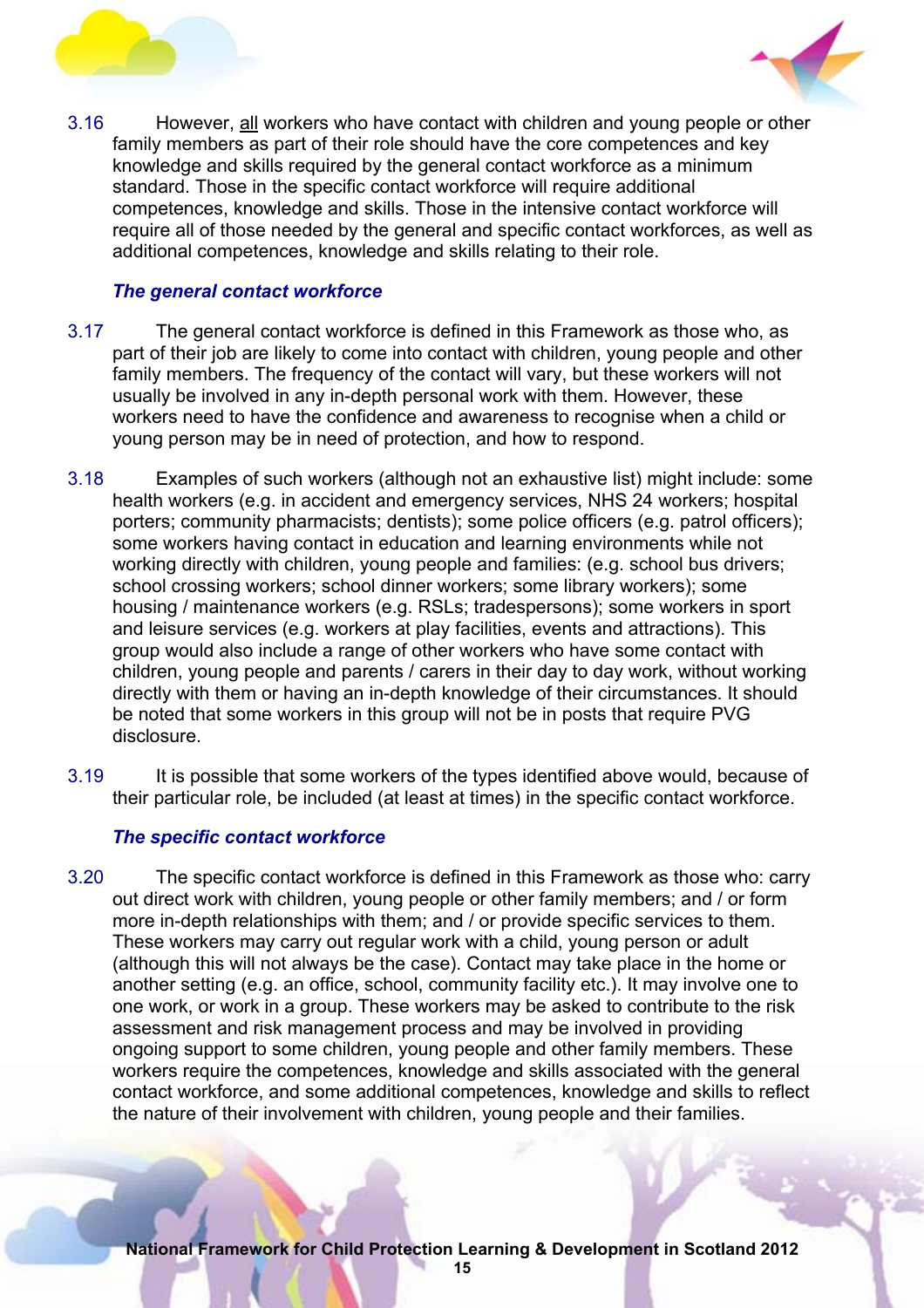<span id="page-19-0"></span>



- 3.21 Examples of such workers (although not an exhaustive list) might include: some health and mental health workers (e.g. GPs; those in Family Nurse Partnerships; workers in a range of adult and children and young people's health services; counsellors); some education workers and workers in other learning settings (e.g. teachers; youth workers; early years and childcare workers; parenting workers); some workers providing support with social care and specific issues (e.g. family and adult support workers; youth justice workers; drug and alcohol workers; domestic abuse workers; other community safety workers; some housing workers; and some police officers (e.g. community officers).
- 3.22 It is possible that some of the workers of the types identified would be the Named Person or Lead Professional in particular cases. In these instances, they would be included in the intensive contact workforce and would require the core competences, key knowledge and skills identified for that group. Similarly, other aspects of their particular role may mean that they would be included (at least at times) in the intensive contact workforce.

#### *The intensive contact workforce*

- 3.23 The intensive contact workforce is defined in this Framework as those who have specific designated responsibility for child protection issues as part of their role (e.g. where this is linked to their post, or where they are the Named Person or Lead Professional); and / or those who will be involved in undertaking child protection investigations or working with complex cases (e.g. providing particular forms of support relating directly to child protection). These workers require the competences, knowledge and skills associated with the general and specific contact workforces, but need additional competences, knowledge and skills to carry out their tasks.
- 3.24 Examples of such workers (although not an exhaustive list) might include: some designated health workers (e.g. a designated nurse for child protection; paediatricians with a child protection remit; other designated child protection advisory workers); some education practitioners (e.g. designated workers with a specific responsibility for child protection); some police officers (e.g. child protection officers; other officers in a PPU); some social care workers (e.g. workers in specialist children and young people's agencies; children and family services; some criminal justice workers); some of those involved in the legal decision making process relating to child protection (e.g. the Children's Reporter, Sheriffs and children's panel members). It would also include others undertaking child protection investigations or working with complex cases.
- 3.25 This workforce will include those acting as the Named Person or Lead Professional (even if these workers might otherwise have been in the specific contact workforce). It will also include Chief Officers and agencies' representatives on CPCs, as well as representatives on other public protection partnerships.

#### **Competences, knowledge and skills**

3.26 In this Framework, having a "competence" means being competent in undertaking a particular task, using acquired knowledge and skills, underpinned by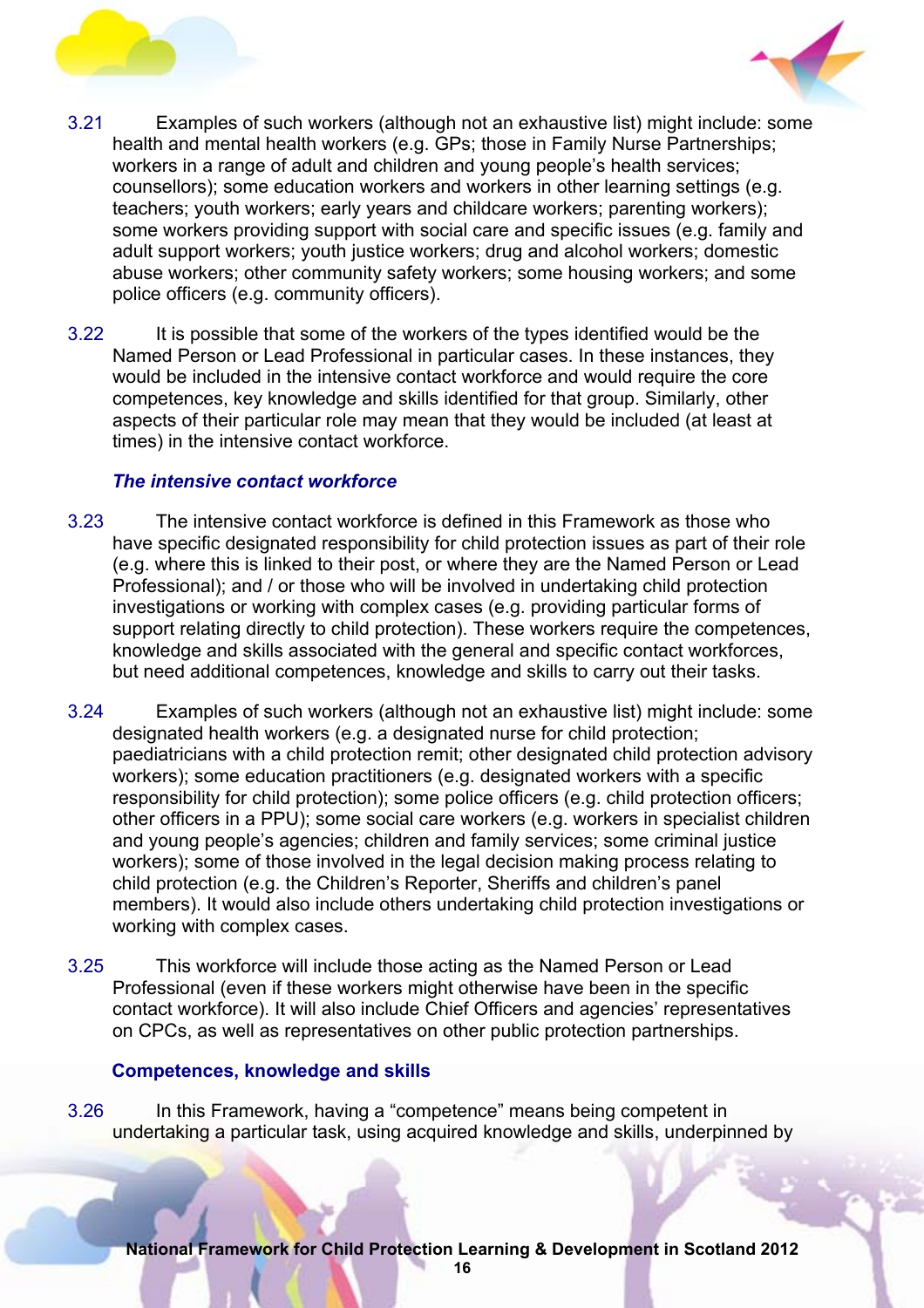<span id="page-20-0"></span>



appropriate values (in this case those of GIRFEC). Competences are the overarching key strands of a worker's contribution to child protection that should be able to be evidenced. "Knowledge" is familiarity with something, such as facts and information (including being aware of issues, recognising concepts and having sufficient understanding to apply the knowledge to associated tasks). "Skills" are the abilities someone has to enable them to achieve and demonstrate a competence.

- 3.27 The Framework focuses specifically on child protection roles and does not identify the range of additional competences, knowledge and skills which will be required for other aspects of an individual's wider role within the workforce (e.g. those related to their specific agency or service; management and supervisory skills; CPD skills; training / education skills etc.). Although some of these would be expected to be applied to child protection learning and development work, they would form part of the wider range of competences required by that individual.
- 3.28 Core competences, and the related key knowledge and skills, have been identified below for each workforce group, in relation to their child protection role. Some additional knowledge and skills that may apply to child protection roles, dependent on a worker's particular function, have also been identified. As noted, however, these are a guide only. The relevance and need for individual competences will be different for different workers, and CPCs should oversee the arrangements in their own area in relation to how the competences will be met. Individual learning and development needs should also be determined through CPD / PDP discussions with supervisors; self-evaluation and reflection.
- 3.29 The competences, knowledge and skills detailed below should be read in conjunction with GIRFEC and the Common Core (which are relevant to all of those having contact with children, young people and other family members) and should be underpinned by the values and principles of GIRFEC. They should also be considered alongside other requirements and competence frameworks for particular types of work and agencies (e.g. the KSF and Intercollegiate Document for workers in the NHS, SSSC learning and development requirements and other documents mentioned in Annex 2). Those responsible for professional training and registration should also make clear the competences that can be expected from a newly qualified worker in relation to child protection, and should link these to this Framework.

#### **The general contact workforce: competences, knowledge and skills**

#### *Core competences*

The core competences relating to child protection for a worker in this workforce group are to:

- Recognise where there may be concerns about a child's well-being.
- Know the procedure and take appropriate action.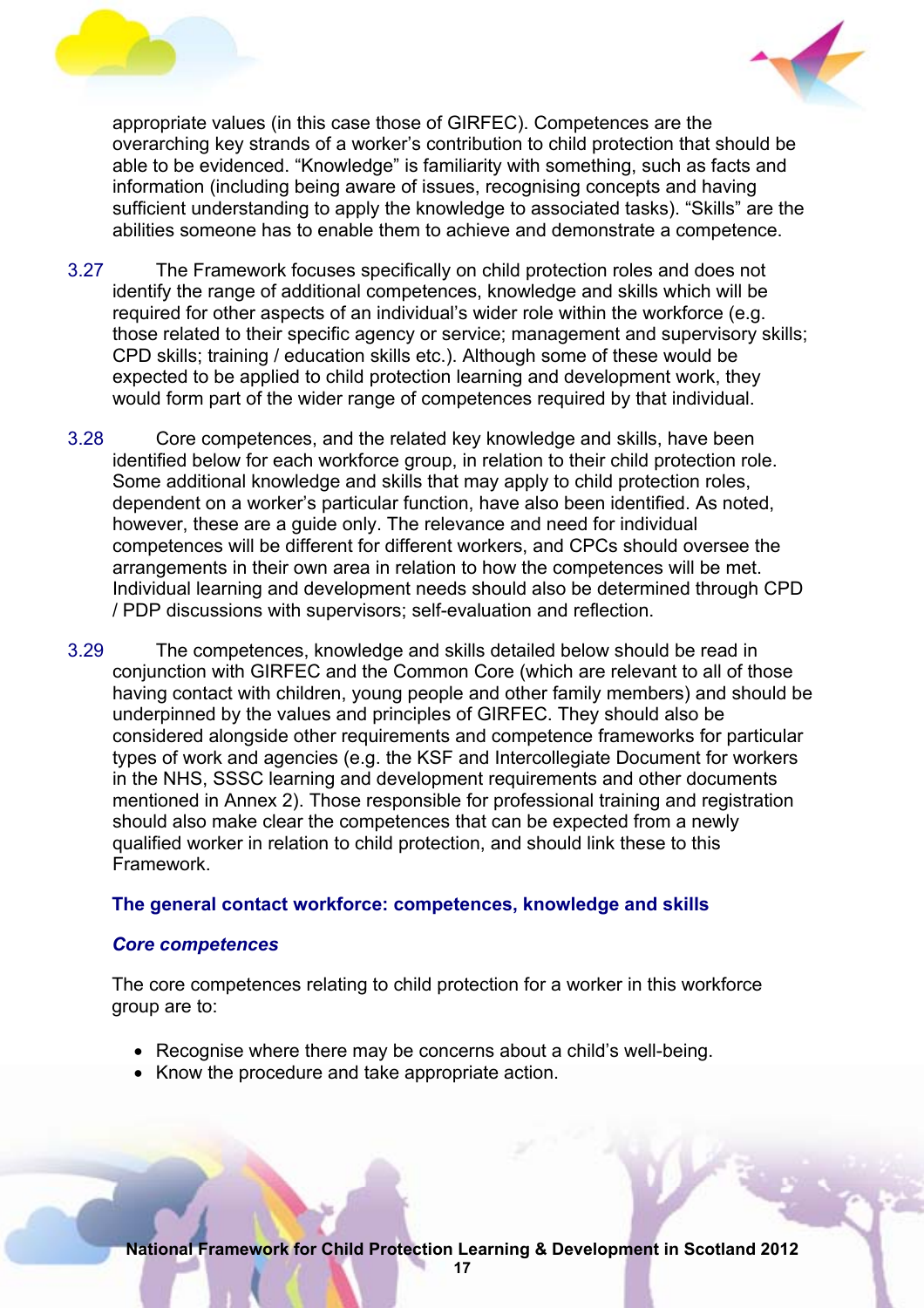



#### *Key knowledge and skills*

Key knowledge for a worker in this group is:

- The Getting It Right For Every Child approach and what is meant by "it's everyone's responsibility to protect children".
- The importance of child protection in the wider context of public protection.
- The general nature and signs of abuse and neglect.
- What to do if they are worried about a child or young person.
- When to seek appropriate supervision / support and where to look for this.
- How the service / profession / discipline they represent can contribute to keeping children and young people safe.
- The basic principles of the rights of children and young people.

Key skills for a worker in this group are the ability to:

- Recognise concerns about children and young people and identify possible risks and signs of child abuse and neglect.
- Effectively communicate / report, observe and record concerns.
- Take immediate action and follow the procedures in their agency.

#### *Additional knowledge and skills*

Additional knowledge which might be required in some roles / functions would be:

- How to respond at the time to disclosure of abuse, and the importance of listening to children and young people and their families.
- Good practice in information sharing (including confidentiality).
- The impact of particular issues and circumstances (e.g. equality issues: substance misuse; domestic abuse; particular forms of abuse and neglect such as child sexual exploitation).
- Individual attitudes and values towards abuse / neglect and how these shape actions etc.
- The worker's agency's (and multi-agency) child protection procedures, protocols, guidance, accountabilities and responsibilities.
- The implications of the internet for keeping children and young people safe.

Additional skills which might be required in some roles / functions would be the ability to:

- Share information appropriately.
- Provide evidence in proceedings relating to formal child protection measures, if required.
- Identify support agencies available for individuals and families affected by abuse and neglect, and enable access to these.
- Supervise and support other workers in relation to child protection issues.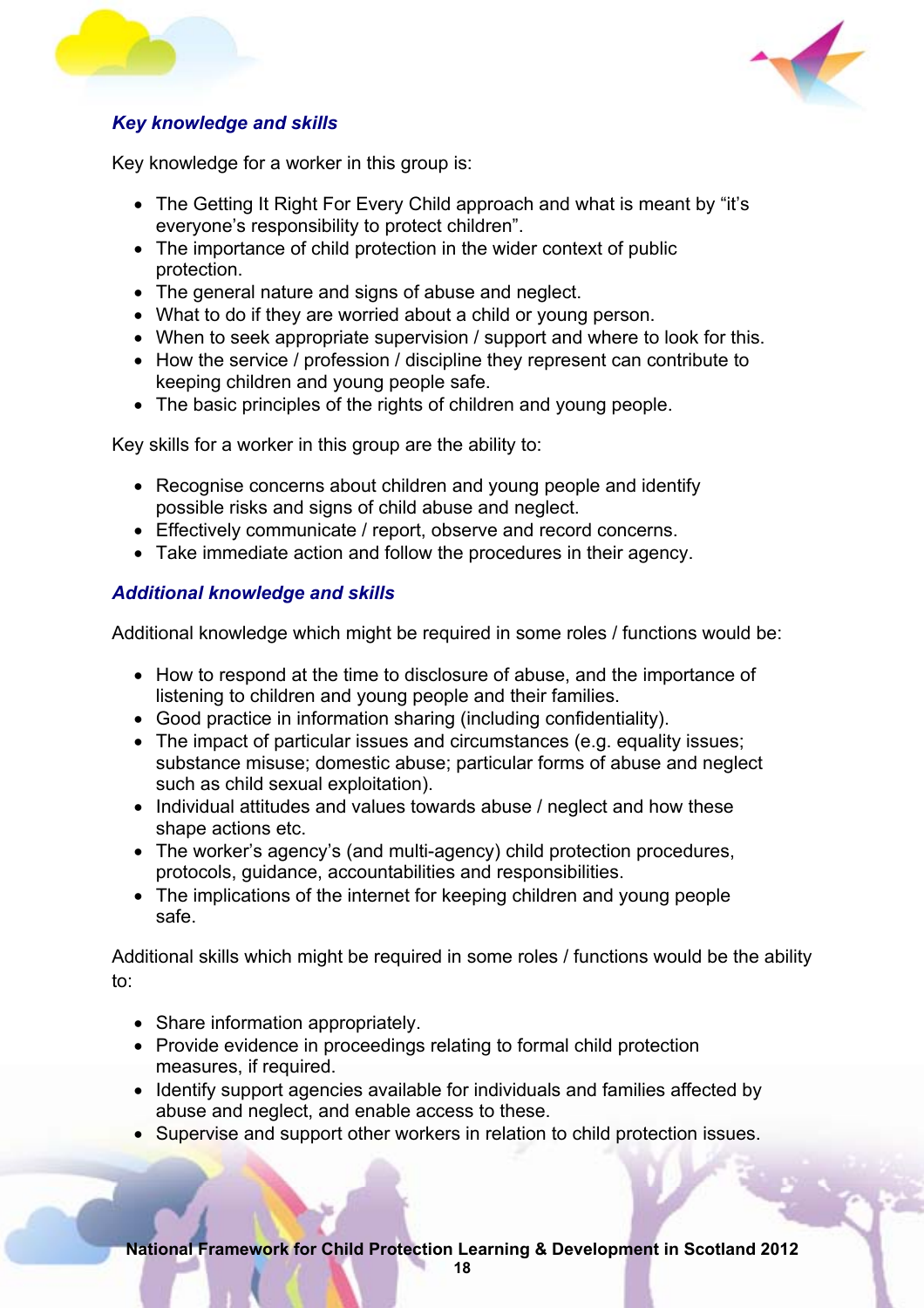<span id="page-22-0"></span>



#### **The specific contact workforce: competences, knowledge and skills**

#### *Core competences*

The core competences relating to child protection for a worker in this workforce group are those identified for the general contact workforce, and to:

- Protect and promote the well-being of children and young people.
- Access all relevant aspects of local child protection procedures.
- Contribute to identifying and implementing potential interventions.

#### *Key knowledge and skills*

Key knowledge for a worker in this group is that which has been identified for the general contact workforce, as well as:

- The GIRFEC National Practice Model and well-being indicators.
- The nature and prevalence of abuse and neglect; factors associated with abuse and neglect (e.g. power and oppression; issues of consent) specific forms of abuse and neglect (e.g. child sexual exploitation, female genital mutilation, child trafficking, forced marriage); and the implications of particular issues (e.g. the internet).
- The potential impact of specific issues on child protection:
	- o Disability (including physical impairments; and learning disabilities).
	- o Ethnic group (including where English is not the first language).
	- o Gender (including gender-based violence).
	- o Religion / faith (including abuse in a religious environment).
	- o Age (including children and young people over 16; those at the point of transition from children's to adult services; and young parents).
	- o Misuse of alcohol and drugs by family members (including substance misuse in pregnancy).
	- o Domestic abuse (including domestic abuse in pregnancy and the impact of domestic abuse on children, young people and the nonabusing parent / carer).
	- o Parental mental health problems.
	- o Childhood trauma.
	- o Bullying.
	- o Complex needs (including additional support needs).
	- o Other aspects of personal circumstances (e.g. asylum seeking; being a young carer).
	- o Experience of particular forms of abuse and neglect (e.g. child sexual exploitation, female genital mutilation, child trafficking, forced marriage etc.).
	- o [Local issues].

**19**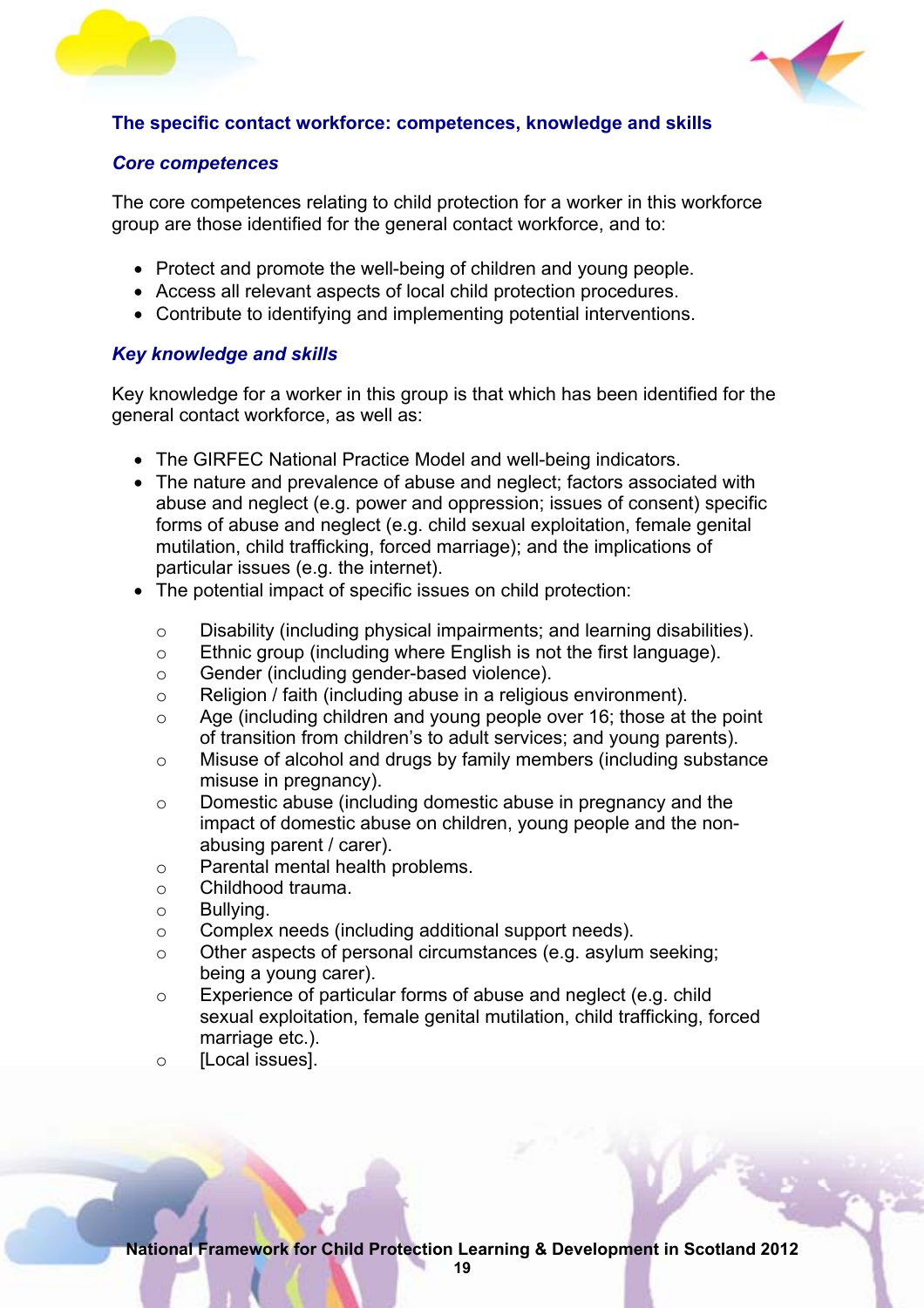



- Their own / agency's role, responsibilities, procedures, protocols and guidance, and those of other workers / agencies in protecting children and young people, preventing abuse and promoting their welfare.
- Multi-agency child protection procedures, protocols and guidance and any changes to these.
- The role of the Child Protection Committee, Named Person and Lead Professional.
- Relevant legislation and guidance (and changes to this) including, for example, children's rights, confidentiality and information sharing.

Key skills for a worker in this group are those identified for the general contact workforce and the ability to:

- Apply the GIRFEC approach and other relevant legislation and guidance to practice.
- Carry out child-centred work, respond appropriately to disclosure of abuse, seek and identify children and young people's views and promote their rights.
- Engage, communicate, observe and work effectively with children, young people and their families (e.g. as identified in the Common Core) and with children, young people and their families in specific circumstances (e.g. affected by substance misuse, domestic abuse and other factors identified above).
- Recognise and respond to the potential need for advocacy and / or communication support for some children and young people and their families.
- Engage and work effectively with other workers (including providing support and supervision where relevant).
- Distinguish between observation, facts, information gained from others, and opinion.
- Apply key theories underpinning their work with children and young people to support children and young people's development.
- Identify what to do to protect and promote the well-being and safety of children and young people, including those who are suffering, or at risk of suffering, significant harm.
- Carry out all aspects of their role in child protection including: compiling a chronology; keeping records; contributing to an investigation; and providing and communicating appropriate information from their work with a child or young person to inform the child protection process.
- Make appropriate onward referrals, including using specialist agencies.
- Undertake assessment of their own role and practice in relation to child protection.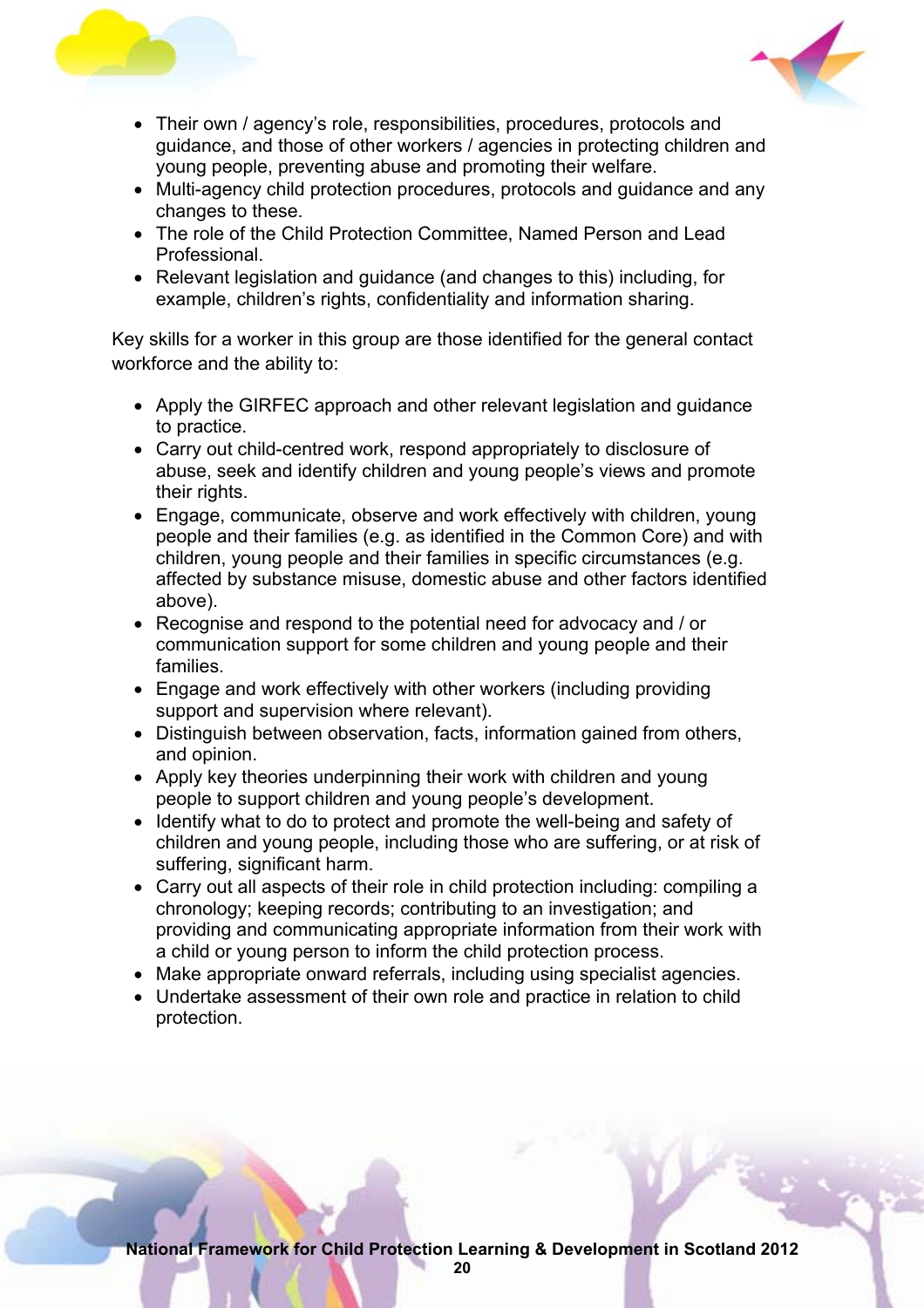



#### *Additional knowledge and skills*

Additional knowledge which might be required in some roles / functions would be that identified for the general contact workforce, as well as:

- Changes to legislation affecting children and young people (including changes to the benefit system).
- The importance of a protective environment and secure attachments for children and young people, as well as other protective factors.
- Healthy child and adolescent development, including the effects of adverse factors and different types of abuse / neglect on development and behaviour.
- The range of interventions available from their own and other agencies.
- The way in which children and young people, and other family members will be involved in child protection processes.
- The issues/implications of work with dangerous, difficult to engage or evasive families.

Additional skills which might be required in some roles / functions would be those identified for the general contact workforce as well as the ability to:

- Contribute to appropriate assessment (including the assessment of risk of harm, and assessment of children and young people affected by specific issues or in specific circumstances).
- Contribute to a child protection inquiry.
- Contribute to the development and delivery of a child's plan and attend relevant meetings.
- Carry out particular types of work to help children and young people to protect themselves and to recover from abuse / neglect, such as:
	- o Using therapeutic skills with abused children and young people.
	- o Assessing, promoting and supporting parenting skills.
	- o Enabling children and young people to develop resilience and good relationships.
- Carry out work with particular groups, such as:
	- o Children and young people affected by the types of specific issues highlighted earlier.
	- o Children and young people who are behaving in ways that may be abusive to others, or appear likely to become so.
	- o Children and young people who have experienced trauma and loss.
	- o Perpetrators of abuse/neglect.
	- o Non-abusing parents and siblings.
	- o Dangerous, difficult to engage or evasive families.
- Contribute to the evaluation of multi-agency interventions.

**21**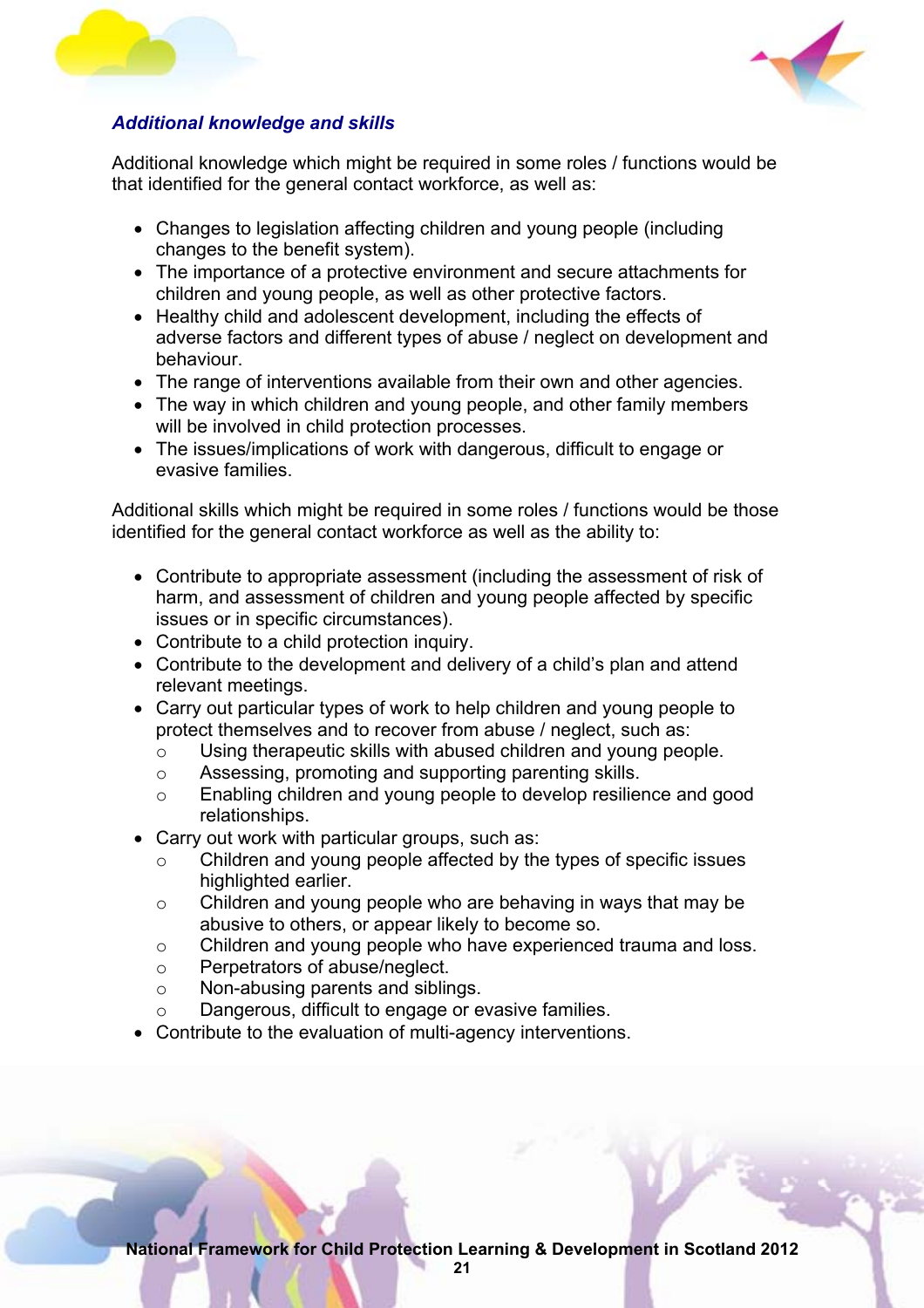<span id="page-25-0"></span>



#### **The intensive contact workforce: competences, knowledge and skills**

#### *Core competences*

The core competences relating to child protection for a worker in this workforce group are those identified for the general and specific contact workforces and to:

- Ensure that appropriate emergency action is taken to protect a child or young person.
- Initiate and participate in a child protection enquiry with other relevant workers, including an initial / inter-agency referral discussion.
- Discuss and consider child protection issues with other relevant workers.
- Undertake work with complex cases on a single and multi-agency basis.
- Provide informed advice and support to others about child protection issues.

#### *Key knowledge and skills*

Key knowledge for a worker in this group is that which has been identified for the general and specific contact workforces, and:

- The local strategic and operational approach to child protection, procedures, protocols and the overall pattern of provision.
- The roles, functions and skills required from the Named Person / Lead **Professional**
- Relevant statutory powers, duties and legal issues (including changes).
- When a child protection plan is needed, the components that make up the plan and the way this will be implemented.
- Other agencies with a role in meeting the needs of a child, young person or other family member where there are child protection issues.
- The importance of relevance, proportionality and 'need to know' in terms of recording and data sharing.

Key skills for a worker in this group are those identified for the general and specific contact workforces, and the ability to:

- Undertake, manage, plan and support joint and single agency investigative work appropriate to their role (including inquiring into alleged abuse or neglect by workers or carers).
- Analyse and critically appraise: information (including collating a chronology); needs; risks; and roles.
- Select and use appropriate assessment tools and produce a needs-led assessment, including the assessment of risk.
- Recognise and respond to complex needs of particular groups.
- Collect and ensure the representation of the views of the child or young person.
- Identify desired outcomes, including longer term outcomes.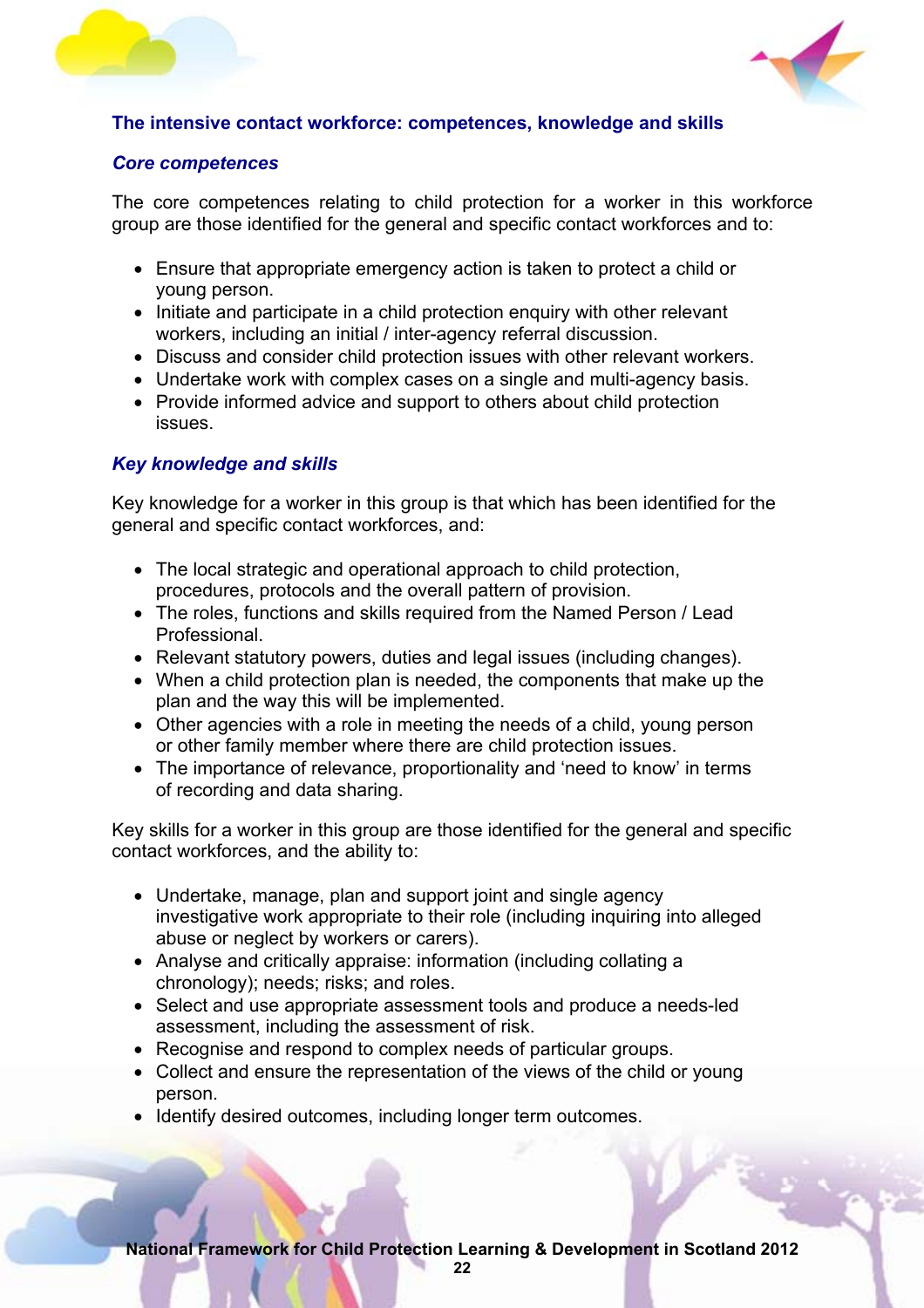



- Help develop, record and ensure the implementation of a child protection plan, linking risks with tasks (including through core group and review case conferences where appropriate).
- Communicate effectively and engage with all parties about child protection plans.
- Collect / collate evidence to monitor and review a child's plan and evaluate interventions.
- Conduct / contribute to significant case reviews / critical incident analysis and contribute to developing and implementing recommendations.
- Supervise and / or support workers / colleagues involved in child protection work.
- Analyse material, carry out critical analysis and be confident to challenge other workers when required.
- Identify and respond to boundary issues / conflicts of interest.
- Evaluate their own and multi-agency interventions.

#### *Additional knowledge and skills*

Additional knowledge which might be required in some roles / functions would be that identified for the general and specific contact workforces, as well as:

- Standards, quality indicators and new recommendations.
- Immediate intervention/emergency protection measures relevant to their own agency (Child Protection Order, Child Assessment Order and Exclusion Order, and Police powers).
- The role and need for medical examination/assessment and the needs of the child or young person.
- Specific legal issues (e.g. age of legal capacity / sexual activity; criminal injuries compensation) and changes to such legislation.
- Specific behaviours, such as self-harm; suicide ideation; and suicidal intent.
- The relevance and contribution of their own agency and that of the CPC to wider Community Planning.

Additional skills which might be required in some roles / functions would be those identified for the general and specific contact workforces, as well as the ability to:

- Perform the role of Named Person / Lead Professional.
- Lead and contribute to child protection case conferences.
- Prepare, implement, maintain, monitor and review a Child Protection Plan with other relevant workers.
- Fulfil any specialist role in regard to specific vulnerabilities / circumstances and / or in supporting child witnesses.
- Promote, commission and assure the quality and delivery of multi-agency child protection learning and development for all relevant workers.
- Deliver child protection learning and development.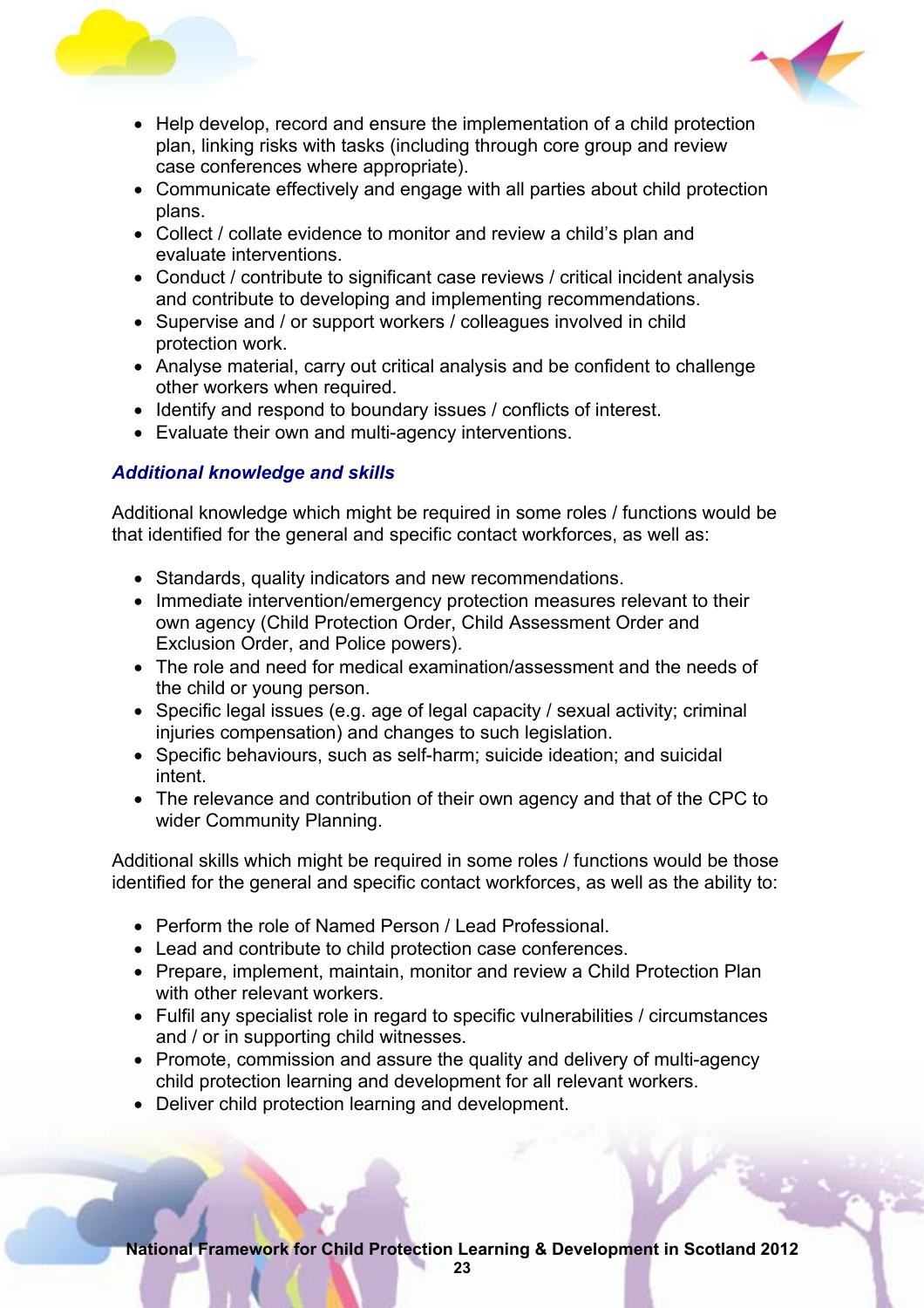



- Contribute to auditing and scrutiny of services and outcomes against relevant National Standards and quality indicators, as well as new recommendations from reports / inquiries.
- Contribute to the overall development of child protection provision and / or strategies, audits and scrutiny, policies and procedures and contribute to implementing recommendations.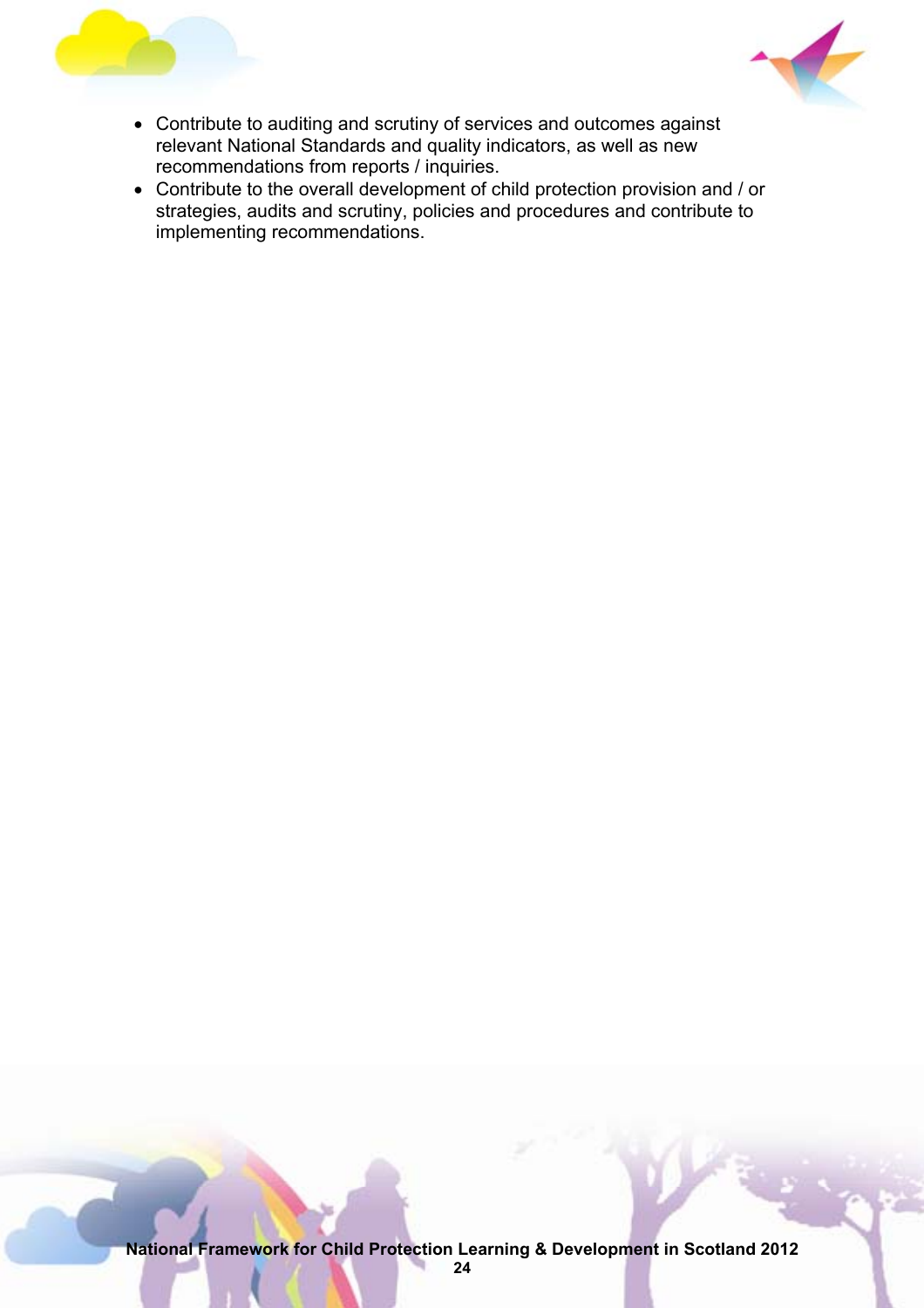<span id="page-28-0"></span>



# **Section 4: Enabling learning and development**

4.1 This section explores ways to ensure that workers are enabled to develop the competences, knowledge and skills they require. This includes: identifying needs; ensuring access to learning and development; evaluation; linking learning and development to enhanced knowledge, skills and improved outcomes. The learning and development cycle below shows how this is a continuing process. You can begin anywhere in the cycle, and this be linked to local and national requirements and evidenced through the evaluation process.



Diagram (1.3) Source: Child Protection Learning and Development Subgroup

#### **Identifying needs**

- 4.2 It is important to ensure that learning and development needs are identified. This means considering whether workers at all levels need to develop their competences, knowledge and skills in order to carry out their role effectively.
- 4.3 A learning needs analysis can be done to see if there are gaps between existing competences, knowledge and skills workers have, and those that they need in order to make sure that they can carry out their functions relating to child protection. It can be done at a range of levels: multi-agency; single agency; part of agency; and individual. A learning needs analysis can help partnerships, agencies, managers, learning providers and individuals themselves to: examine the baseline (i.e. current competence, knowledge and skills); consider this against requirements and identify gaps; and identify what learning and development is needed to address these.

**National Framework for Child Protection Learning & Development in Scotland 2012**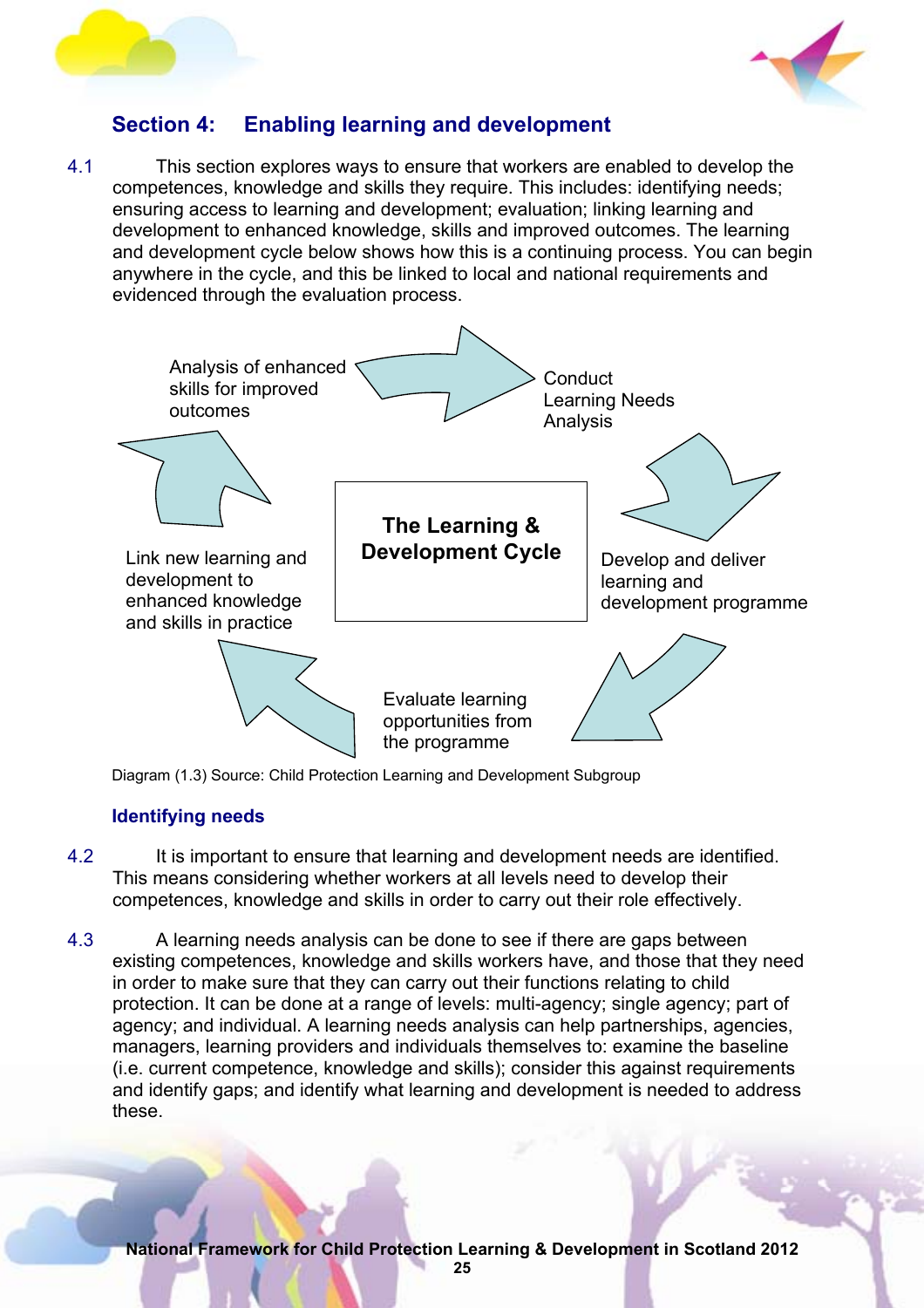<span id="page-29-0"></span>



4.4 A learning needs analysis also helps workers to identify where they are in terms of their own competences, knowledge and skills, through their own CPD processes. Adults learn better when they can see a reason for, or relevance of why they are undertaking any learning or development experience.

#### **Ensuring access to learning and development**

- 4.5 It is important to recognise that providing opportunities for learning and development is an essential part of improving practice for all members of the workforce. It enhances personal and professional knowledge and skills, and helps to ensure that the workforce will be competent and confident in carrying out the complex task of protecting children and young people.
- 4.6 Learning and development in both a single agency and multi-agency environment supports the good professional judgement that is essential when dealing with the risk / uncertainty of many situations where a child or young person might need support and protection. However, multi-agency learning and development has a key role in building a common understanding and fostering good working relationships between people in different agencies, which are vital to effective child protection. Workers from all agencies who come into contact with children and young people, or other family members, in the course of their work should be actively encouraged not only to work together, but to learn together.
- 4.7 In most areas, there are multi-agency child protection learning and development opportunities available to agencies of different types (including statutory, third sector and private sector agencies) and to workers with different roles (including those having contact with children and young people and other family members). These are often overseen or co-ordinated by the CPC. There are also multi-agency strategies or frameworks in place for child protection work (or child protection learning and development) in some areas. Single agency learning and development can also form part of the overall picture of child protection learning and development, alongside multi-agency opportunities, and some single agencies have learning and development frameworks which cover or include child protection. Other partnerships may also lead on particular aspects of learning and development.
- 4.8 It is important to bear in mind that learning and development does not always mean formal training or specific events. Other forms of learning and development can contribute to a workforce having the competences they need. These can include (among other means): work-based learning; online and e-learning; the use of other media and different methods of study (e.g. CDs, DVDs and workbooks); attendance at events and groups; secondment and shadowing; reflective learning and critical reflection; action learning; peer review; networking; cascading learning; and learning and development through supervision. Further and higher education, and professional training can also contribute to developing relevant knowledge and skills relating to child protection. Agencies should balance different forms of learning and development, pitched to different levels and different learning styles, and should make them available often enough to meet identified needs.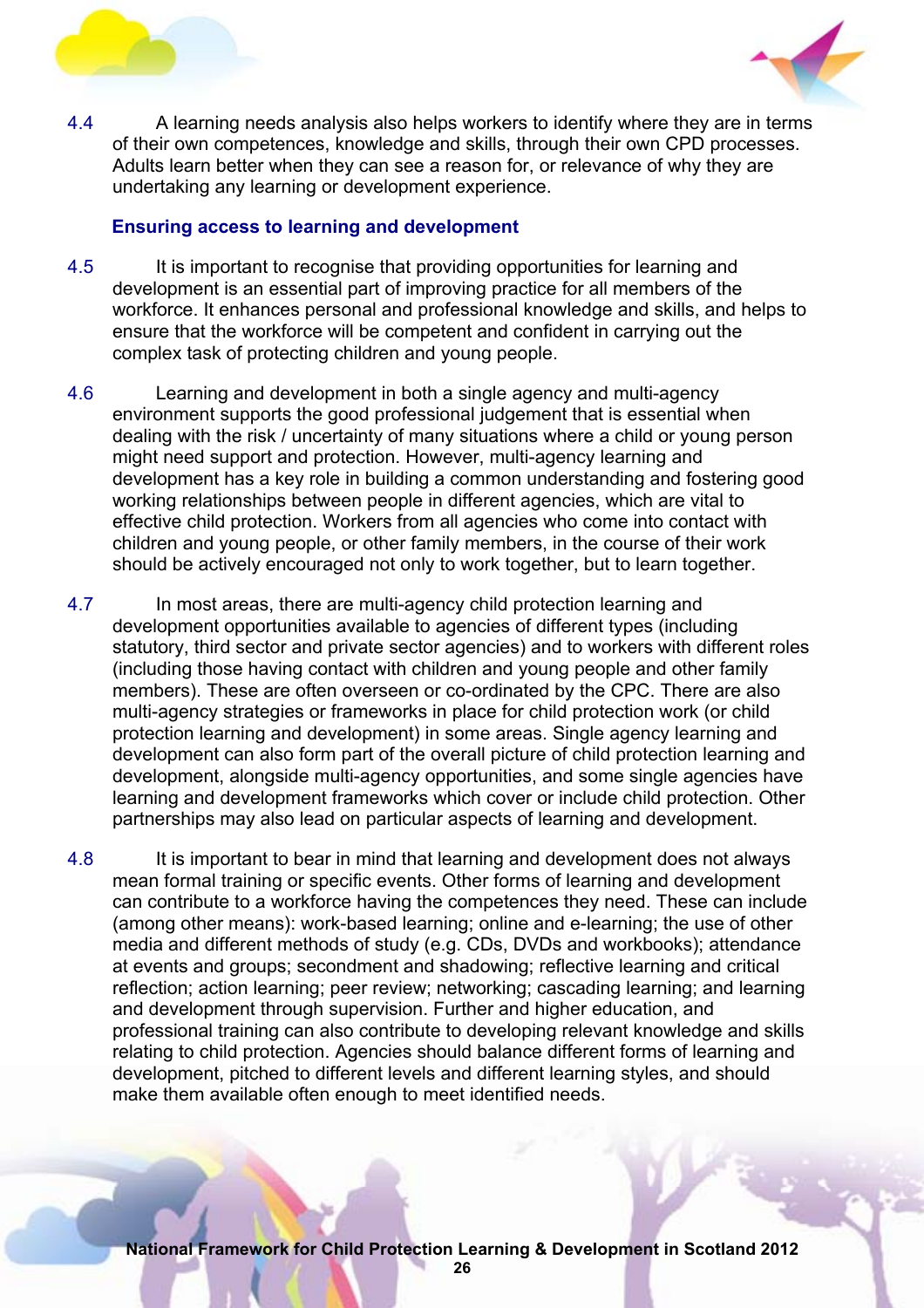<span id="page-30-0"></span>



4.9 It is very important that all of those involved in enabling learning and development (partnerships, agencies, managers and individuals) take steps to overcome any barriers to learning and development. This might involve: making sure that there are resources in place; providing information; identifying learning and development opportunities; encouraging and supporting take-up; giving priority to child protection; ensuring access to learning and development for workers with impairments or specific learning needs; and seeking solutions to other barriers.

#### **Evaluating the impact of learning and development**

- 4.10 All forms of learning and development opportunities should be evaluated at some level, in order to know how well they enhance practice, promote professional competence and confidence and, ultimately, help keep children and young people safe. While evaluation takes time and effort (particularly more formal evaluation), agencies cannot otherwise know whether the learning and development is meeting the needs of participants; whether it is appropriate to an agency's needs; or whether it makes a difference (either to an individual's performance or child protection as a whole). It is essential that all agencies involved in child protection learning and development support the evaluation process.
- 4.11 Evaluation is a key to assessing impact against intended outcomes, and how well objectives have been met. Evaluation can focus on overall child protection learning and development in an area or an agency, or on specific events or instances of provision. It can help to:
	- Ensure that child protection learning and development opportunities meet local and national objectives.
	- Identify areas of learning not covered by current provision.
	- Measure the impact of learning and development on job performance and assess how well competences are met.
	- Identify strengths and areas for improvement in the multi-agency child protection learning and development process.
- 4.12 It is important to consider if an evaluation process will be 'formative' (based on identifying improvements to learning and development) or 'summative' (based on identifying the worth of learning and development). It is also important to consider the methods which need to be used, and how formal the process will be. For example, self-evaluation, inspection and other forms of external evaluation can all have a role to play.

#### *Outcomes and quality indicators*

4.13 It is important to link learning and development to enhanced knowledge and skills and improved outcomes, and the process of evaluation should help to provide such evidence. Any information gathered through an evaluation must meet the needs of those who have an interest in the impact and outcomes of the learning and development. There are a number of possible desired outcomes of child protection learning and development, and different stakeholders may have a different focus.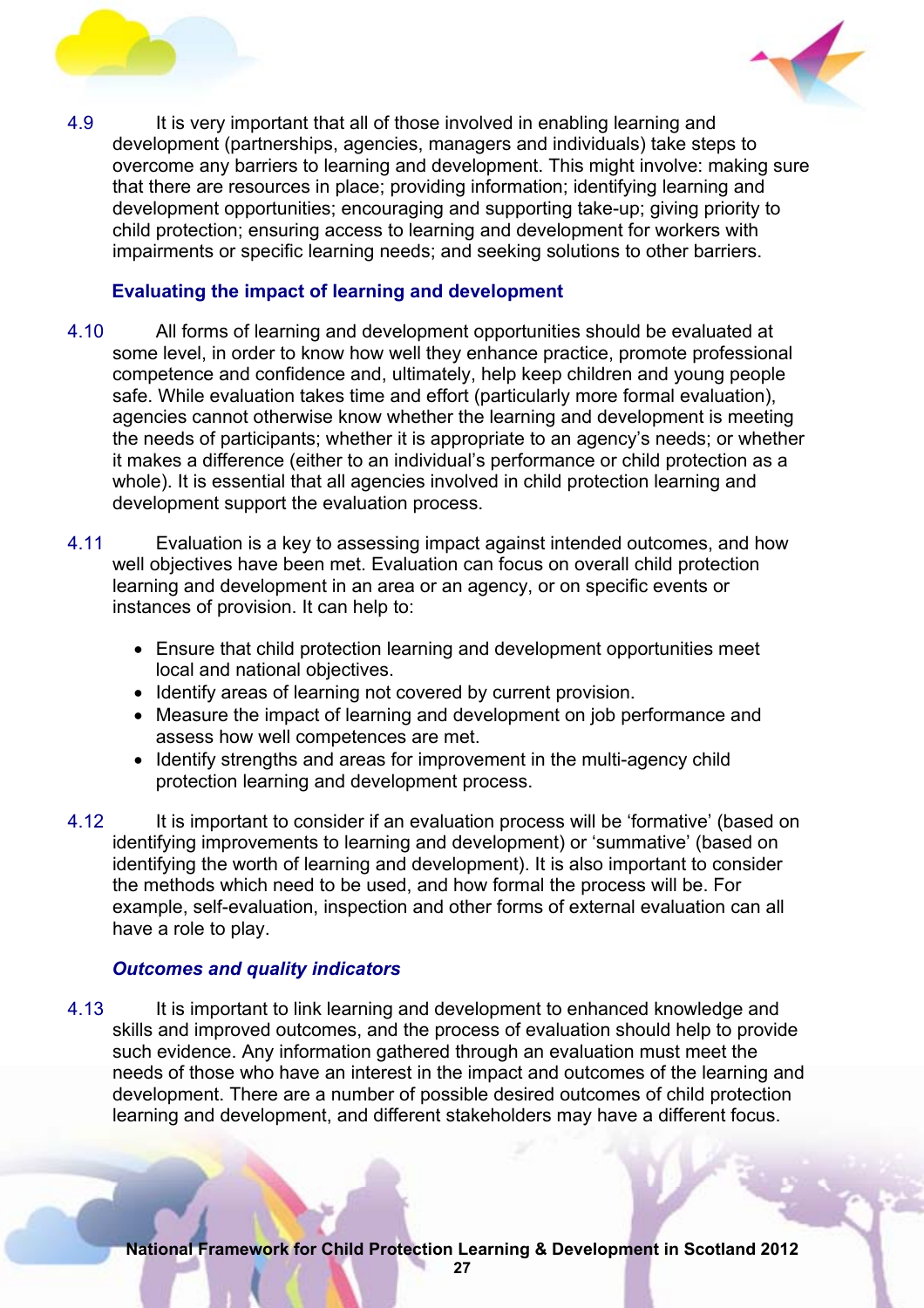



- 4.14 For example, a learning and development provider may be particularly interested in participants' responses to certain aspects of the learning and development provided (as well as the impact of this), while CPCs may be interested in the overall effectiveness of learning and development in the area. Managers and other workers may be particularly interested in: the achievement of the appropriate competences; the acquisition of the appropriate knowledge and skills; improved practice by workers; and increased protection and safety for children and young people. The process of evaluation should measure the achievement of the outcomes desired from the learning and development.
- 4.15 A framework of quality indicators can assist agencies to: identify desired outcomes of child protection learning and development; recognise the impact of this; identify where improvement is required; and provide information about the quality of provision. Similarly, a robust evaluation framework can provide evidence to help an agency determine how well they are performing in terms of developing the workforce.
- 4.16 The Care Inspectorate has recently produced a framework of quality indicators (see Annex 2) to support joint self-evaluation and improvement across the full range of services for children, young people and families. It builds on the document "How Well Do We Protect Children and Meet Their Needs?" published by HMIE in 2009, and is intended to provide a complementary approach to robust self-evaluation and independent scrutiny. There are 22 Quality Indicators and two are particularly relevant to the joint self-evaluation of learning and development across services to protect children. These are: quality indicator 3.1 (impact on staff); and quality indicator 7.2 (staff training, development and support).
- 4.17 The first (3.1) considers the extent to which staff are committed and motivated to achieving the best possible outcomes for children, young people and families. It relates to how well they are involved in the ongoing development of services. It considers how well their contribution to improving the lives of children, young people and families is recognised and valued. It also considers the extent to which staff are provided with opportunities to develop their knowledge and skills and the impact this has on their work.
- 4.18 The second (7.2) relates to how well staff are supported to be competent and confident in their work. It is concerned with the effectiveness of training development to ensure that staff have the necessary knowledge, skills and qualifications to perform their work well. It considers the effectiveness of the strategy and commitment to developing staff and comprehensive training and development programmes including regular and planned joint training. It also looks at the impact and added value of training and development and improvements in skills and working practices which enhance the experiences of children, young people and their families.
- 4.19 The evaluation of learning and development opportunities can provide useful evidence which can be used across the suite of 22 quality indicators.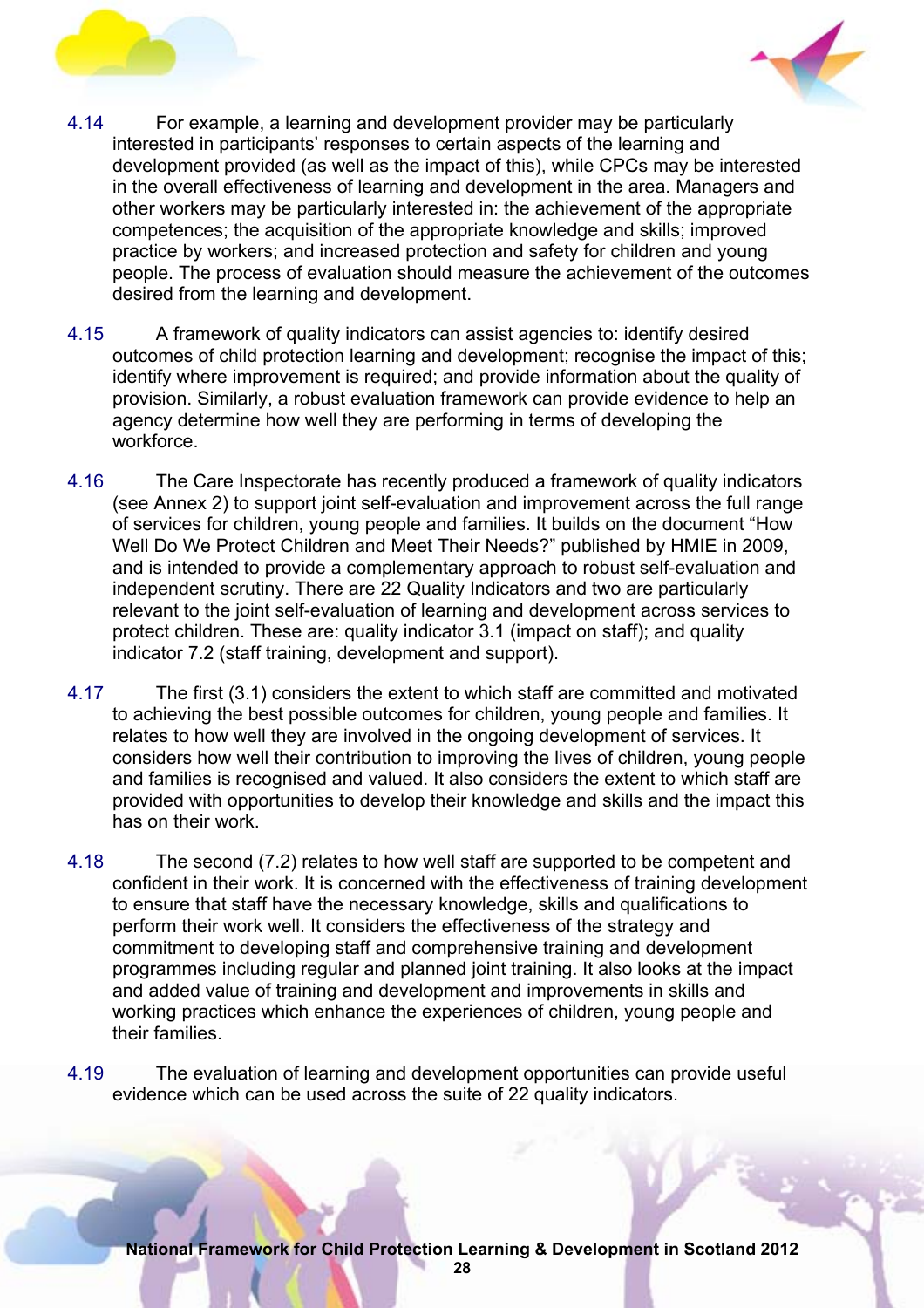<span id="page-32-0"></span>



#### *The process*

4.20 The process of evaluation involves gathering information using a range of means, formal and informal. Sources of evidence might include, for example:

- Statistical evidence (e.g. learning and development needs analysis; the number / nature of learning and development opportunities; number and nature of participants; workforce members demonstrating competences).
- Stakeholder views (including those of workers; CPC members; children, young people and families etc.) gathered using: basic questionnaires / "happy sheets"; online tools; detailed questionnaires; individual interviews; supervision and appraisal; group discussions; "360º feedback"; meetings; reflective writing; and other methods.
- Observation (e.g. of learning and development events and practice).
- Other documents (e.g. files; learning and development records; postregistration training and learning forms; reports; minutes etc.).
- Case studies.
- Audit and formal inspection materials.
- 4.21 Different types of learning and development may require the collection of different forms of information. It is important that the methods used fit with existing learning and development strategies and any existing tools, and that they are proportionate to the learning and development being evaluated. The collection and analysis of evaluation information does not always need to be done by external agencies. There is a clear role for self-evaluation in the process, both by agencies and providers of learning and development, as well as by the individuals involved. This is central to continuous improvement, and there should be an ongoing reflective process. CPD, personal development and supervision processes should all include the evaluation of any learning and development undertaken.
- 4.22 Assessing the effectiveness (particularly of formal learning and development) often means using an evaluation model, and this can involve various stages, and different levels of complexity. One sample model of evaluation (based on Kirkpatrick, 1994) is provided at Annex 3, although this is only one of many, and is not intended to be prescriptive. The model includes four stages, identifying: reactions (participants' views); learning (advances in knowledge and skills); transfer (change in behaviour as a result of the learning and development); and results (success in terms of objectives). Such a four stage approach (or elements of this) could be applied to many different forms of learning and development.
- 4.23 Whatever the form of evaluation, it is important that the evidence gathered is linked to the purposes and desired outcomes of the learning and development. While this Framework cannot give a detailed account of all aspects of evaluation, the importance of this is clear. Oversight of evaluation should be part of the role of the CPC, and individual agencies and workers have a role in making sure it takes place. Further information about evaluation can be sought from some of the sources identified in Annex 2, where required.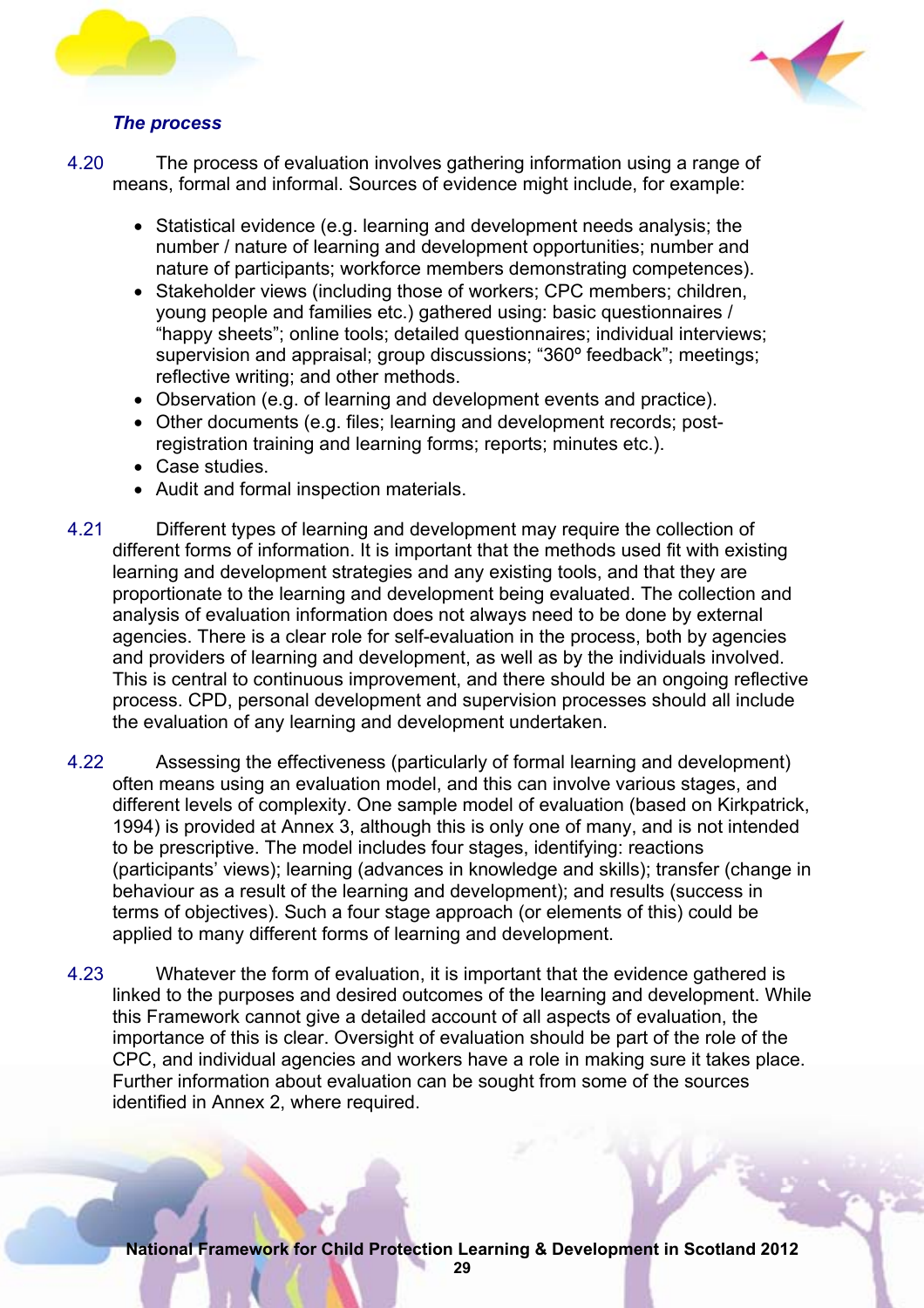<span id="page-33-0"></span>



# **Section 5: Implementing the Framework**

- 5.1 Everyone involved in protecting children and young people, across the range of agencies involved has a role in ensuring that the appropriate learning and development takes place for the workforce. Research<sup>[8](#page-33-0)</sup> shows high-performing organisations share certain features in relation to learning and development and these are that:
	- Their learning and development initiatives are continuously reviewed and refreshed to keep pace with strategic operational planning.
	- The culture supports these initiatives and addresses any barriers to learning.
	- Managers provide support, and are accountable for, learning and development.
	- The focus is on the business application of learning and development rather than the type of learning and development, and appropriate options are considered. This gives workers time to process what they have learned on the job, and is consistent with adult learning principles.
	- Learning and development is formally, systematically and rigorously evaluated.
- 5.2 This final section looks at the key roles and responsibilities in developing and promoting appropriate learning and development, and ensuring that this takes place. While it would be impossible to cover every aspect of these roles, some of the key strands are highlighted below.

#### **Child Protection Committees**

- 5.3 Child Protection Committees should:
	- Have an overall vision for the support and protection that children and young people in their area will get, and a strategic overview of the competences, knowledge and skills needed by all of those involved to support that vision.
	- Develop an overview of learning and development opportunities available and being provided, both multi- and single agency.
	- Develop an overview of learning and development needs of all of those whose work might include responsibility for children and young people's safety and well-being (including those working directly with children and young people and those working in adult services) and those involved in child protection activity.
	- Be responsible for publishing, implementing and reviewing a multi-agency child protection learning and development strategy based on the National Child Protection Learning and Development Framework in Scotland 2012.

 $\overline{a}$ 

<sup>8</sup> [http://www.educationscotland.gov.uk](http://www.educationscotland.gov.uk/)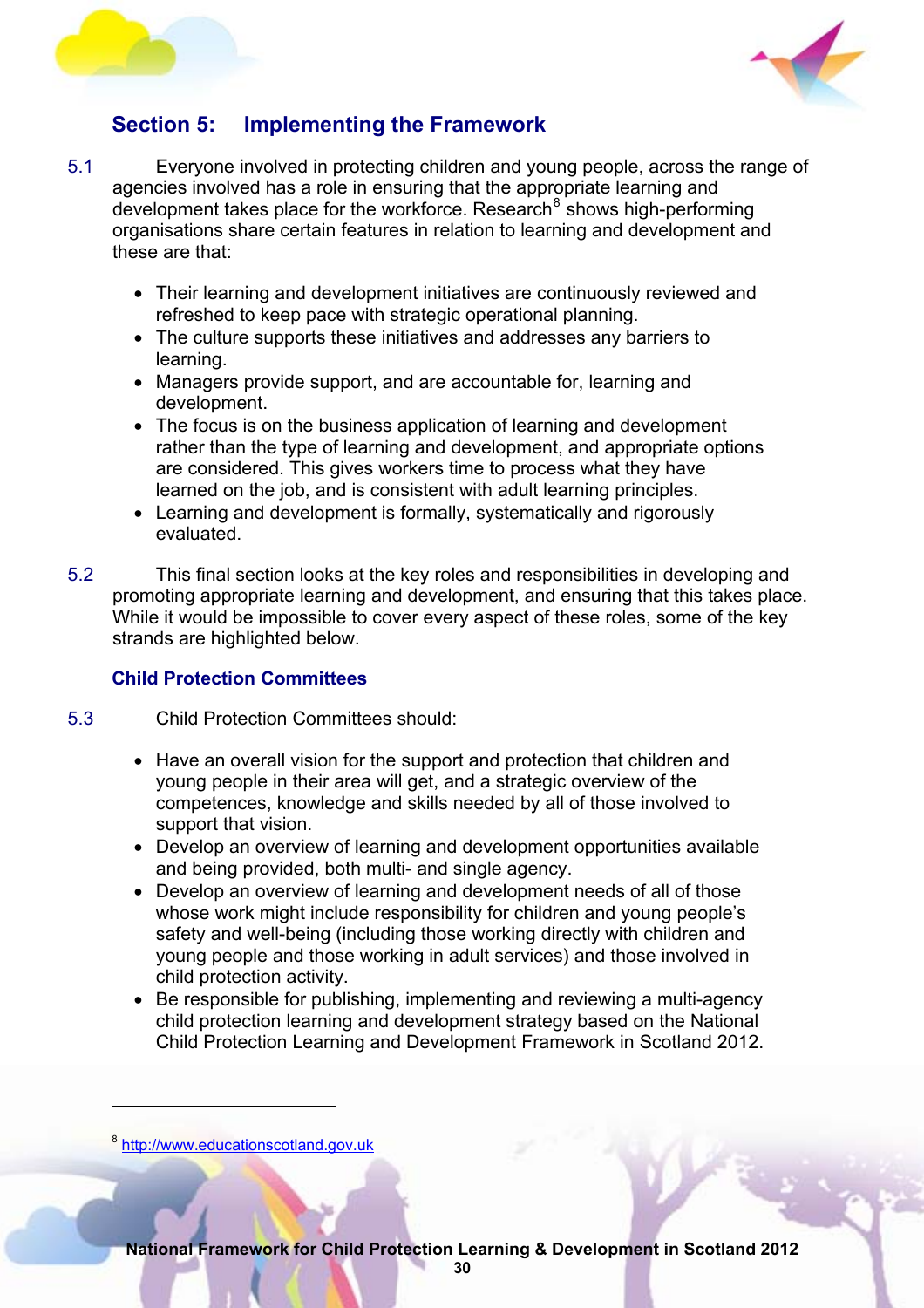<span id="page-34-0"></span>



- Work with other public protection partnerships to develop learning and development plans and provision, to ensure that relevant issues are addressed, and to consider opportunities for joint learning and development where there are links and overlaps.
- Help develop and deliver learning and development programmes to meet the needs identified, working in collaboration with individual agencies that may have their own learning and development responsibilities to ensure that multi-agency learning and development complements and builds on work being done by individual agencies.
- Recognise the need for specialist information on some issues, and ensure a range of learning and development to meet different needs.
- Ensure single agencies (including statutory, third sector and private agencies) have access to the multi-agency learning and development opportunities being offered.
- Make sure mechanisms are in place to ensure local learning and development initiatives can be delivered and evaluated effectively, and are quality assured (including ensuring the quality of trainers).
- Identify and ensure resources to deliver multi-agency learning and development, such as a dedicated child protection training officer.
- Encourage each private and third sector agency to have a designated child protection officer.
- Offer access to appropriate web-based information and learning and development opportunities to agencies of all types.
- Continue to identify collective learning and development needs on an ongoing basis, responding quickly to any gaps highlighted (e.g. by workers, in inspection reports, significant case reviews or other sources).
- Promote public awareness of child protection issues, roles and responsibilities.

#### **Single agencies, professional bodies and services**

- 5.4 All single agencies, professional bodies and services should:
	- Have a clear overview of child protection learning and development needs in the agency, and the opportunities available.
	- Recognise that different workforce groups will have responsibilities, will need different competences, knowledge and skills, and therefore will have different learning and development needs.
	- Identify learning and development needs and how these will be met, ensuring consistency with local multi-agency work.
	- Ensure that their workforce has access to appropriate learning and development opportunities (including multi-agency) and is resourced to be confident and competent in carrying out their responsibilities for safeguarding and promoting children and young people's well-being, recognising their own roles and how these fit into the wider picture.
	- Ensure, where services are commissioned, that any external agency is confident and competent in carrying out their responsibilities for protecting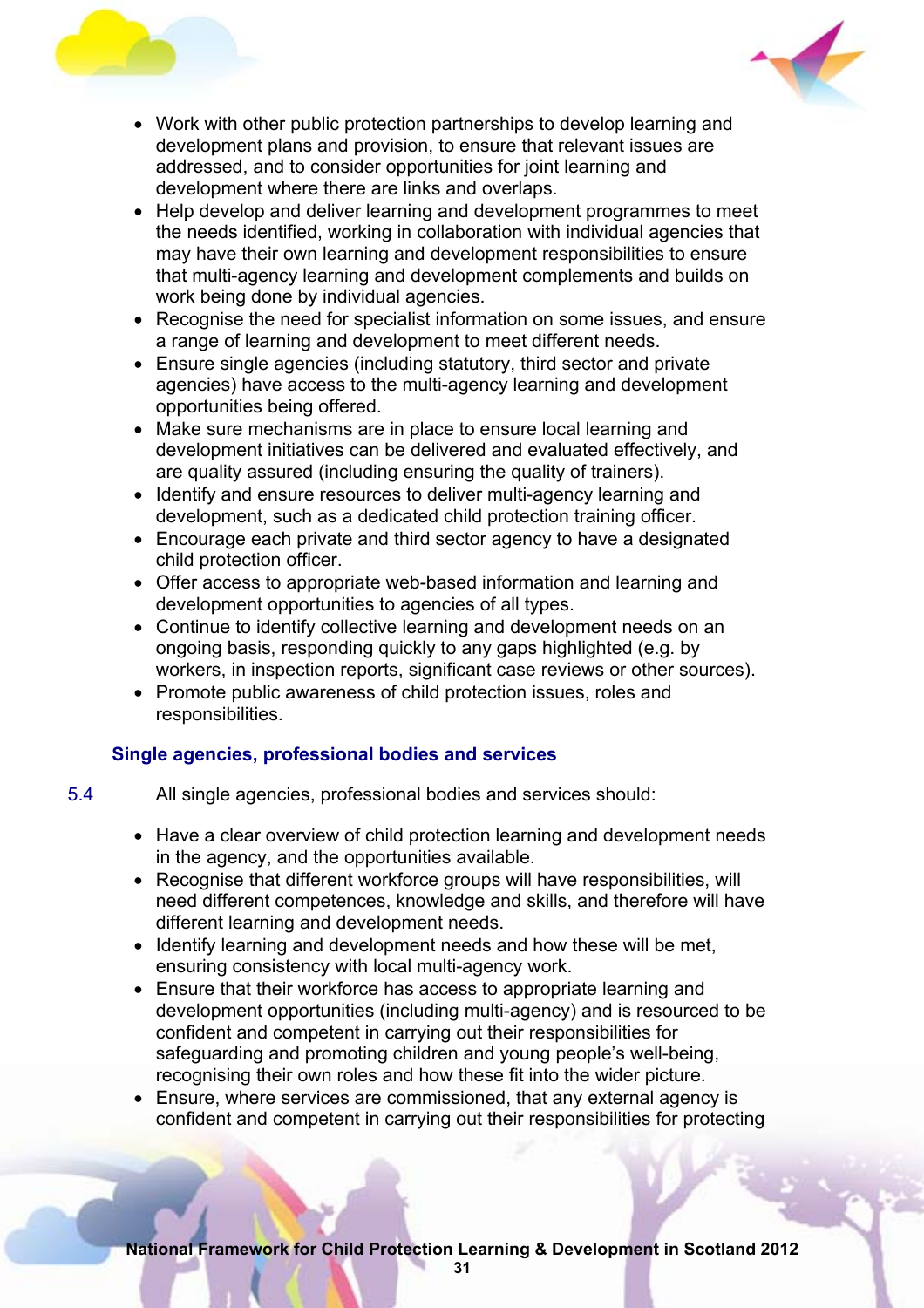<span id="page-35-0"></span>



and promoting children and young people's well-being. (This is normally a requirement of the contract and commissioning process.)

- Identify a designated person with responsibility for child protection learning and development.
- Link with those who make up the public protection groupings, including Child Protection Committees and others as appropriate.
- Ensure that all of those involved in child protection have access to high quality advice, support and supervision, which should help identify learning and development needs, evaluate provision, and ensure that they have the skills to provide an effective service.
- Contribute to the evaluation of learning and development and the continuing identification of needs.
- 5.5 Within these agencies, professional bodies and services, different individuals will have different roles to play in ensuring learning and development.

#### *Chief Officers and other organisational leaders*

- 5.6 Chief Officers and leaders at all levels have a key role in shaping culture within their agencies, professional bodies and services. Overall, they need to create and adopt a culture in which to apply and implement the Getting It Right For Every Child principles and to ensure that child protection learning and development takes place. That means promoting appropriate values for the agency overall (and among members of its workforce), and ensuring that the agency's operating principles, practice, systems and approach to co-operation with others support these goals. They must also ensure that the requirements of their own agencies in relation to child protection learning and development, as outlined above, are met.
- 5.7 Within this context, Chief Officers should also:
	- Ensure and recognise that members of Child Protection Committees have the necessary competences, knowledge and skills to enable them to fulfil their individual and collective responsibilities.
	- Ensure that all members of the CPC are properly inducted and have access to child protection learning and development (particularly multiagency learning and development).
	- Consistently promote effective joint working within and across the workforce and between partnerships.
	- Ensure that all members of the workforce involved in child protection have access to high quality learning and development opportunities and consistent support.
	- Ensure that the workforce is valued, and that formal procedures are in place to promote good standards of practice and ensure supervision and support procedures are in place.
	- Ensure that those providing supervision are themselves well-supported in implementing robust models of supervision when supporting their teams.
	- Promote ongoing learning and development and participation in evaluation.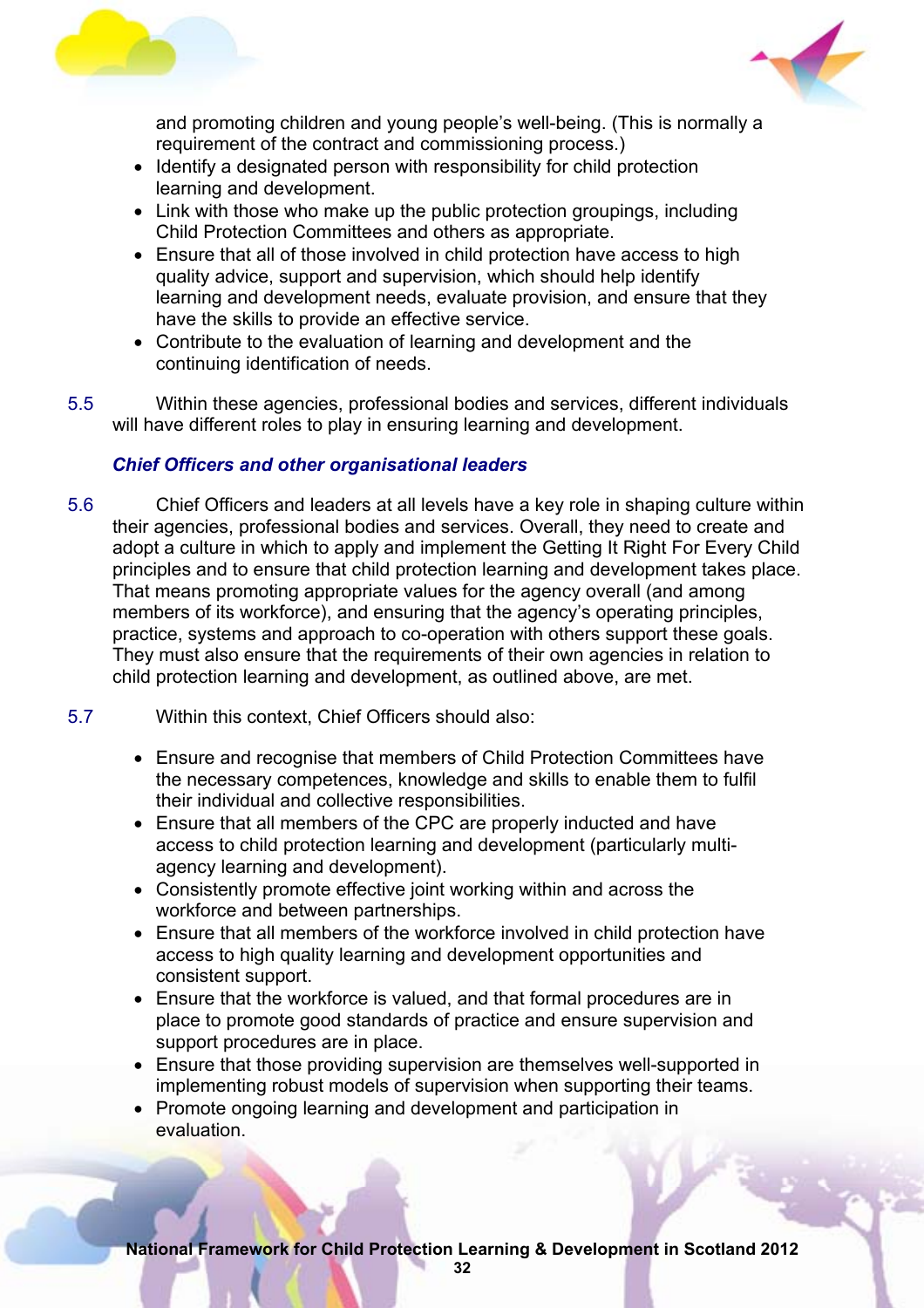<span id="page-36-0"></span>



- 5.8 Managers, supervisors and others with responsibilities for learning and development should:
	- Ensure that they themselves have the competences, knowledge and skills in relation to child protection that they require to perform their management / supervisory role.
	- Ensure that workers (paid or unpaid) fully understand their roles.
	- Help to identify and assess the learning and development needs of their workforce, ensuring they have the competences, knowledge and skills they need for their practice.
	- Consider each individual worker's specific circumstances and needs, to improve the individual's capability, experience and confidence in carrying out essential tasks with appropriate support.
	- Implement employee development processes / CPD including learning and development needs analysis and overseeing workers' learning and development.
	- Ensure that workers (including new workers) have access to the range of learning and development they require, and that they can (and do), undertake this.
	- Recognise their own role in ensuring that child protection learning and development is made available and delivered in an appropriate way.
	- Provide positive reinforcement of the importance of learning and development, ensuring workers meet the required competences.
	- Support workers in undertaking learning and development (including time for reflection) and empower workers to take control of their learning and development.
	- Provide good and effective supervision, monitoring, appraisal and management to enable learning and development to be applied to change practice.
	- Ensure that learning and development is evaluated and participate in this where required.

#### *Individual practitioners*

5.9 Individual practitioners should:

- Assess their own competences, knowledge and skills in relation to their role in child protection, compare these to those required and identify gaps.
- Ensure that they have the appropriate competences, knowledge and skills required for their role.
- Seek access to appropriate learning and development to address their needs.
- Feel empowered to take control of their own child protection learning and development.
- Identify and communicate their own learning and development needs, with appropriate support.
- Undertake different types of formal and informal learning and development, on a multi-agency and single agency basis as required.

**National Framework for Child Protection Learning & Development in Scotland 2012**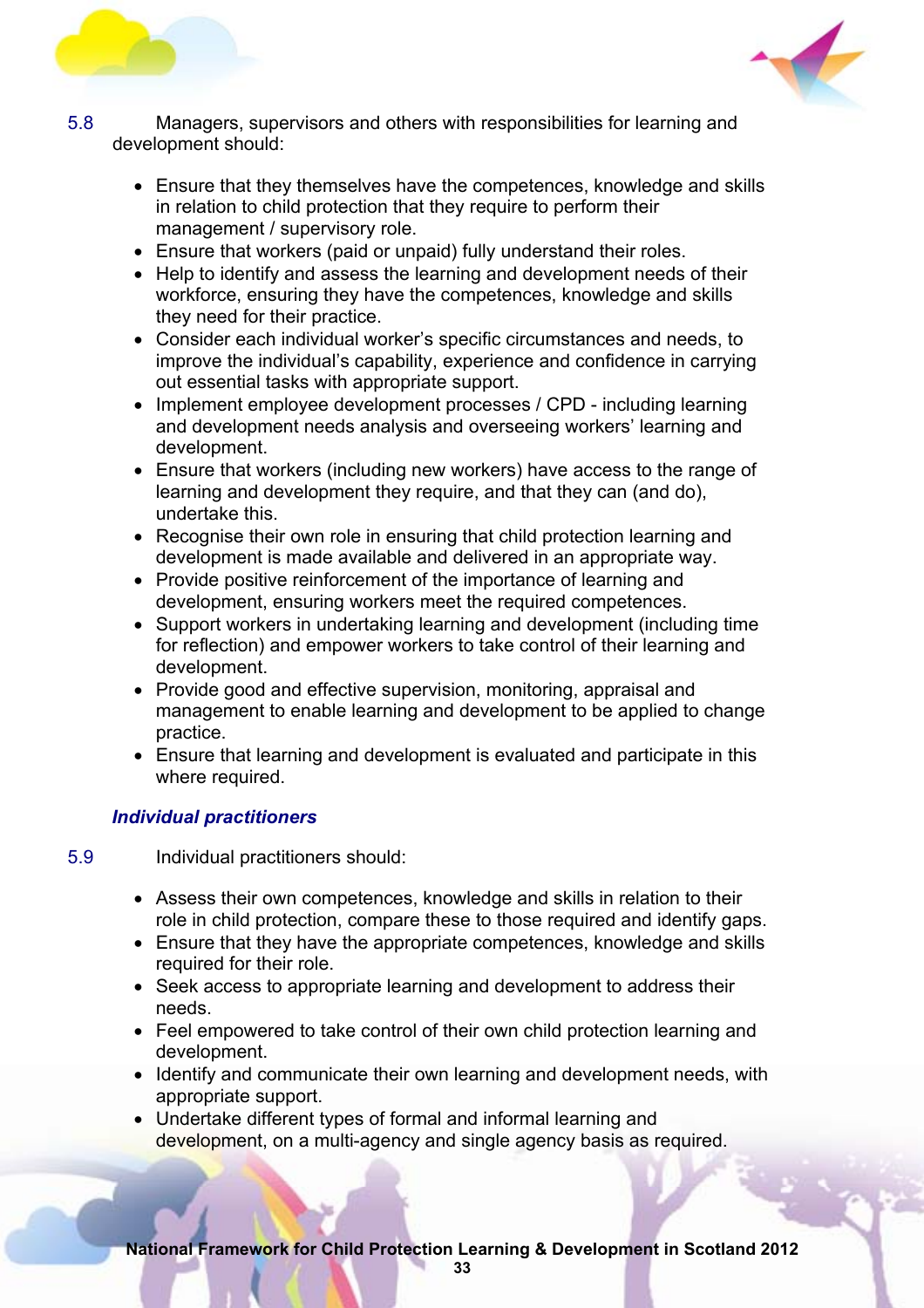<span id="page-37-0"></span>



- Implement the learning and development in their day to day work.
- Contribute to the evaluation of their learning and development using a range of means.

#### **Learning and development providers**

- 5.10 While this Framework does not focus in detail on the requirements of learning and development providers, it is also important to recognise their role in implementing the Framework. A range of partnerships and agencies may be involved in developing and delivering learning and development opportunities, and it is vital that they:
	- Have a clear understanding of all of the relevant issues, and have the range of competences, knowledge and skills appropriate to their role.
	- Develop and provide learning and development of a high quality.
	- Promote and facilitate evaluation of the provision made.
	- Continue to develop learning and development opportunities to reflect feedback and any changes to policy and practice in child protection.

#### **The way forward**

- 5.11 In addition to these specific roles and responsibilities, there is an overall need for national and local support to promote and enable child protection learning and development. There is also a role for everyone in promoting shared responsibility for child protection in the wider community, and raising awareness of how to communicate concerns about the safety and well-being of children and young people.
- 5.12 This Framework builds on what has gone before, and will continue to improve and enhance child protection work in Scotland. It can be updated, if required, to respond to new findings from research, significant case reviews and GIRFEC developments.
- 5.13 There will always be a need to protect children and young people from harm. With this Framework in place, building on previous work, we have a sound basis in Scotland for continuing to develop a workforce that can meet these challenges. We hope that the Framework will be used to enhance and support future learning and development for all of those who have a responsibility for the well-being and safety of our children and young people.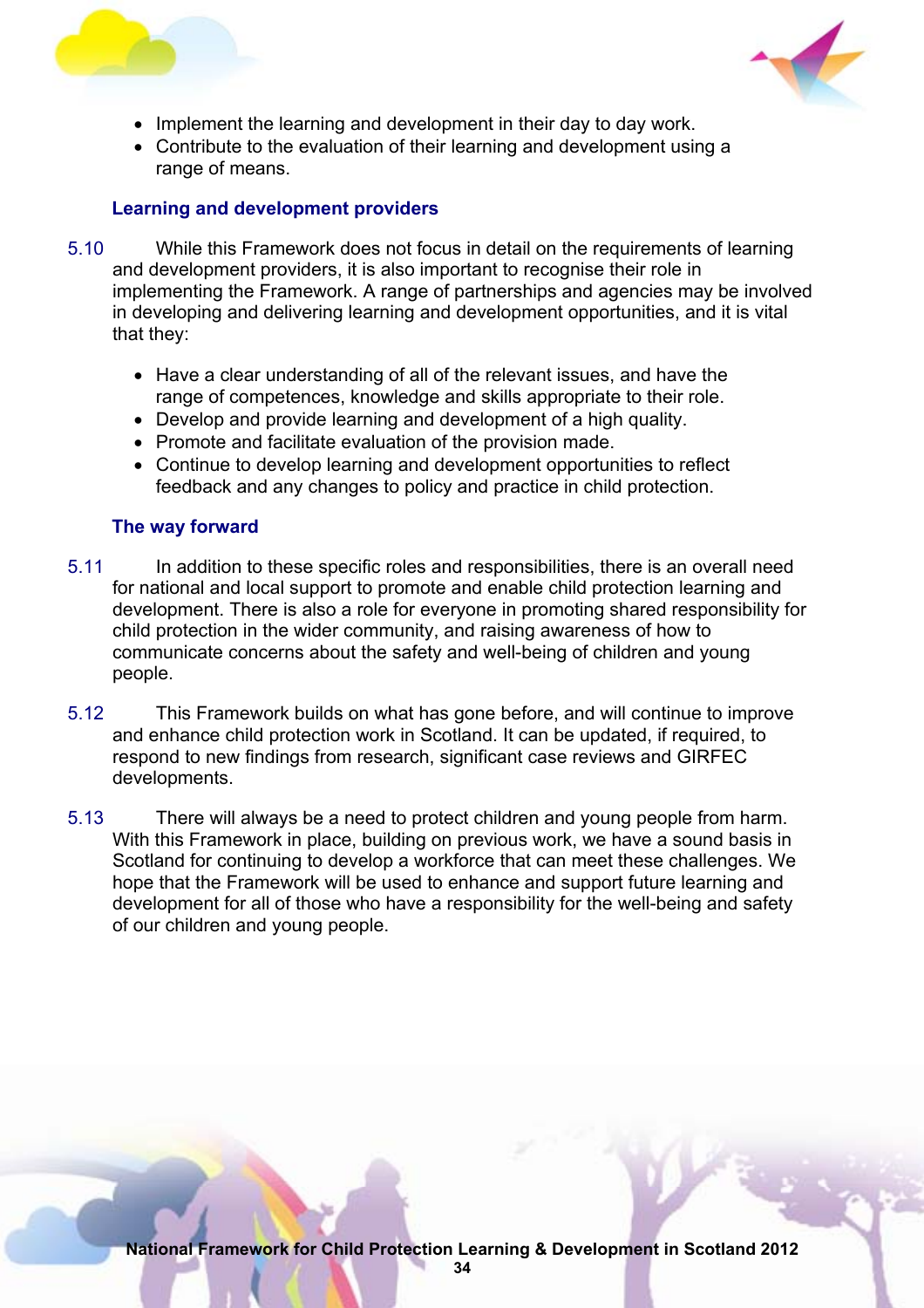



#### **Annex 1: Glossary of terms**

These terms have been identified to be consistent with, or the same as those in the National Guidance, wherever relevant.

For the purposes of this document the definitions are as follows:

**Adults –** Adults who are relevant to a child or young person's life, or where working with them (including through adult services) is relevant to consideration of child protection issues. Such adults may be, for example, parents and / or carers of a child or young person.

**Agencies** – Organisations in the statutory, third sector or private sector where workers, paid or unpaid, work with or have access to children, young people and/or families. This includes statutory services such as (but not only) social work, health, education and the police. It also includes a range of third sector and private sector organisations.

**Chief Officers –** The Chief Executives of the local authority and NHS Board in each area, and the Chief Constable.

**Child** – Someone under the age of 16. Under the Children (Scotland) Act 1995, a child is defined in relation to the powers and duties of the local authority. However, those aged between 16 and 18 who are still subject to a supervision requirement by a Children's Hearing can still be viewed as a child. Young people over the age of 16 may still require intervention to protect them. (n.b. The UNCRC applies to anyone aged under 18.)

**Child abuse** – A deliberate act of ill treatment that is harming or likely to cause harm to a child or young person. In the context of child protection, there are three key types of abuse: physical abuse (causing physical harm to a child or young person); emotional abuse (persistent emotional neglect or ill treatment of a child or young person causing severe and persistent adverse effects on their emotional development); and sexual abuse (any act that involves the child or young person in any activity for the sexual gratification of another whether or not it is claimed that the child or young person either consented or assented).

**Child neglect** – A persistent failure to meet a child or young person's basic physical and / or psychological needs, likely to result in the serious impairment of the child or young person's health or development.

**Children and young people –** Refers to those mentioned above (see definition of "child"). The terms have been used in the Framework to make it clear that those working with some young people over the age of 16 who require support are included in the coverage of the Framework, but those they work with would not necessarily be recognised as being covered by the term "children".

**Child protection** – Protecting a child or young person from abuse or neglect.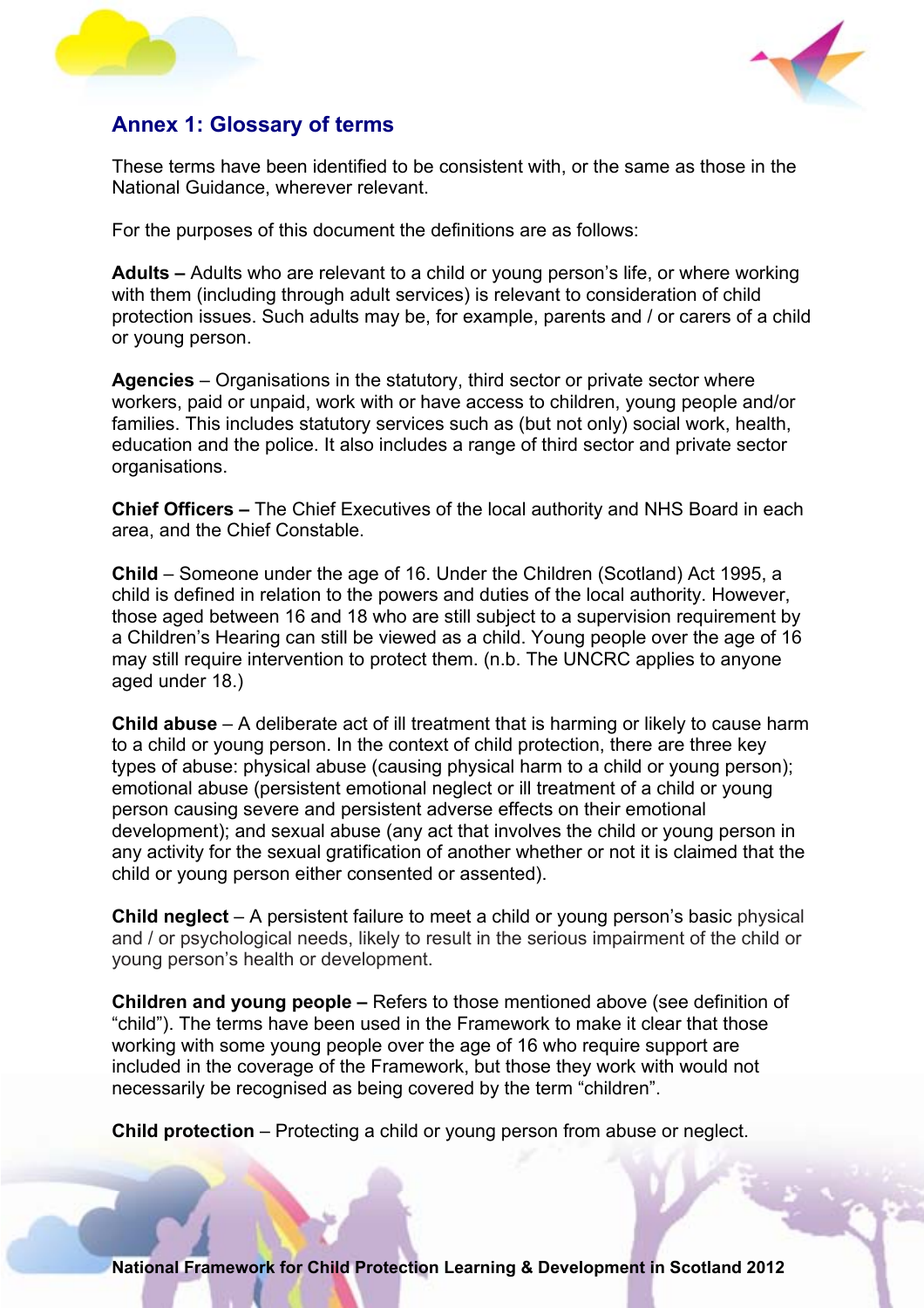



**Child Protection Case Conference (CPCC):** A formal multi-agency meeting which enables services and agencies to share information, assessments and chronologies where there are suspicions or allegations of child abuse and neglect.

**Child Protection Committee:** A locally-based, inter-agency strategic partnership responsible for child protection policy and practice across the public, private and wider third sectors. On behalf of Chief Officers, their role is to provide individual and collective leadership and direction for the management of child protection services in their area.

**Child's Plan / Child Protection Plan:** A single plan of action, managed and reviewed through a single meeting structure even if the child or young person is involved in several processes. Where a child protection intervention is required, the Child's Plan is known as a Child Protection Plan.

**Concern** – A suspicion or belief that a child or young person may be in need of help or protection.

**Core group** - A group of identified individuals, including the Lead Professional and the child or young person and parents / carers, who have a crucial role to play in implementing and reviewing the Child Protection Plan.

**Family members / families –** Relevant other members of the family, particularly one or both parents and / or carers.

**Formal measures -** Formal child protection measures can be broadly divided into a number of different stages: recognising actual or potential harm to a child or young person; sharing concerns and initial information-gathering; joint investigation/assessment; medical examination and assessment; Child Protection Case Conferences; and developing a Child Protection Plan.

**Getting It Right For Every Child (GIRFEC):** The GIRFEC approach is a Scotlandwide programme of action to improve the well-being of all children and young people.

**Harm / Significant Harm – "Harm" means the ill-treatment or the impairment of** health (physical or mental) or development (physical, intellectual, emotional, social or behavioural) of the child or young person. Child protection is closely linked to the risk of *significant* harm, determined by comparison of the child or young person's health and development with what might be reasonably expected of a similar child or young person.

**Lead Professional:** Under the GIRFEC approach, the Lead Professional is responsible for ensuring an agreed multi-agency Child's Plan is produced to support a child or young person.

**Learning and development** – Formal training and a range of other means of developing the competence, knowledge and skills of the workforce.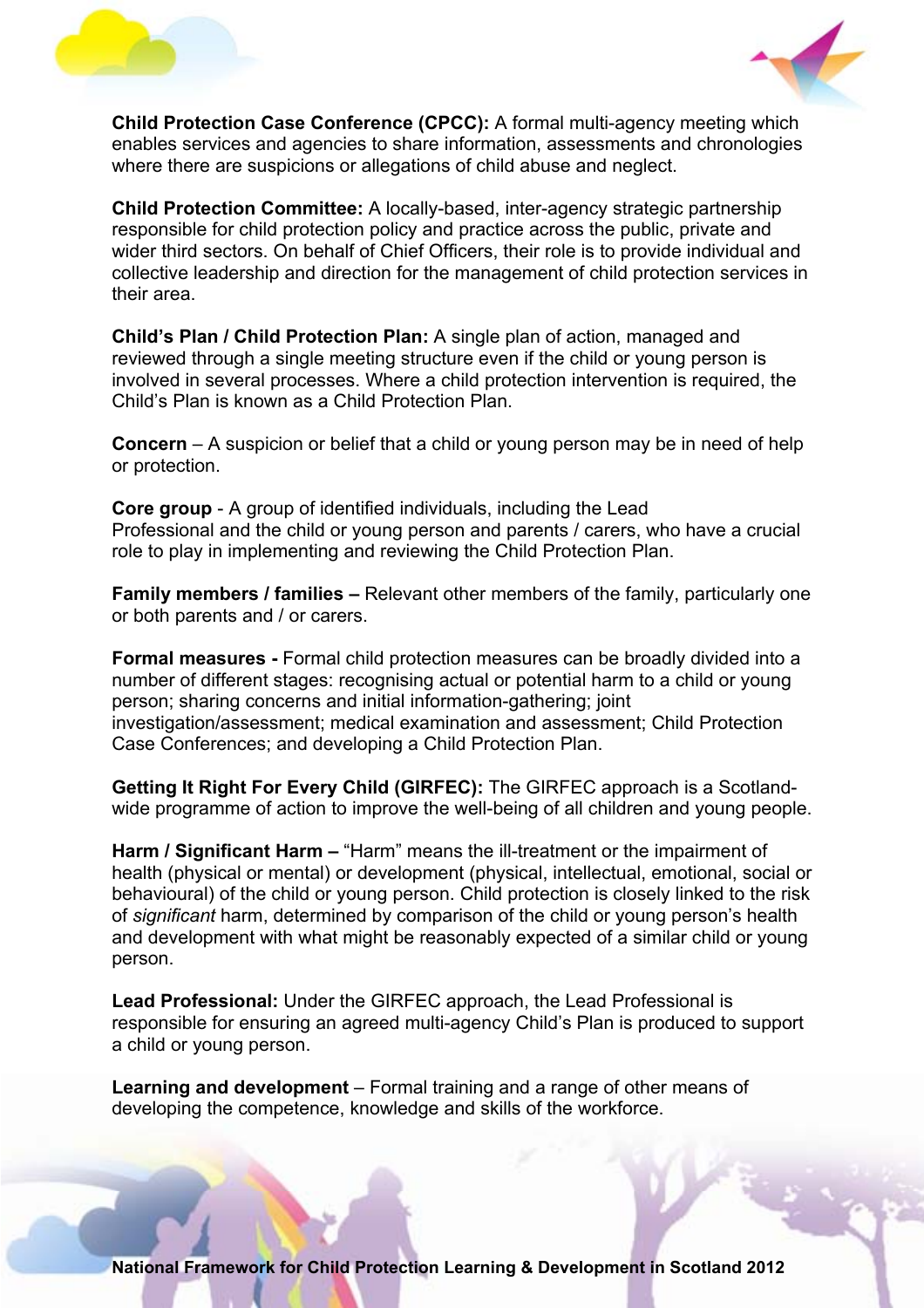



**Manager:** Someone with responsibility for supervising another worker / workers.

**Named Person:** Under the GIRFEC approach, where a child or young person only requires support from a single agency or service (not requiring Lead Professional support), the Named Person is designated to be the contact for the child or young person and involved in supporting those who are in regular contact with the child or young person.

**Neglect** – Failing to provide for, or to secure for a child or young person the basic needs of food, warmth, clothing, emotional security, physical safety and well-being.

**Multi-agency** – Where one or more agencies are working together.

**Paid worker** – Someone appointed by the agency in a professional or generalist role who receives payment for their work.

**Parents/carers:** A parent is someone who is the genetic or adoptive mother or father of the child or young person. A carer is someone other than a parent who has rights / responsibilities for looking after a child or young person.

**Partnership** – Where more than one person, group, agency, professional or community are working together and share responsibility for decisions and actions.

**Protective action** – Action taken to protect a child or young person from harm now and in the long term.

**Risk** – The likelihood or probability of a particular outcome given the presence of factors in a child's or young person's life. In relation to child protection, what is critical is the risk of significant harm from abuse or neglect.

**Statutory responsibility** – A legislative responsibility, duty or power.

**Training –** One way of enabling learning and development. Formal training generally refers to the provision of knowledge and skills through teaching on a one to one or group basis.

**Unpaid worker** – Someone (such as a volunteer) working for an agency for a fixed or long term arrangement.

**Well-being Indicators:** The GIRFEC well-being indicators are the broad framework for identifying a child or young person's needs where potential child protection (and other) concerns are identified.

**Workforce / workers** – All paid and unpaid workers (employees and volunteers) at all levels. The term "workers" has been used in preference to the term "staff" except where reference is made to other material which refers specifically to "staff".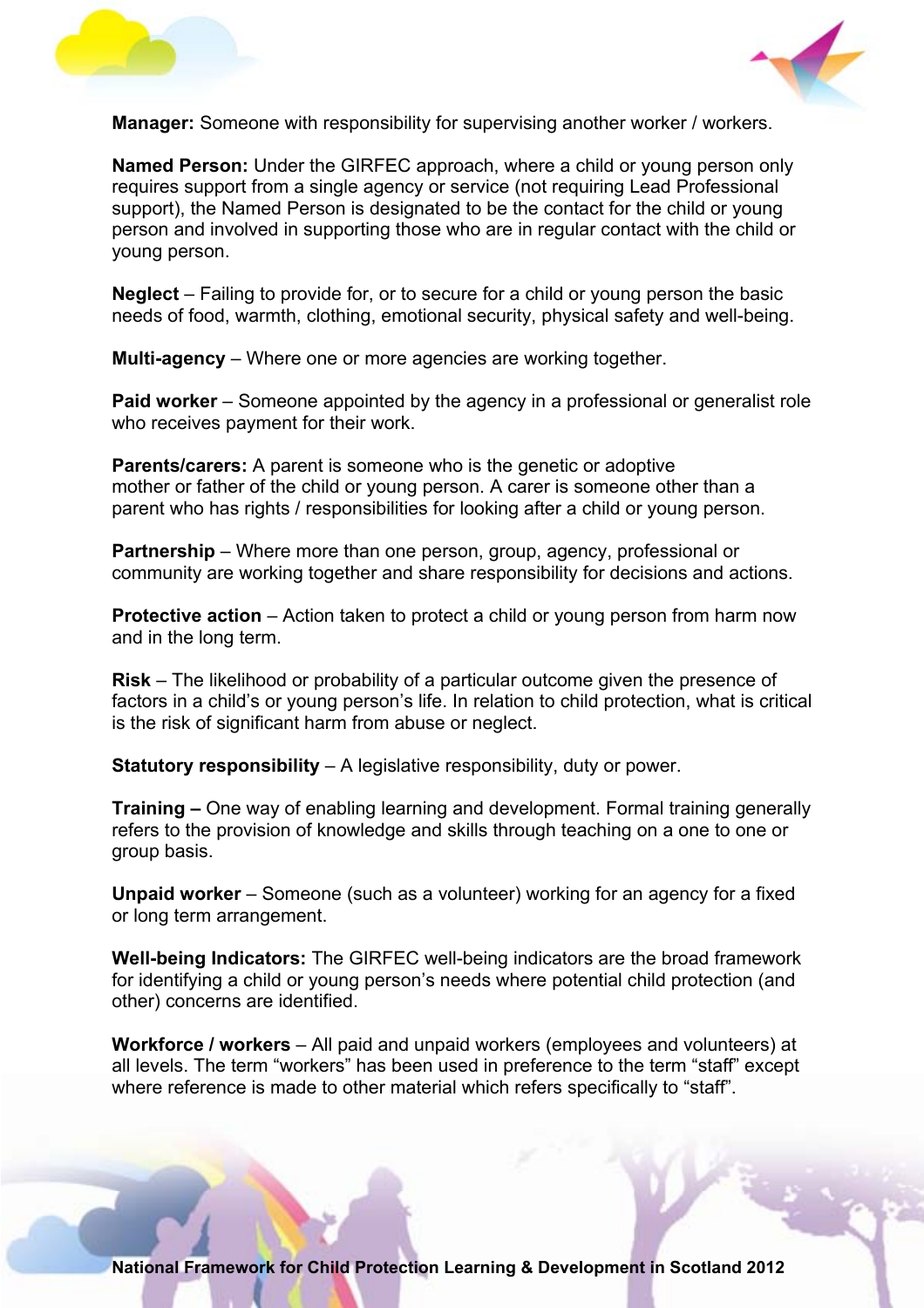



### **Annex 2: Resources and references**

 Some useful references are given below. This is not an exhaustive list, but provides some key material. There will be additional material, both cross-cutting and specific to individual agencies.

#### *Legislation and agreements*

(Listed in date order)

**Police (Scotland) Act 1967**  [www.legislation.gov.uk/ukpga/1967/77](http://www.legislation.gov.uk/ukpga/1967/77)

**Social Work (Scotland) Act 1968** [www.legislation.gov.uk/ukpga/1968/49](http://www.legislation.gov.uk/ukpga/1968/49)

**United Nations Convention on the Rights of the Child 1989**  [www.unicef.org/crc/](http://www.unicef.org/crc/) 

**Children (Scotland) Act 1995** [www.legislation.gov.uk/ukpga/1995/36](http://www.legislation.gov.uk/ukpga/1995/36)

**Human Rights Act 1998**  [www.legislation.gov.uk/ukpga/1998/42](http://www.legislation.gov.uk/ukpga/1998/42)

**Local Government in Scotland Act 2003**  [www.legislation.gov.uk/asp/2003/1](http://www.legislation.gov.uk/asp/2003/1)

**Concordat between the Scottish Government and local government 2007** 

[www.scotland.gov.uk/resource/doc/923/0054147.pdf](http://www.scotland.gov.uk/resource/doc/923/0054147.pdf) 

**UN Convention on the Rights of Persons with Disabilities 2008**  [www.un.org/disabilities/convention/conventionfull.shtml](http://www.un.org/disabilities/convention/conventionfull.shtml)

**Education (Additional Support for Learning) (Scotland) Acts 2004 and 2009**  [www.legislation.gov.uk/asp/2004/4](http://www.legislation.gov.uk/asp/2004/4) [www.legislation.gov.uk/asp/2009/7](http://www.legislation.gov.uk/asp/2009/7)

#### **Children's Hearings (Scotland) Act 2011**

[www.legislation.gov.uk/asp/2011/1](http://www.legislation.gov.uk/asp/2011/1)

There is also a range of other legislation on the following subjects, which is detailed within the National Guidance for Child Protection in Scotland:

- Legislation defining offences against children.
- Legislation on managing adults who may pose a risk to children.
- Legislation on criminal proceedings and witness supports.

**National Framework for Child Protection Learning & Development in Scotland 2012**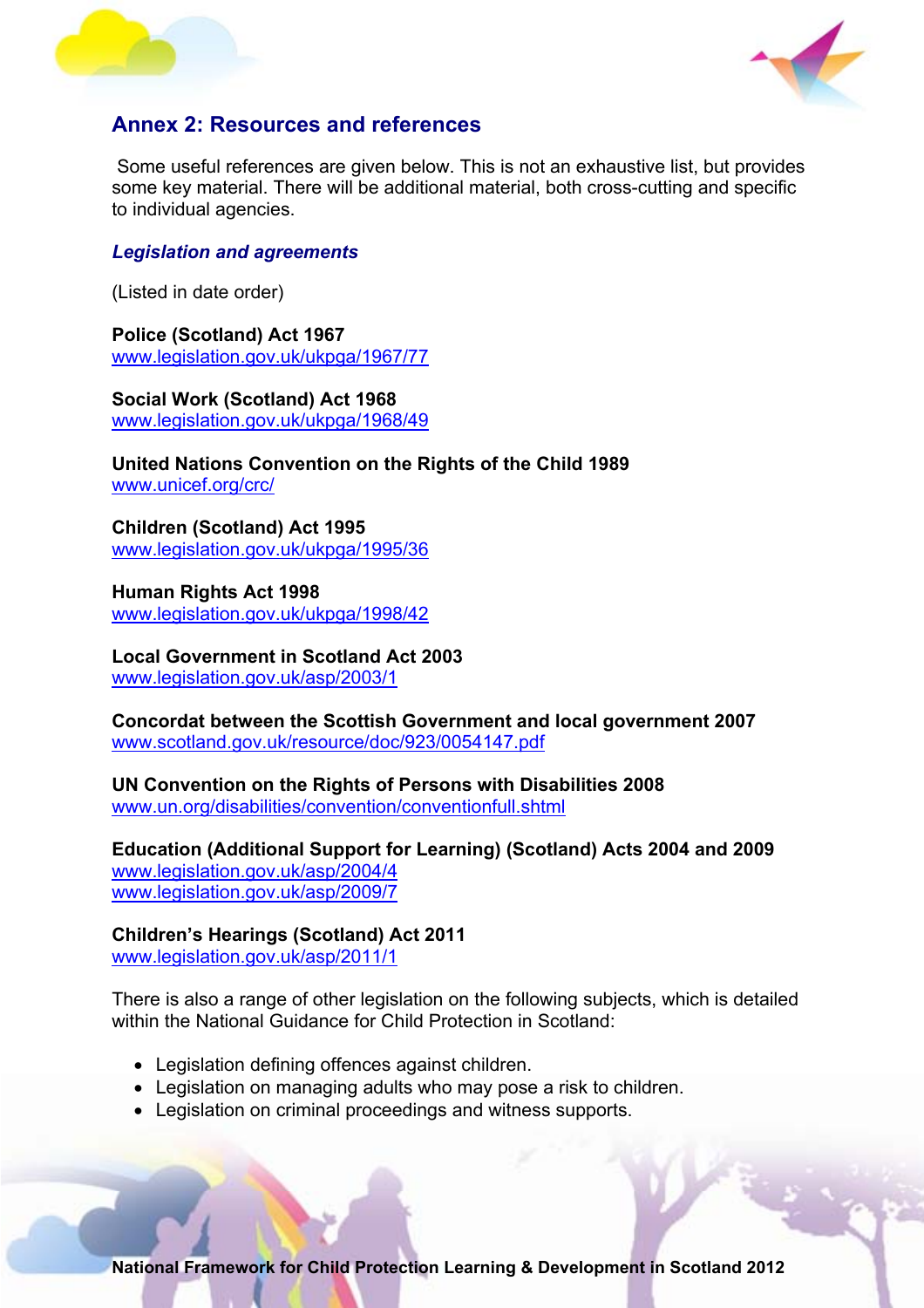



• Additional relevant legislation on other relevant subjects (e.g. asylum and immigration; anti-social behaviour; adoption; mental health).

#### *Policy, strategy and guidance*

(Listed in date order where dated)

**Protecting Children and Young People – The Charter**  Scottish Executive (2004) [www.scotland.gov.uk/Publications/2004/04/19082/34410](http://www.scotland.gov.uk/Publications/2004/04/19082/34410) 

**Protecting Children and Young People: Framework for Standards**  Scottish Executive (2004) [www.scotland.gov.uk/Publications/2004/03/19102/34603](http://www.scotland.gov.uk/Publications/2004/03/19102/34603) 

**The Early Years Framework**  Scottish Government (2009) [www.scotland.gov.uk/Publications/2009/01/13095148/0](http://www.scotland.gov.uk/Publications/2009/01/13095148/0)

#### **Safer Lives: Changed Lives: A Shared Approach to Tackling Violence Against Women in Scotland**

Scottish Government (2009) [www.scotland.gov.uk/Publications/2009/06/02153519/0](http://www.scotland.gov.uk/Publications/2009/06/02153519/0) 

**A New Framework for Local Partnerships on Alcohol and Drugs**  Scottish Government (2009) [www.scotland.gov.uk/Publications/2009/04/23084201/0](http://www.scotland.gov.uk/Publications/2009/04/23084201/0)

# **National Guidance for Child Protection in Scotland**

Scottish Government (2010) [www.scotland.gov.uk/Publications/2010/12/09134441/0](http://www.scotland.gov.uk/Publications/2010/12/09134441/0)

**Pre-Birth to Three: Positive Outcomes for Scotland's Children and Families**  Learning and Teaching Scotland (2010) www.educationscotland.gov.uk/images/PreBirthToThreeBooklet\_tcm4-633448.pdf

**National Guidance Under-age Sexual Activity: Meeting the Needs of Children and Young People and Identifying Child Protection Concerns**  Scottish Government (2010) [www.scotland.gov.uk/Publications/2010/12/02143509/0](http://www.scotland.gov.uk/Publications/2010/12/02143509/0)

**Getting Our Priorities Right**  Scottish Government (2012) [www.scotland.gov.uk/Publications/2012/07/9484/downloads](http://www.scotland.gov.uk/Publications/2012/07/9484/downloads)

**Protecting Children and Young People: The Responsibilities of all Doctors**  General Medical Council (2012) [www.gmc-uk.org/guidance/ethical\\_guidance/13257.asp](http://www.gmc-uk.org/guidance/ethical_guidance/13257.asp)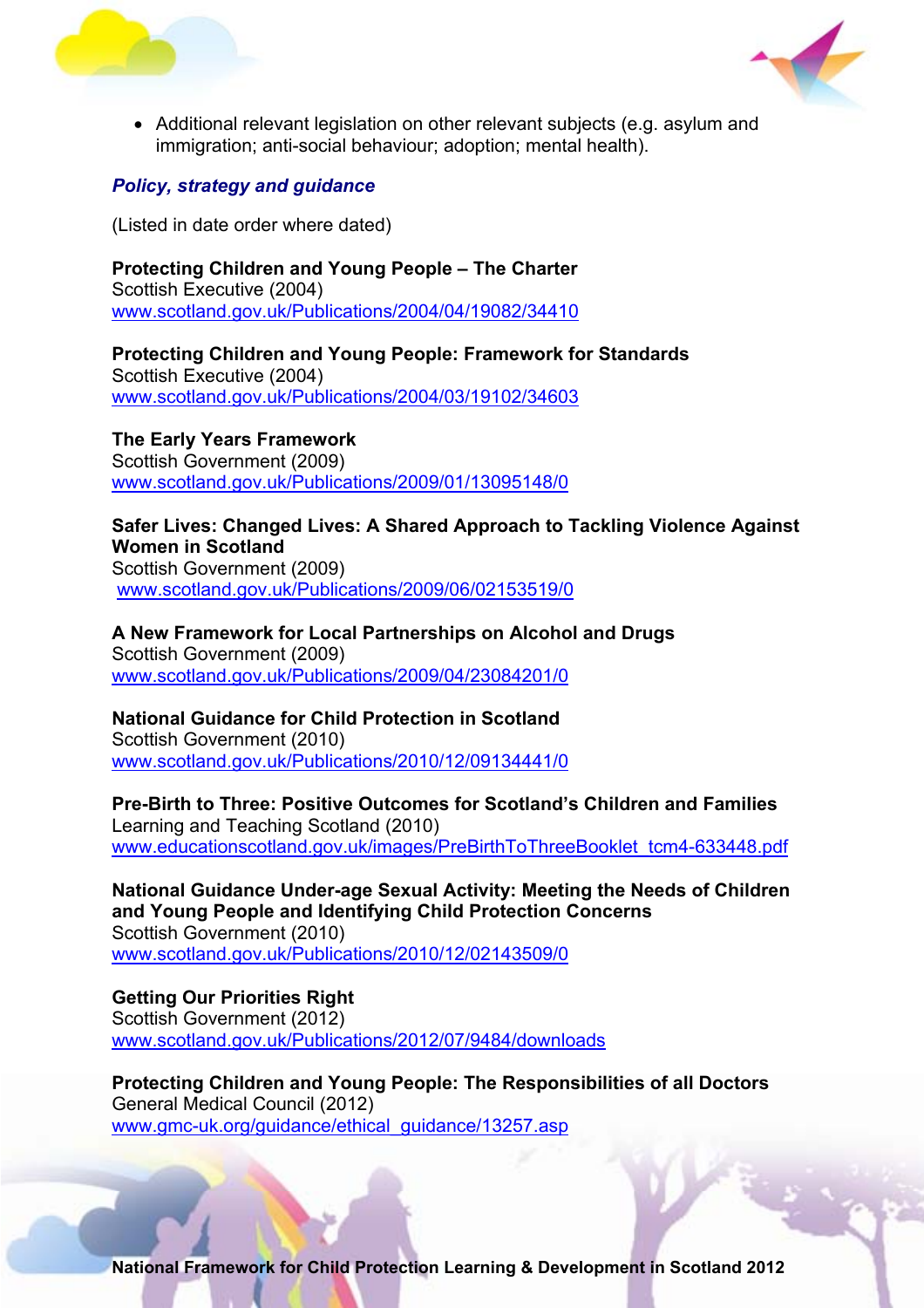



**Getting It Right For Every Child**  Scottish Government [www.scotland.gov.uk/gettingitright](http://www.scotland.gov.uk/gettingitright)

**Curriculum for Excellence**  Scottish Government [www.scotland.gov.uk/topics/education/schools/curriculum/ACE](http://www.scotland.gov.uk/topics/education/schools/curriculum/ACE)

#### *CPD, standards and quality of service provision*

(Listed in date order where dated)

**The NHS Knowledge and Skills Framework and the Development Review Process (NHS KSF)**  Department of Health (2004) [www.dh.gov.uk/en/Publicationsandstatistics/publications/publicationspolicyandguida](http://www.dh.gov.uk/en/Publicationsandstatistics/publications/publicationspolicyandguidance/DH_4090843) [nce/DH\\_4090843](http://www.dh.gov.uk/en/Publicationsandstatistics/publications/publicationspolicyandguidance/DH_4090843)

**Changing Lives: Report of the 21st Century Social Work Review**  Scottish Executive (2006)

[www.scotland.gov.uk/resource/doc/91931/0021949.pdf](http://www.scotland.gov.uk/resource/doc/91931/0021949.pdf)

#### **The Standard for Childhood Practice in Scotland**

Scottish Government, QAA and SSSC (2007) [www.qaa.ac.uk/publications/informationandguidance/documents/earlyyears.pdf](http://www.qaa.ac.uk/publications/informationandguidance/documents/earlyyears.pdf)

**How Well Do We Protect Children And Meet Their Needs?** 

HMIE (2009) [www.dera.ioe.ac.uk/223/1/hwdwpcamtn.pdf](http://www.dera.ioe.ac.uk/223/1/hwdwpcamtn.pdf)

#### **Framework of Competences**

Royal College of Paediatrics and Child Health (2009/10) [www.rcpch.ac.uk/what-we-do/rcpch-publications/publications-list-title/ publications](http://www.rcpch.ac.uk/what-we-do/rcpch-publications/publications-list-title/%20publications-list-title)[list-title](http://www.rcpch.ac.uk/what-we-do/rcpch-publications/publications-list-title/%20publications-list-title)

#### **The Healthcare Quality Strategy for NHS Scotland**

Scottish Government (2010) [www.scotland.gov.uk/Publications/2010/05/10102307/0](http://www.scotland.gov.uk/Publications/2010/05/10102307/0)

#### **Safeguarding Children and Young People: Roles and Competences for Health Care Staff – Intercollegiate Document**

Royal College of Paediatrics and Child Health (2010) [www.rcpch.ac.uk/system/files/protected/page/safeguarding%20children%20and%20](http://www.rcpch.ac.uk/system/files/protected/page/safeguarding%20children%20and%20young%20people%202010%20final_v2.pdf) [young%20people%202010%20final\\_v2.pdf](http://www.rcpch.ac.uk/system/files/protected/page/safeguarding%20children%20and%20young%20people%202010%20final_v2.pdf)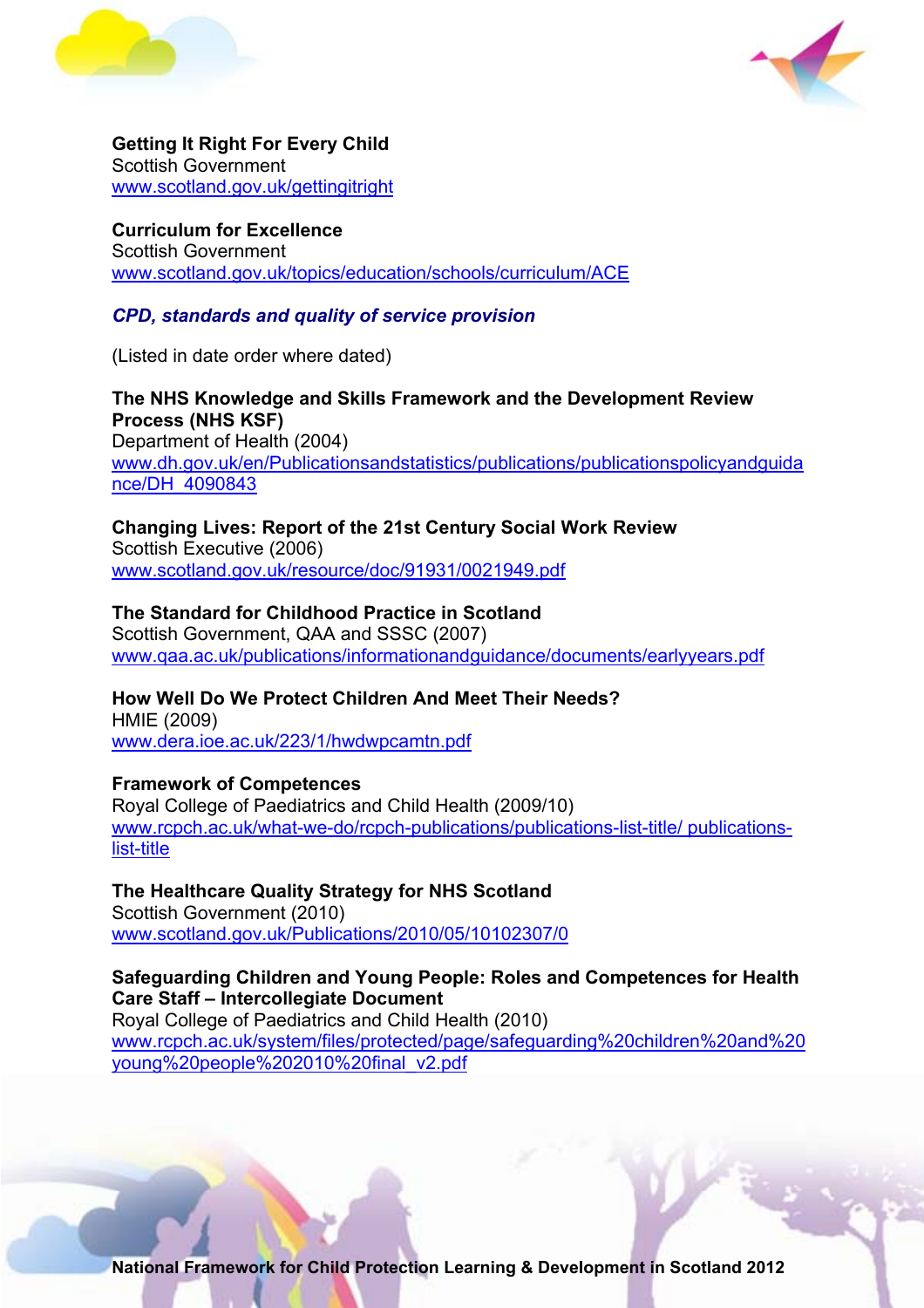



**Core Competency Framework for the Protection of Children**  NHS Education for Scotland (2011) [www.nes.scot.nhs.uk/media/370658/child-protection-web.pdf](http://www.nes.scot.nhs.uk/media/370658/child-protection-web.pdf) 

**Teaching Scotland's Future**  Scottish Government (2011) [www.scotland.gov.uk/Publications/2011/01/13092132/0](http://www.scotland.gov.uk/Publications/2011/01/13092132/0)

#### **How Well Are We Improving the Lives of Children and Young People? A Guide to Evaluating Services Using Quality Indicators**

Care Inspectorate (2012) (Draft at the time of preparation of this Framework. Due to be finalised Spring 2013) [www.scswis.com/index.php?option=com\\_docman&task=doc\\_details&gid=831&itemi](http://www.scswis.com/index.php?option=com_docman&task=doc_details&gid=831&itemid=378) [d=378](http://www.scswis.com/index.php?option=com_docman&task=doc_details&gid=831&itemid=378) 

# **Audit and Analysis of Significant Case Reviews**  Scottish Government (2012)

[www.scotland.gov.uk/resource/0040/00404517.pdf](http://www.scotland.gov.uk/resource/0040/00404517.pdf)

#### **Common Core of Skills, Knowledge & Understanding and Values for the "Children's Workforce" in Scotland**

Scottish Government (2012) [www.scotland.gov.uk/Publications/2012/06/5565](http://www.scotland.gov.uk/Publications/2012/06/5565)

#### **Looked After Children: Knowledge, Skills and Competences of Health Care Staff. Intercollegiate Role Framework**

Royal College of Nursing and the Royal College of Paediatrics and Child Health (2012)

[https://www.rcn.org.uk/\\_data/assets/pdf\\_file/0019/451342/rcn\\_and\\_rcpch\\_lac\\_comp](https://www.rcn.org.uk/_data/assets/pdf_file/0019/451342/rcn_and_rcpch_lac_competences_v1.0_web_final.pdf) etences\_v1.0\_web\_final.pdf

#### **Policing Professional Framework**

[www.skillsforjustice-ppf.com](http://www.skillsforjustice-ppf.com/)

**Skills for Justice**  [www.skillsforjustice.com](http://www.skillsforjustice.com/)

**The Continuous Learning Framework SSSC** [www.continuouslearningframework.com](http://www.continuouslearningframework.com/)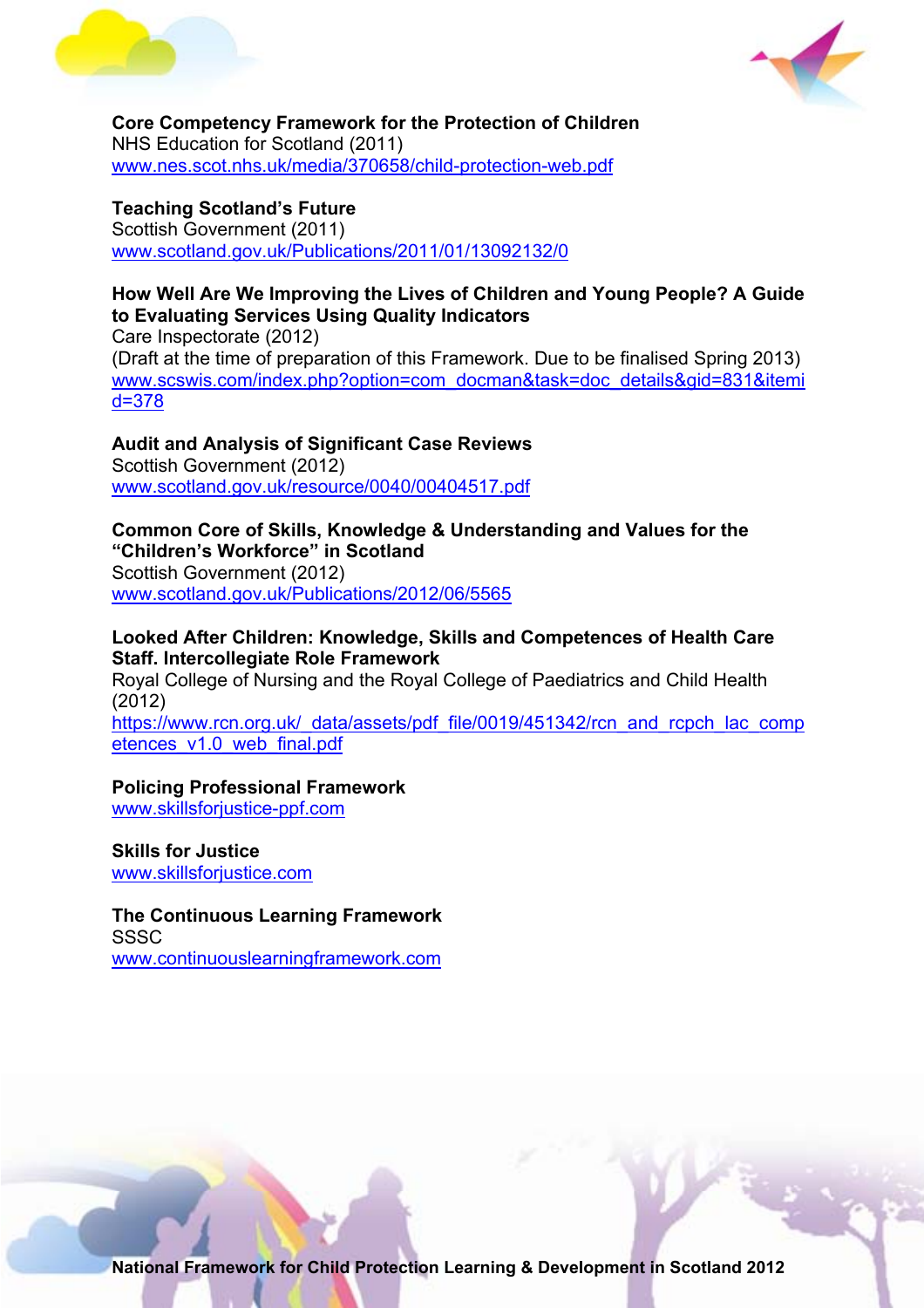



#### *Sources of support / resources*

(Listed in alphabetical order)

**Care Inspectorate**  [www.scswis.com](http://www.scswis.com/) 

**Changing Lives Knowledge Network**  [www.knowledge.scot.nhs.uk/changinglives.aspx](http://www.knowledge.scot.nhs.uk/changinglives.aspx)

**CPD Scotland**  [www.cpdscotland.org.uk](http://www.cpdscotland.org.uk/)

**Education Scotland**  [www.educationscotland.gov.uk](http://www.educationscotland.gov.uk/) 

**GIRFEC Knowledge Hub**  [https://knowledgehub.local.gov.uk/group/gettingitrightforeverychildandyoungperson/f](https://knowledgehub.local.gov.uk/group/gettingitrightforeverychildandyoungperson/forum) [orum](https://knowledgehub.local.gov.uk/group/gettingitrightforeverychildandyoungperson/forum)

**Healthcare Improvement Scotland**  [www.healthcareimprovementscotland.org](http://www.healthcareimprovementscotland.org/)

**Institute for Research and Innovation in Social Services (IRISS)**  [www.iriss.org.uk](http://www.iriss.org.uk/)

**Modernising Nursing in the Community**  [www.mnic.nes.scot.nhs.uk](http://www.mnic.nes.scot.nhs.uk/)

**NHS Education for Scotland (NES)**  [www.nes.scot.nhs.uk](http://www.nes.scot.nhs.uk/) 

**Royal College of Paediatrics and Child Health**  [www.rcpch.ac.uk](http://www.rcpch.ac.uk/) 

**Scottish Online Appraisal Resource (SOAR)**  [www.scottishappraisal.scot.nhs.uk](http://www.scottishappraisal.scot.nhs.uk/)

**Scottish Police College**  [www.tulliallan.police.uk](http://www.tulliallan.police.uk/)

**Scottish Social Services Council (SSSC)**  [www.sssc.uk.com](http://www.sssc.uk.com/)

**Skills for Health**  [www.skillsforhealth.org.uk](http://www.skillsforhealth.org.uk/) 

**National Framework for Child Protection Learning & Development in Scotland 2012**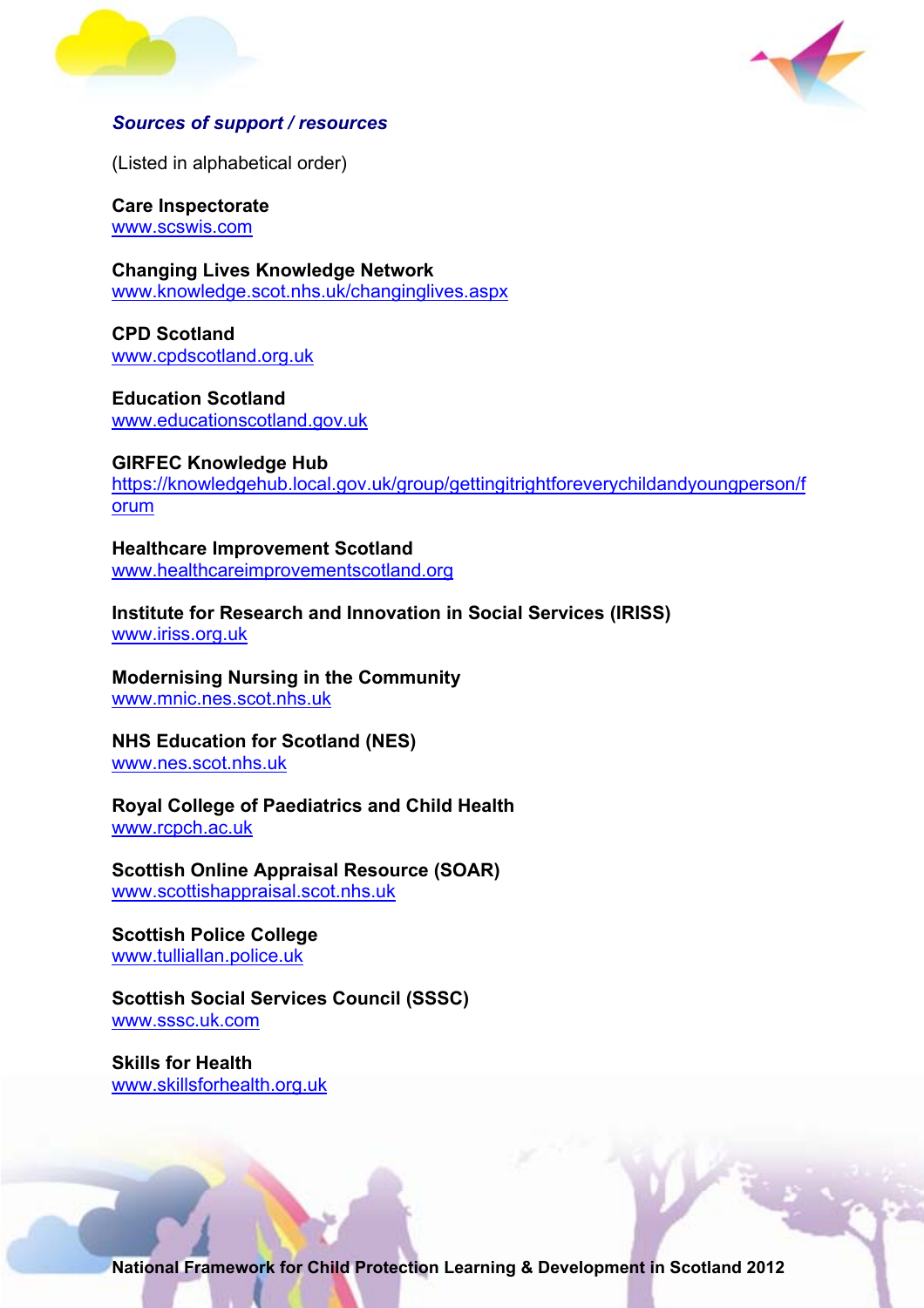



**University of Edinburgh / NSPCC Centre for UK-wide Learning in Child Protection (CLICP)**  [www.childprotection.ed.ac.uk](http://www.childprotection.ed.ac.uk/)

**WithScotland (previously Multi-Agency Resource Service and Scottish Child Care and Protection Network)**  [www.withscotland.org](http://www.withscotland.org/)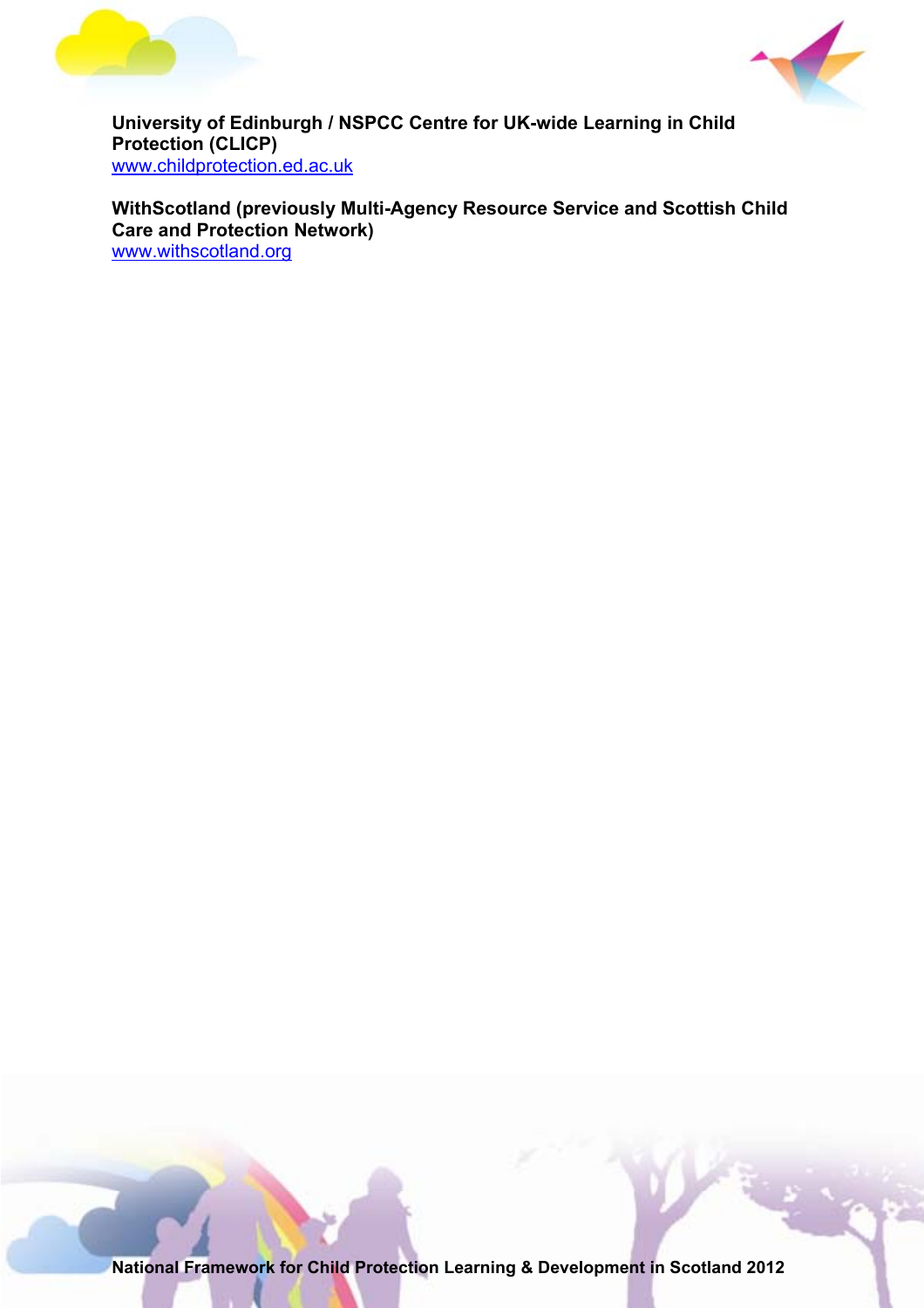<span id="page-47-0"></span>



## **Annex 3: A model of evaluation**

Often, an evaluation model like the one described below (Kirkpatrick, 1994) is used. This model is aimed at those who are responsible for assessing the effectiveness of the formal learning and development opportunities they provide to the workforce on child protection. The model applies to the evaluation stage, and would generally have been preceded by the analysis of learning and development needs and the provision of some form of learning and development input.

The evaluation model moves sequentially through stages. Information from each previous stage serves as a base for the next stage of the evaluation. Thus, each successive stage is a more precise measure of the effectiveness of a learning and development programme, but at the same time each stage requires a more rigorous and time-consuming analysis.

For example:

 $\overline{a}$ 

#### **Stage 1 evaluation - reactions**

Evaluation at this stage measures how participants in a programme react to it. It aims to answer questions about the participants' perceptions. Did they like it? Was the material relevant to their work? This type of evaluation often uses a brief questionnaire called a "happy sheet." According to Kirkpatrick, every programme should at least be evaluated at Stage 1, to identify any improvements needed.

In addition, at a level of basic outcomes, the participants' reactions can provide an indication of learning, as:

*"Although a positive reaction does not guarantee learning, a negative reaction almost certainly reduces its possibility[9](#page-47-0) ".* 

#### **Stage 2 evaluation – learning**

To assess the amount of learning and development that has taken place through a programme, stage two evaluations often use tests carried out before and / or after learning and development.

Assessing at this stage moves the evaluation beyond learner satisfaction, and attempts to assess how far participants have advanced in their knowledge, skills or attitude. Measurement at this stage is more difficult than stage one. Methods can range from formal to informal testing, to team assessment and self-assessment. Participants are often asked to self-assess their skills before the learning and development (e.g. through "before" questionnaires and / or discussions), then to identify whether they have changed afterwards(e.g. through "after" questionnaires

<sup>9</sup> <http://www.businessballs.com/kirkpatricklearningevaluationmodel.htm>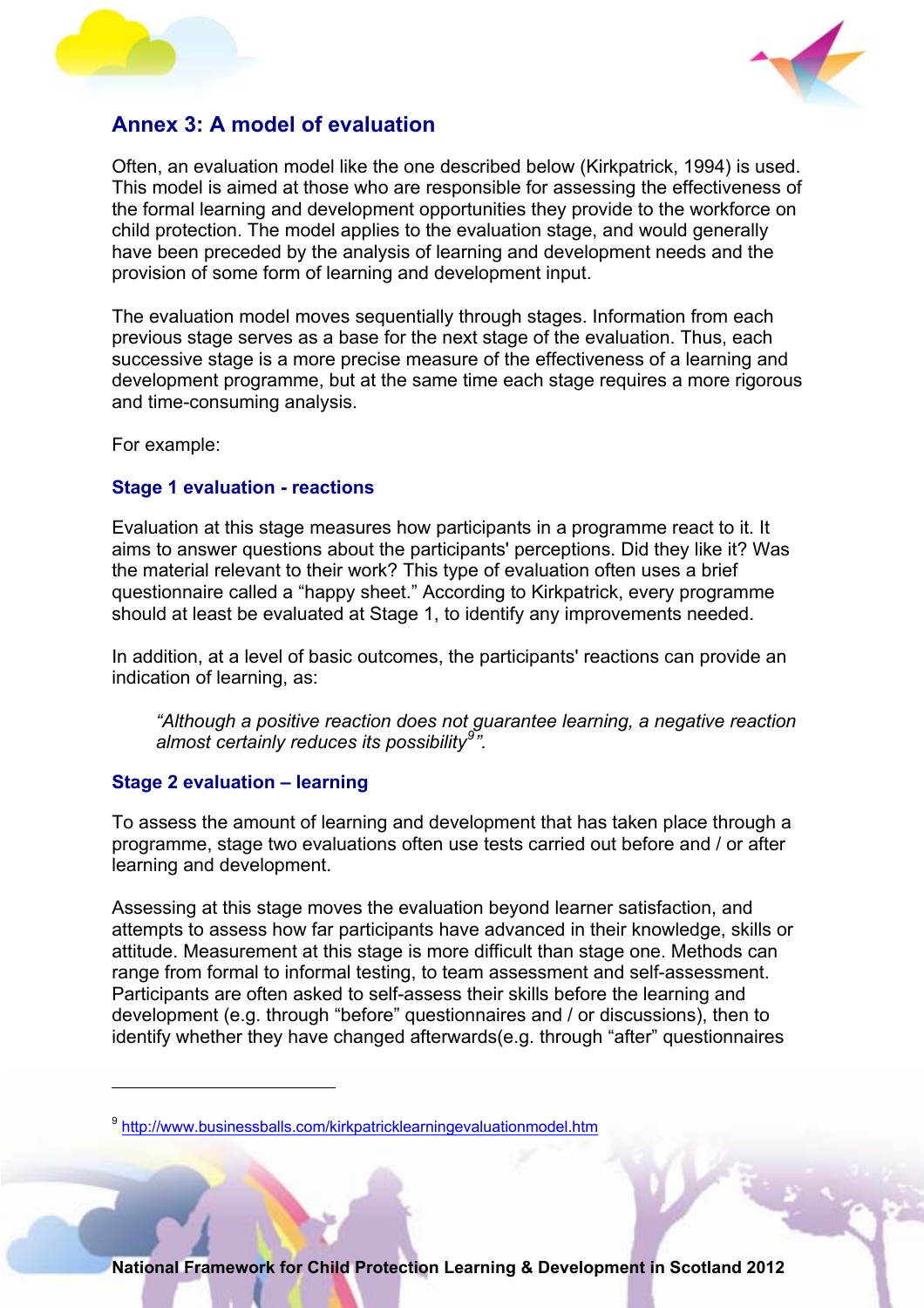



and / or discussions). This helps to determine how much they feel that they have learned.

#### **Stage 3 evaluation - transfer**

This stage measures changes in learners' actual behaviour and / or practice due to the learning and development. Evaluating at this stage tries to answer the question:

*"Are the newly acquired skills, and competences being used in the everyday environment of the learner?"* 

For many learning and development providers, this stage represents the truest assessment of a programme's effectiveness. However, measuring at this stage is complex, as it is often difficult to predict when a change in behaviour will occur (in part because, in the case of child protection, for some workers, there may be relatively few instances in which relevant circumstances to arise). Careful consideration needs to be given to when to evaluate, how often to evaluate, and how to undertake this.

The methods used can include a range of the techniques described in Section 4 (e.g. statistics and documents; questionnaires; interviews and discussions; observation; case studies; and other forms of "before and after" evidence.) It can include feedback from service users about their experiences, as well as evidence of change from individual participants and their supervisors.

#### **Stage 4 evaluation- results**

Stage four evaluation involves analysing findings and presenting results. The material collected using different methods and sometimes involving different kinds of information is generally analysed (often using qualitative and quantitative techniques). A summary of findings would then be prepared.

This stage can involve measuring the success of a learning and development programme in terms of addressing its required objectives and providing information about outcomes such as: improved quality of practice; reduced frequency of error etc. This, in turn, can inform future work.

The flowchart on the next page provides an example of how the 4 stages can be put into practice in the evaluation of a particular learning and development event.